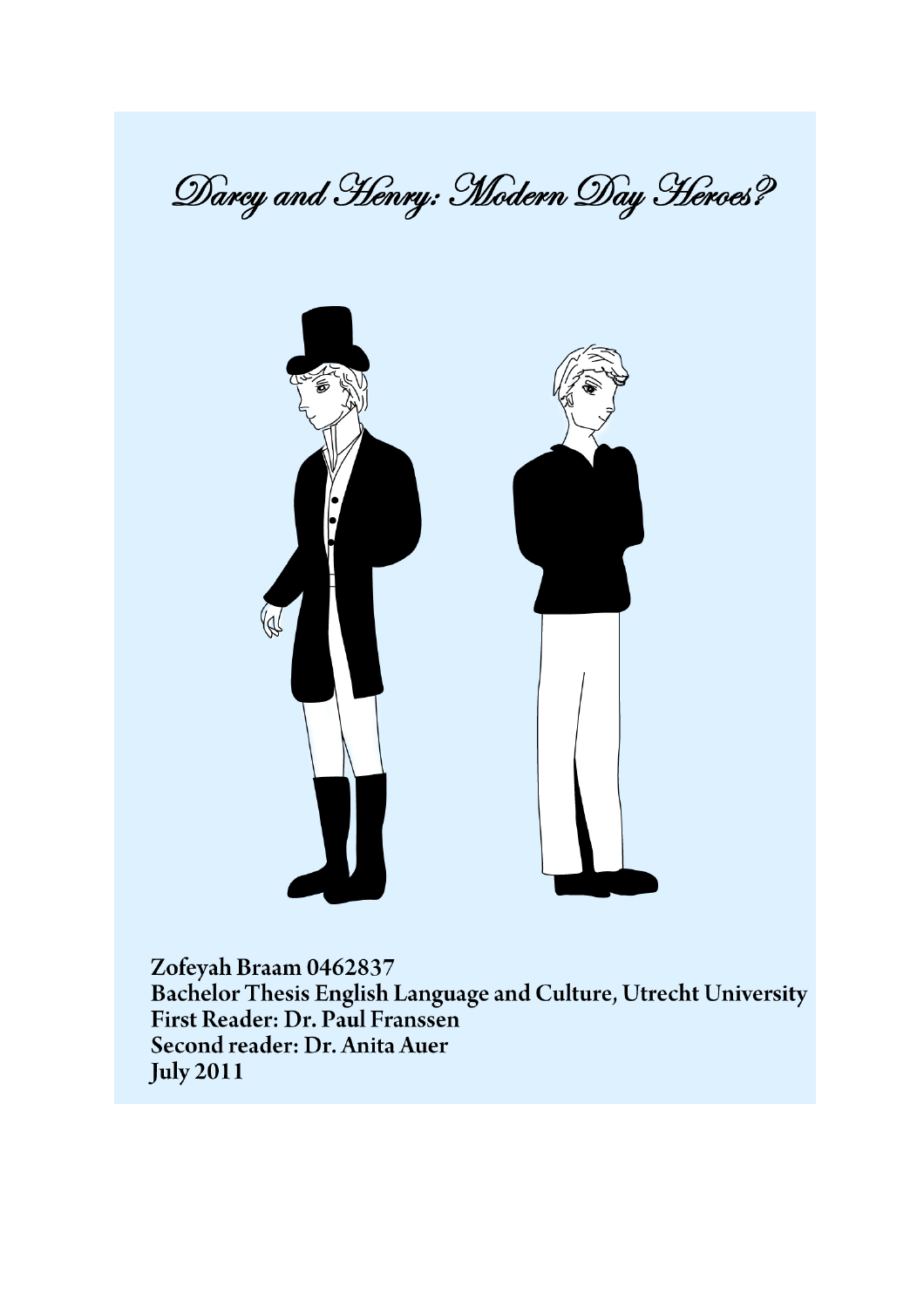**Darcy and Henry: Modern Day Heroes?** 

Zofeyah Braam 0462837 Bachelor Thesis English Language and Culture, Utrecht University First reader: Dr. Paul Franssen Second Reader: Dr. Anita Auer July 2011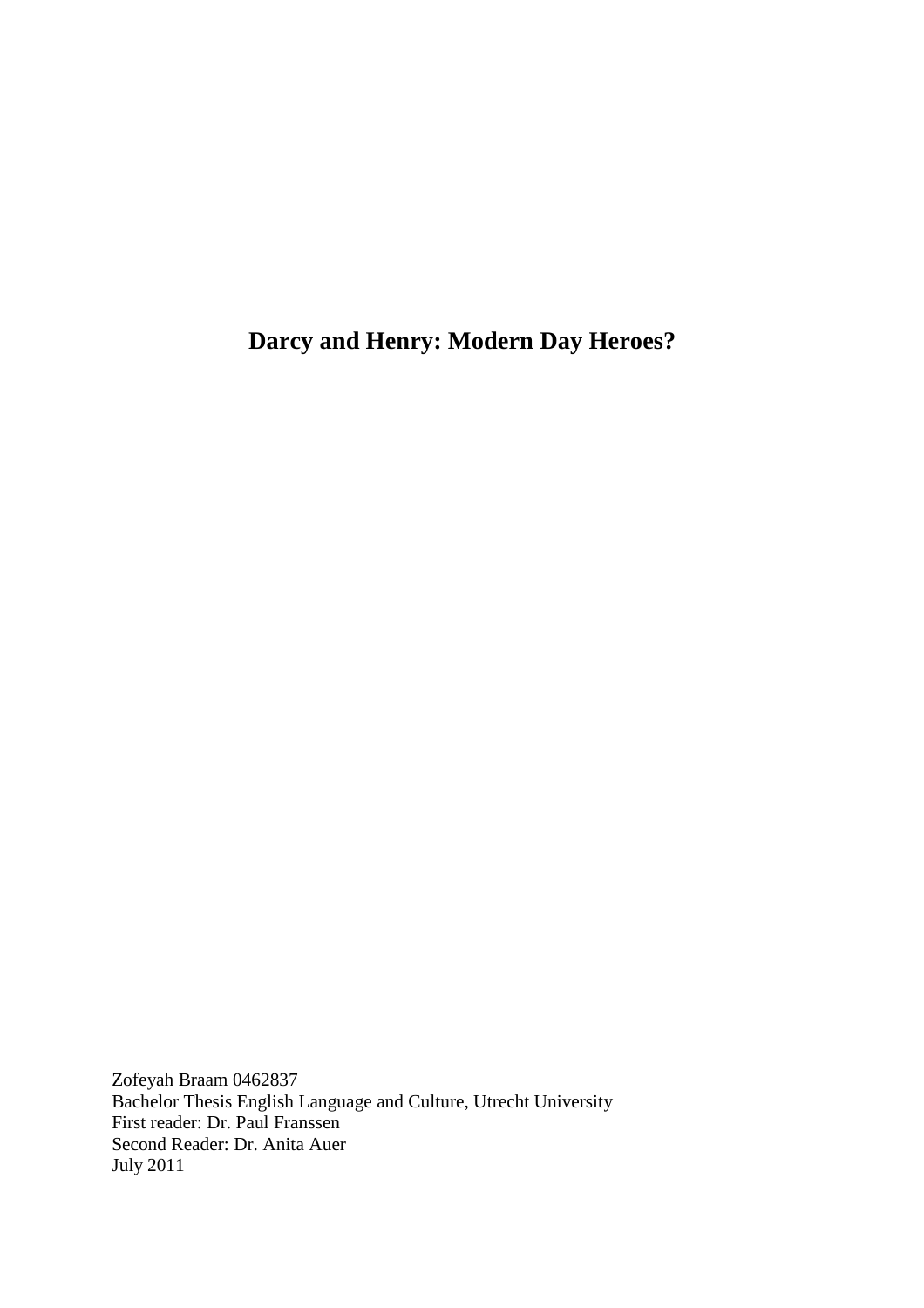

Comic by Kate Beaton

http://www.harkavagrant.com/index.php?id=4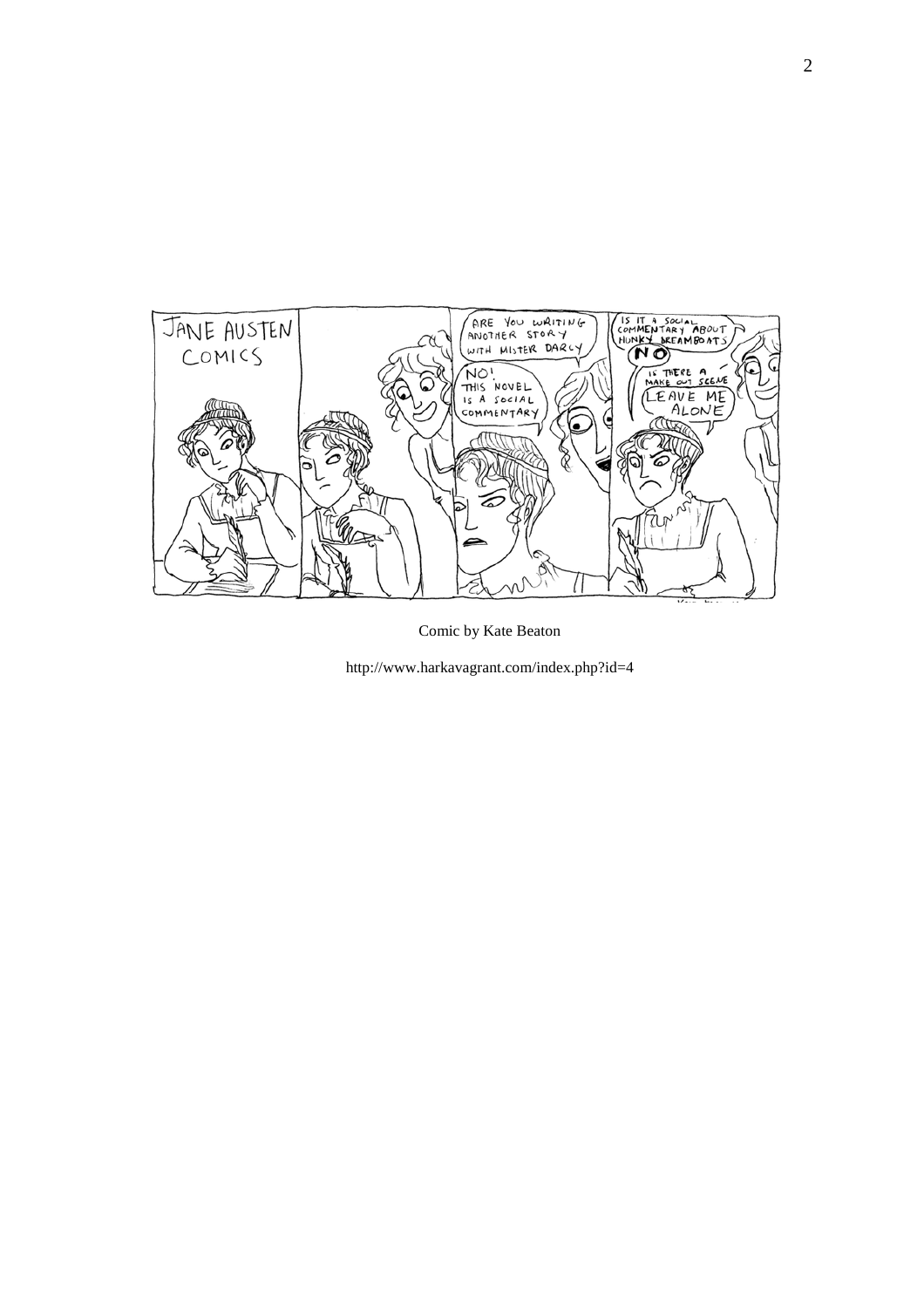# **Table of contents**

| <b>Acknowledgements</b>                                    | $\overline{\mathbf{4}}$ |
|------------------------------------------------------------|-------------------------|
| <b>Chapter 1: Introduction</b>                             | 5                       |
| <b>Chapter 2: Para-literature and Fan Fiction</b>          | 9                       |
| <b>Chapter 3: The Heroes in their Own Context</b>          | 18                      |
| <b>Chapter 4: The Modern Heroes in Para-literature</b>     | 29                      |
| <b>Chapter 5: The Modern Heroes in Fan Fiction</b>         | 58                      |
| <b>Chapter 6: Conclusion</b>                               | 63                      |
| <b>Works Cited</b>                                         | 66                      |
| Appendix 1: Fan fiction stories not specifically mentioned | 72                      |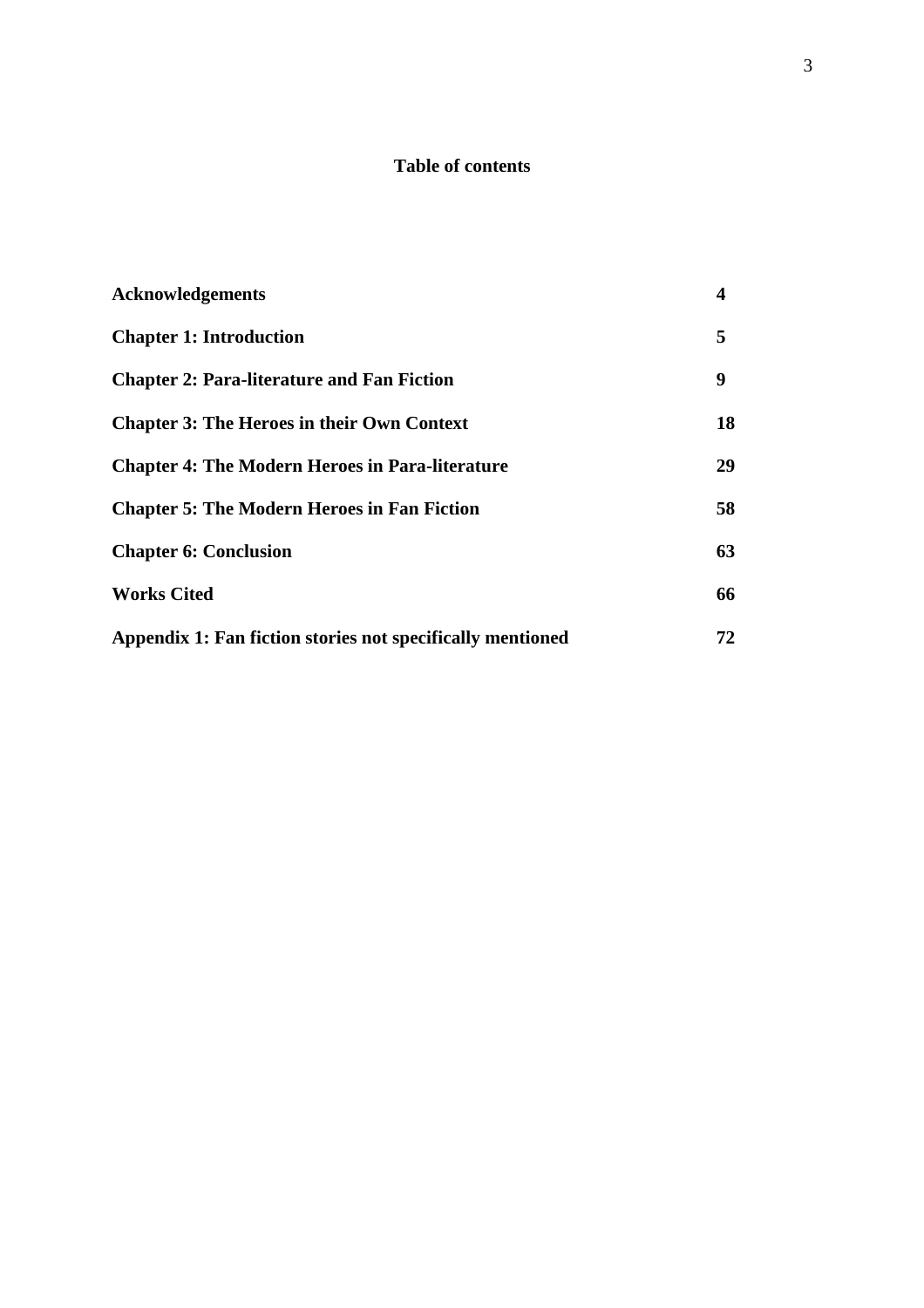# **Acknowledgements**

I would like to express my gratitude to my supervisor Dr. Paul Franssen: thank you for all the guidance, ideas, corrections and the generous amounts of time you spent discussing all of them with me.

I would also like to thank Dr. Anita Auer for discussing my initial ideas with me and agreeing to be my second reader.

I would like to thank Jenni James, who was kind enough to send me a PDF file of her book *Northanger Alibi* when it was not available.

Lastly, I would like to thank my friends, my family and God for blessing and supporting me in different ways. Specifically, Monique Braam and Ilona Braam for making sure my paper drawings<sup>1</sup> made it onto the computer, were redrawn there and then became the blue title page.

There are probably many more people whom I should be thanking here who have perhaps not specifically played a role in these last few months while I was writing this thesis, but who have influenced my life over the years. While not named here, my thanks also go out to them.

 $<sup>1</sup>$  I used 2 books in Christopher Hart's "Manga Tekenen" series, as a reference point for drawing bodies and</sup> faces in general . Specifically "Stoere Jongens" page 33 and "Romantiek" page 36.

Hart, Christopher. Manga tekenen: Romantiek. Kerkdriel: Librero Nederland, 2009. Print

l

Hart, Christopher. Manga tekenen: Stoere Jongens. Kerkdriel: Librero Nederland. 2011. Print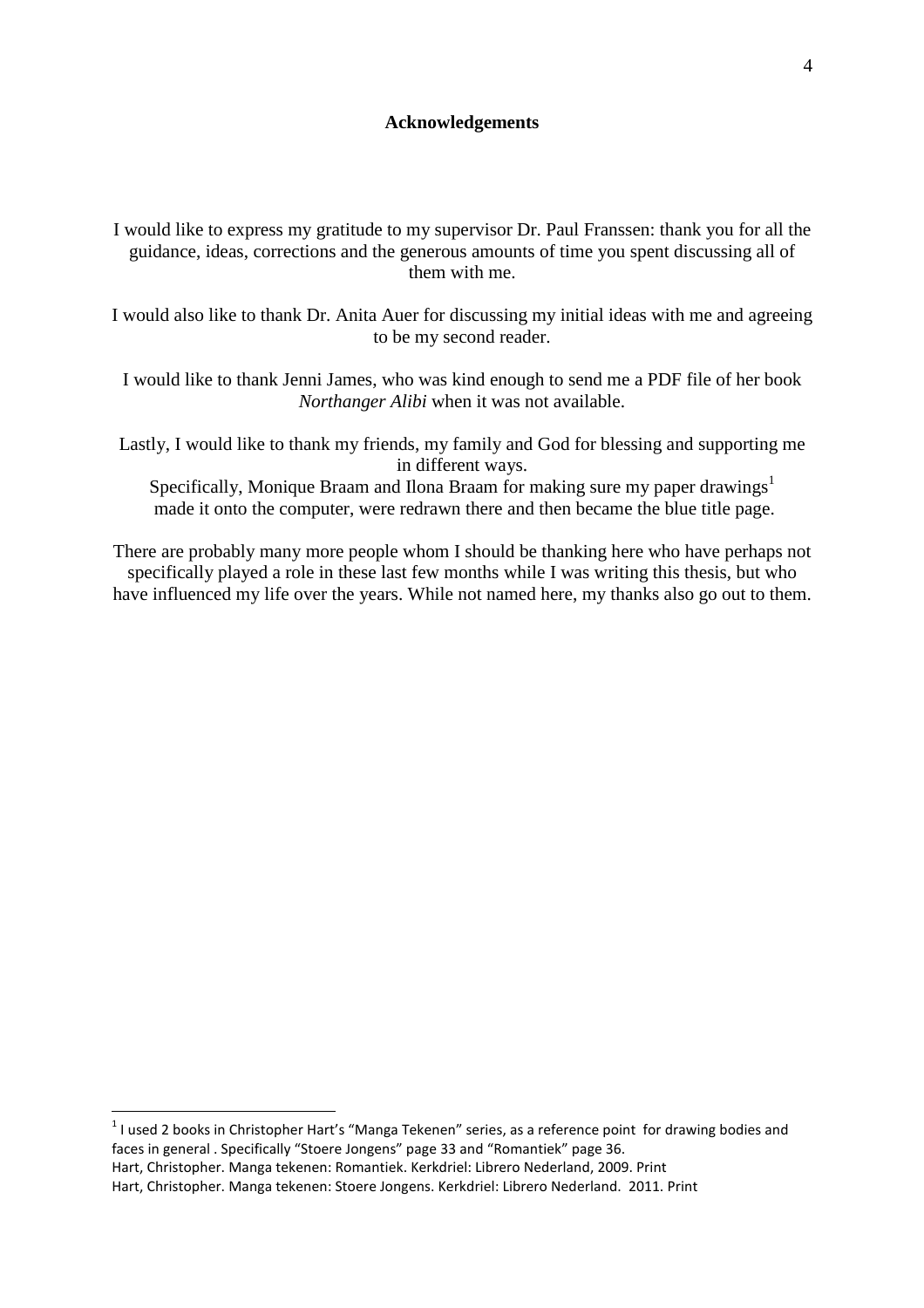#### **Chapter 1: Introduction**

Jane Austen's popularity has generated an entire market focused around her books and her persona. A search on *Amazon* or *Google* will reveal dozens of books and articles on Austen's life, her books and her characters. The list of possibilities is almost endless and comprises everything from academic to more popular publications. It is, for instance, possible to glean dating advice in *Jane Austen's Guide to Dating,* or to learn about the intricacies of tea in *Tea with Jane Austen*. A particular group of books are fictional stories having to do with either Austen herself or her books, like *My Jane Austen Summer: A Season in Mansfield Park* where "A down on her luck woman goes on an Austen-inspired journey of self-discovery" (Mar). Countless authors have taken Austen's plots or her characters to weave sequels, prequels and reimaginings. *Pride and Prejudice* is clearly the most popular inspiration. The *Republic of Pemberley*, a Jane Austen website, lists 62 derivative titles for this book, and after searching Amazon it seems there are even more than that. Online there is an abundance of unpublished stories, fan fiction, in which the source material is used in increasingly creative ways. When it comes to Jane Austen, there is such an abundance of derivative works, or para-literature, that they almost form their own genre (Mags). A new genre would be needed to encompass them all since the books span many different genres from romance, chick-lit, mystery and historical to science fiction, gothic and fantasy. There are books intended for adults, but also those intended for teens and young adult audiences.

A subgroup of all the derivative works are rewrites that modernize the original novels by changing the setting to contemporary. For instance, in *Northanger Alibi* by Jenni James, the protagonist Claire Hart finds herself obsessed with the vampire novel *Twilight*, similar to the way Catherine was obsessed with gothic novels. *Twilight* is the first part of a book series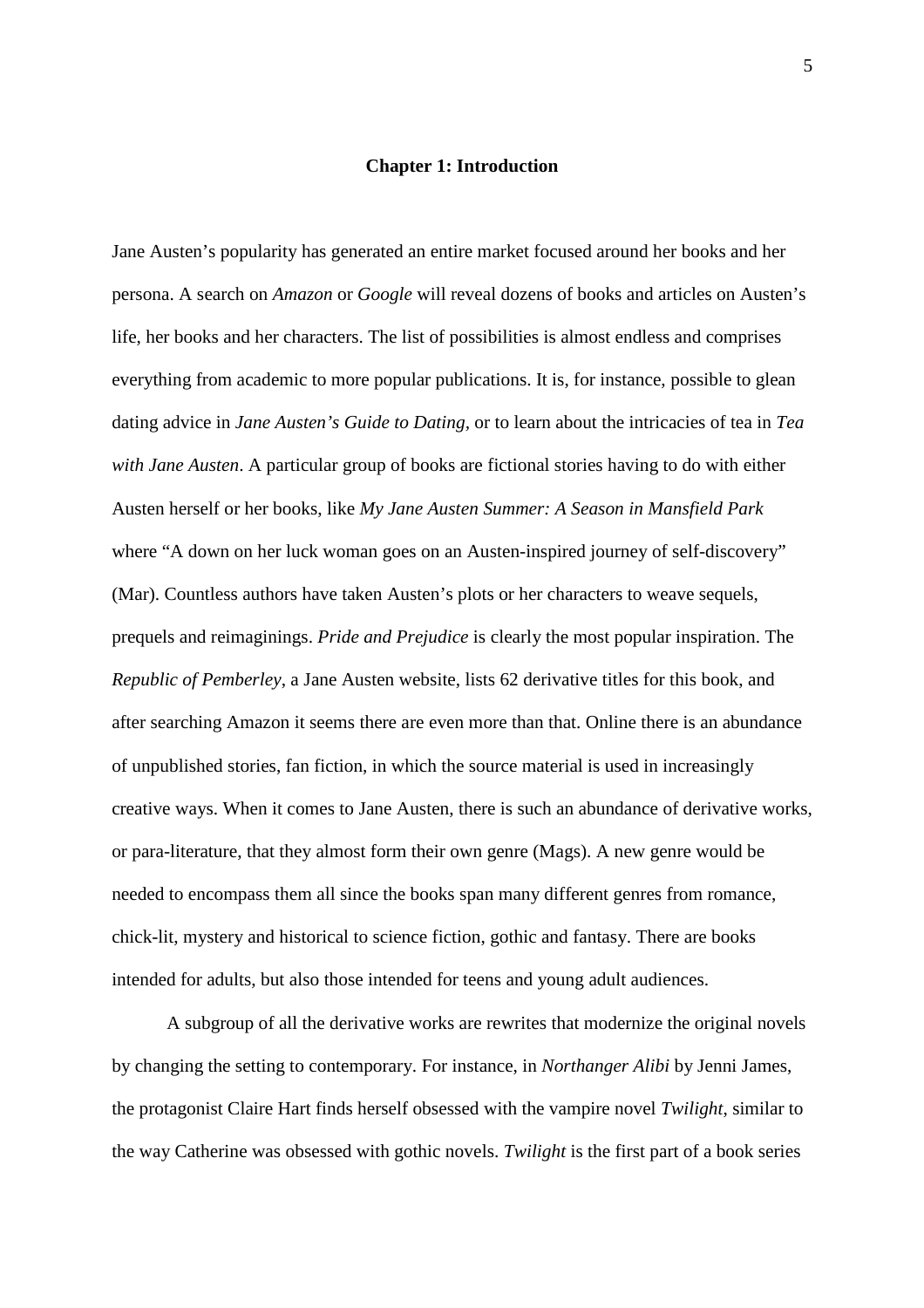written by Stephanie Meyer. Its popularity and the popularity of the resulting movies make it an interesting choice for a *Northanger Abbey* update. When Claire meets her version of Henry, she becomes convinced that he really is a vampire.

There has been some study of the phenomenon of works derived from Austen and Austen fan fiction, though a great deal of the attention has gone to movie and television adaptations. Britanny Meng, who has examined the character Emma in modern fan fiction, noticed both the "lack of scholarship about contemporary [book] adaptations featuring Austen's heroines," and the lack of scholarship "about the Austen hero as he has been envisioned in . . . contemporary novels" (Meng 98). Systematic study of Austen modernizations specifically has been minimal and in the studies present most of the attention, perhaps rightfully so, has been taken up by the development of the heroine. The lack of male representation is perhaps the result of a general lack of scholarship about the portrayal of men by female authors. In their book *Women Constructing Men*, authors Sarah Frantz and Katharine Rennhak lament the fact that "Few critics of either masculinity or gender studies have deemed female-authored masculinity a subject worthy of analysis" (Frantz 2).

Lack of scholarship, however, does not change the fact that there does seem to be interest in the male side of the story in derivative works based on Jane Austen. Books like *Mr. Darcy's Diary* and *Henry Tilney's Diary*, both by Amanda Grange, and *Darcy's story* by Janet Aylmer are written completely from the male perspective. Perhaps this exploration results from the dominance of the female point of view in Austen's original novels (Pugh 81) or is possibly a reflection of developments in other genres like the romance genre. As we shall see later on, the rising presence of the male perspective has been an important development in the romance genre. The romance genre, incidentally, has claimed Austen as a predecessor. Though not belonging to this genre, Austen's novels are seen as the "founder[s] of the modern romance narrative" (Frantz) with "most scholars credit[ing] the novels of Jane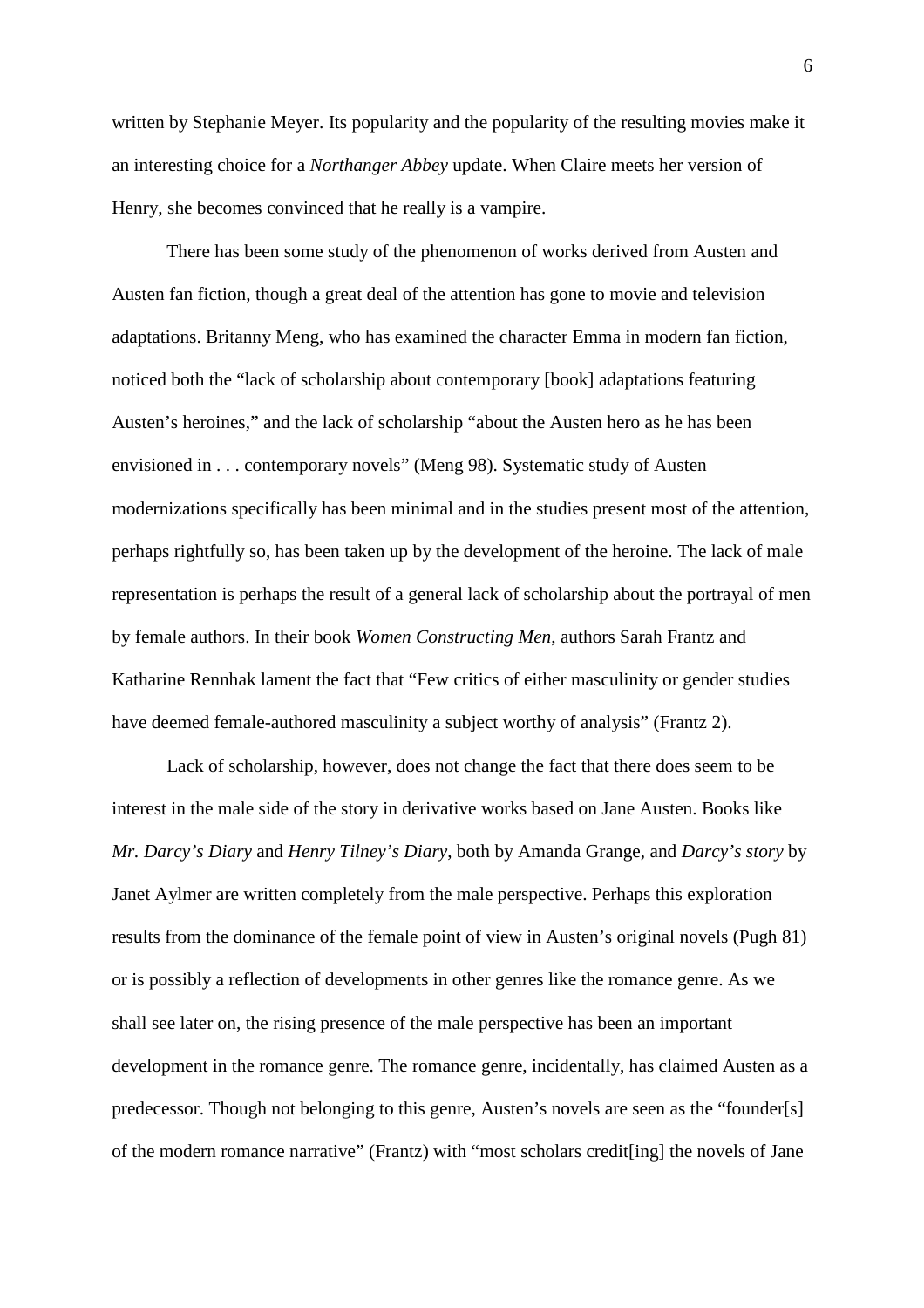Austen and Charlotte Brönte as the genre's [romance novels] antecedents" (Lee 56). Sarah Frantz expounds on this, saying "Austen's novels epitomize the structure and conventions of the romance genre and Austen's characters are the ideal heroes and heroines of popular romance fiction" (Frantz). It is then perhaps not so strange to view modern para-literature on Jane Austen in the light of certain developments within the romance novel genre, especially since, as mentioned before, some of these works actually belong to this genre.

I realize that most if not all authors who write these novels, in the words of a reviewer, do not "suppose themselves to be Austen or even her successor, but translate their affection for P&P (sic) [and other Austen stories] into a story to be enjoyed by other fans" (Mendoza). However, it is informative to see how an eighteenth-century hero translates into a modern man and how the relationship between him and his heroine is affected by this translation. The translation could be quite revealing as to how these characters are perceived by modern society. This thesis will discuss the changes in characterization and relationship dynamics in modern Austen-derived work relating to Darcy and Henry in *Pride and Prejudice* and *Northanger Abbey* respectively. The choice for these two stems from their obviously different characterizations: Tilney and Darcy present themselves to their fictional worlds in different enough ways that it will be interesting to see how each is modernized.

The first section will deal with para-literature and fan fiction in general, discussing some of its terminology, history and impact. Even though to many it has only recently come into view, this phenomenon has been around for much longer. The second section will be a short study of the character of Darcy and Henry and their relationships in *Pride and Prejudice* and *Northanger Abbey*. The third section will discuss the characterization and relationship dynamics of Henry and Darcy in seven published books by four different authors, while the fourth section will discuss their reincarnations in fan fiction. The study of Darcy and Henry's reincarnations will perhaps be enlightening as to how modern society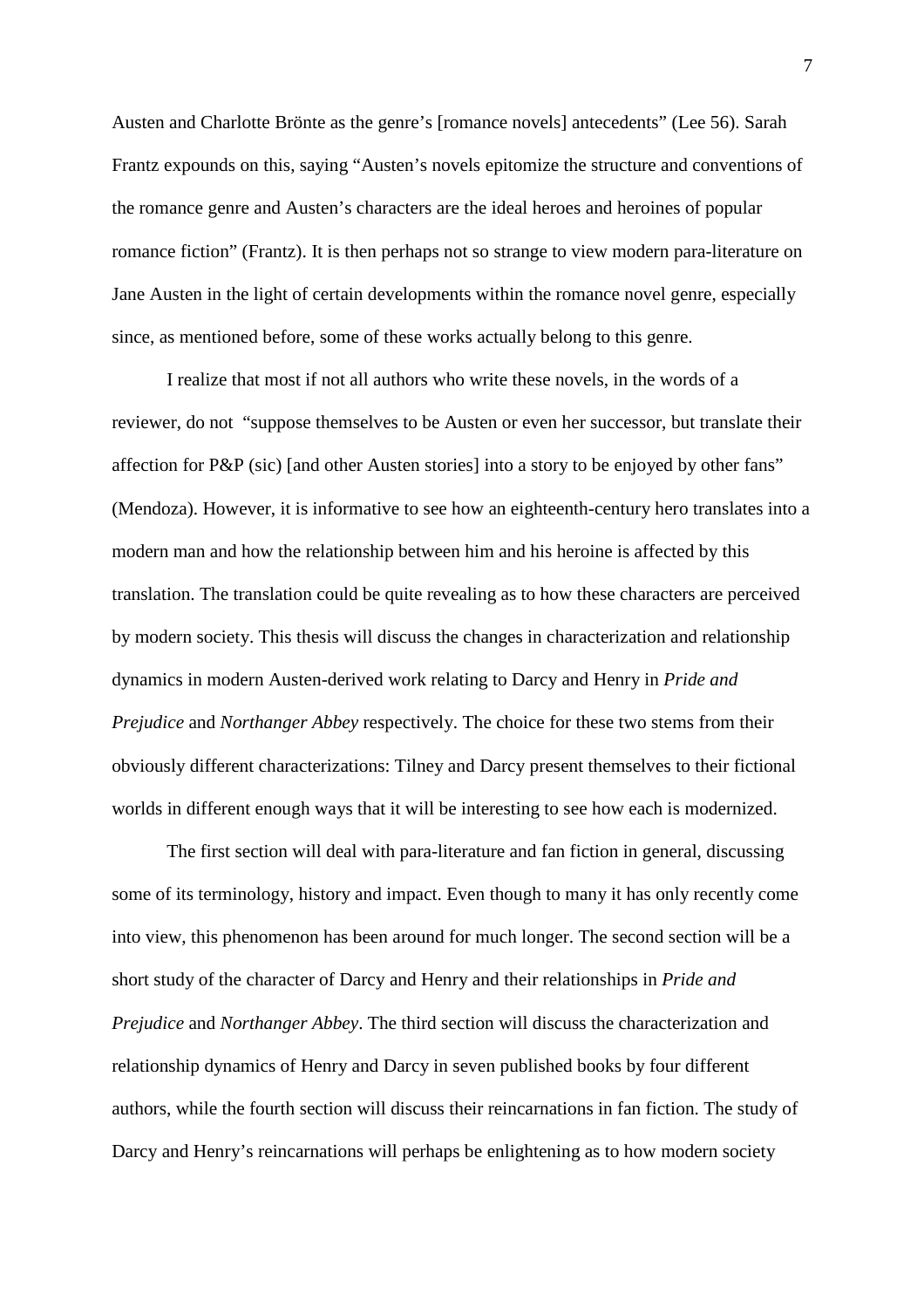views these Austen characters and whether the para-literature readers and writers see the changes in character and relationship dynamics as welcome. As some have said, "all writers are children of their time", and it will be interesting to see what the modern day writer makes of Henry and Darcy (Brillenber 97; my translation).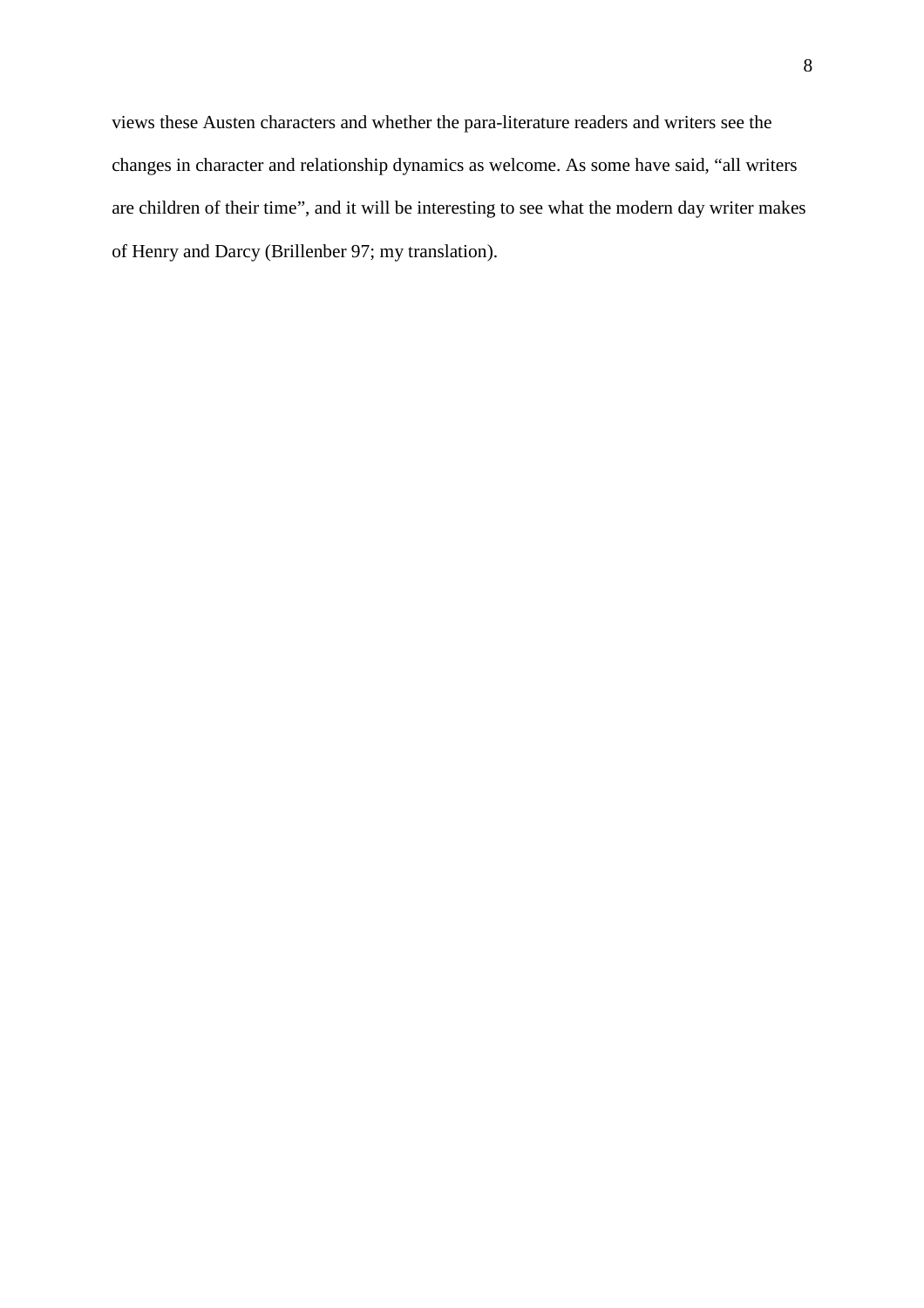#### **Chapter 2: Para-literature and Fan Fiction**

Since the works being studied in this thesis belong to para-literature and fan fiction it is a good idea to clarify what exactly is meant by these terms, how they have functioned historically and how they are explained sociologically in the present.

In essence what is meant by para-literature in this thesis is "works that take their departure from . . . another work" (Breuer). However, works that feature Jane Austen herself as a character also fall into the category of para-literature. The term para-literature was taken from the website *Austenblog.com*, which categorizes any kind of derivative work with a paraliterature tag, but the term also shows up in articles like Marilyn Francus' "Circulating Jane". Rolf Breuer calls them "post-texts" in his essay on Austen sequels, while Wolfgang Muller uses "derivative literature", saying that one can "subsume those texts which are inseparably connected with anterior texts and which could never have been written without those preexistent texts under the term derivative literature" (qtd. in Salber).

Even in the subdivision into different categories there is no complete agreement when it comes to terminology. Breuer makes a distinction between sequels, completions, pastiches, adaptations, fictionalizations and counterfeits. A sequel tells the story of what happens after the ending of the original novel, either about the protagonist or a minor character. He also places books that rewrite the original novel through the lens of another character under sequels, though I find that this is more of a retelling than a sequel. A completion, as the word suggests, completes an unfinished piece of writing. The unfinished *Sanditon* manuscript completed by writers like Anna Austen-Lefroy and Juliette Shapiro would be an example of this. With a pastiche is meant "an imitation of the style of the author, without being a sequel to, or a completion of, any specific original" (Breuer). An adaptation presupposes the "translation of a text [the source material] into another medium or genre" (Breuer). Movies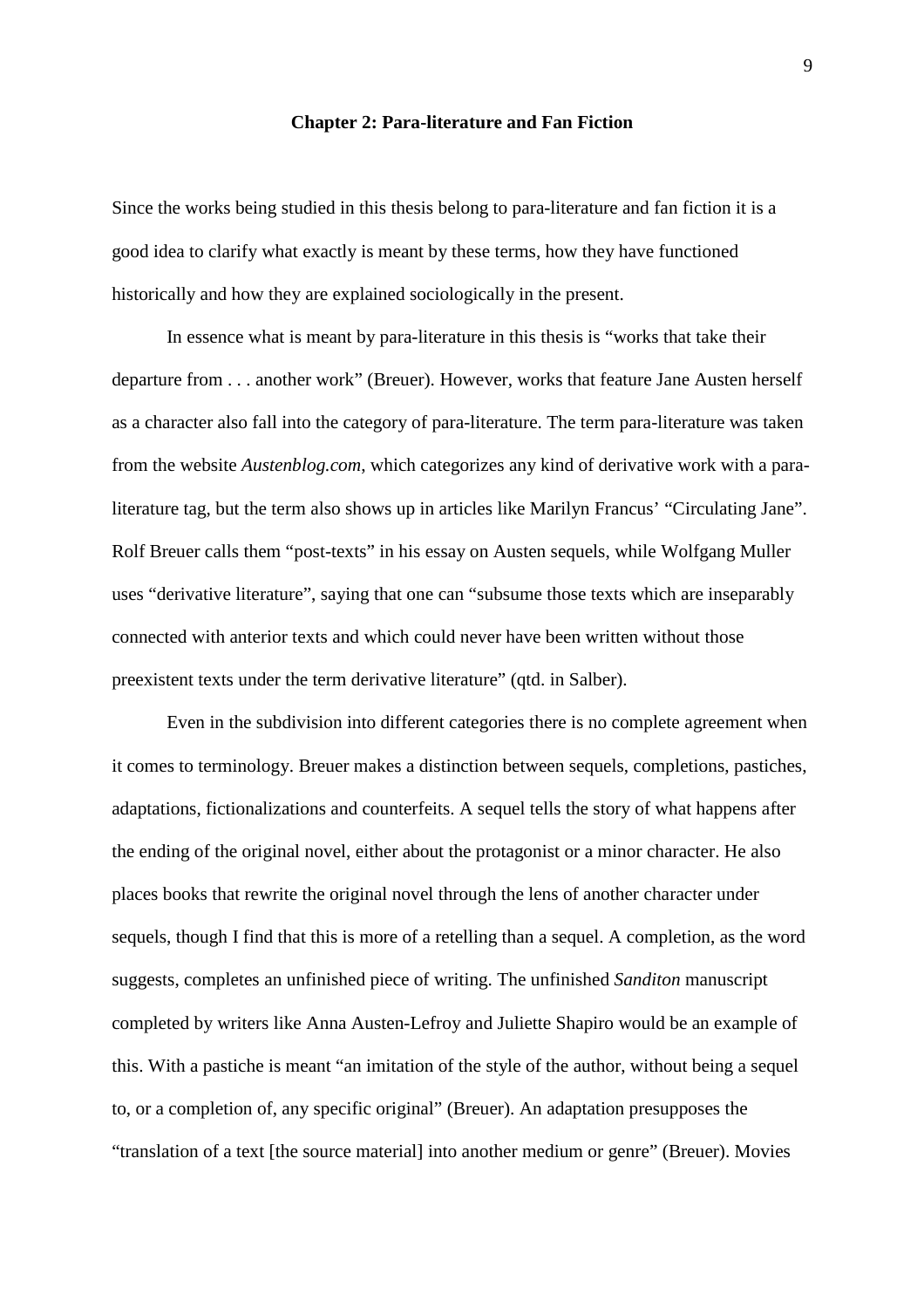are obvious examples, but plays are also good examples. Fictionalizations are what Breuer calls "literary text[s] in which an author appears, written in the style of this author" (Breuer). Lastly the counterfeit is described as "the rewriting and transforming of a text by taking it out of its historical and aesthetic context and transferring it into the respective present" (Breuer). Modernizations of Jane Austen's books fit nicely into this last category. Other articles use roughly the same terms, though counterfeit seems to be a term coined by Breuer himself and some other authors use "rewrite" (Salber).

Fan fiction is, as the name suggests, fiction written about a certain body of work, like the Jane Austen novels, by a fan. In her book *The Democratic Genre: Fan Fiction in a Literary Context*, Sheena Pugh defines fan fiction as "fiction based on a situation and characters originally created by someone else" (qtd. in van Oudenaren 3). Though not explicitly mentioned in this definition, the name fan fiction does imply that this fiction is written by a fan, though there are writers who write fan fiction based on material of which they are not a fan (Koolen 2). Using Pugh's definition of fan fiction would mean that paraliterature falls under the umbrella of fan fiction. In *Fan fiction and fan communities in the age of the Internet* fan fiction is pronounced to be "a subgenre of a larger, older genre of literature that is generally called 'derivative' or 'appropriative'" (Hellekson 63). Brittany A. Meng discusses a few published modern versions of *Emma* as 'modern Austen fan fiction' (1), but others do distinguish between the two categories. Since fan fiction brings with it the fandom subculture and since one of the characteristics is that it is free and anyone can publish his or her work on the internet, I have decided to maintain the separation between fan fiction and published works, at least in the discussion of the perception of Darcy and Tilney. The lines are admittedly very blurry, as there are quite a few novels that have now been published that found their origin in fan fiction. Also, a sizable group of fan fiction writers are also published authors in general (Pugh website). *Drive and Determination* by Kara Louise, for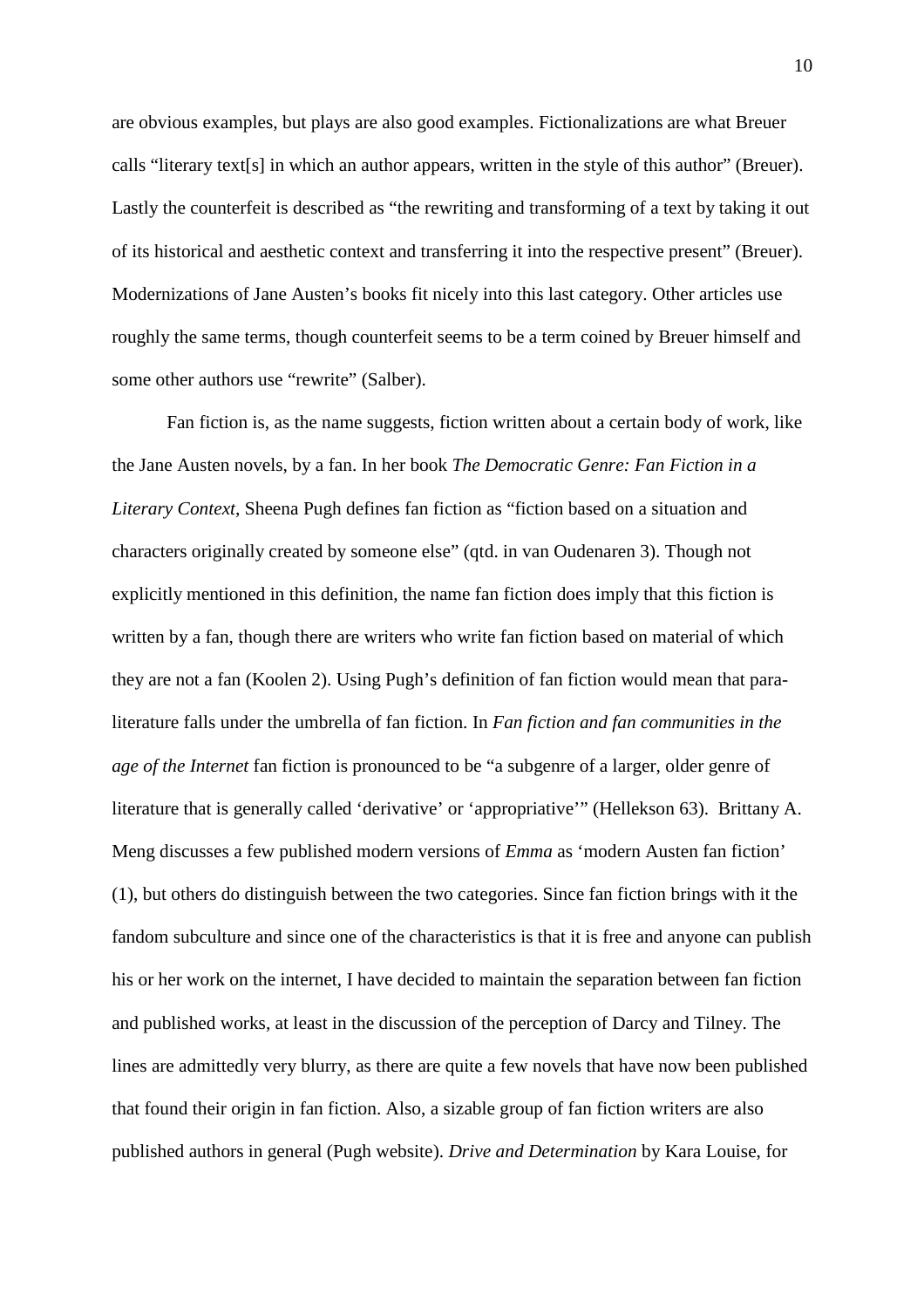instance, started out as fan fiction in which the characters were named Darcy and Elizabeth, but in the published version the names were changed to Elyssa and Chad (AF). One of the books discussed in this thesis, *Pemberley Ranch*, also has its roots in internet fan fiction. Perhaps it could be said that all fan fiction is para-literature, but not all para-literature is necessarily fan fiction.

Fan fiction can also be categorized in different ways. *Fanfiction.net*, a popular site, holds fan fiction on books, from the newest best-sellers to the bible, TV shows, movies and comics among other things. Readers can select stories based on, for example, rating, length, genre and sometimes specific characters they want the story to focus on. In his book on fandom and fan fiction, *Textual Poachers,* Henry Jenkins describes ten ways in which a television show can be rewritten by the fans. As Amanda Gilroy notices in her article describing fan fiction and Austen, these ten categories can be used to depict Austen fan fiction as well. For clarity's sake the ten categories are described in the table below.

| Recontextualization           | Recontextualization is filling "in the gaps"   |
|-------------------------------|------------------------------------------------|
|                               | that might exist in the text or giving the     |
|                               | character's action more motivation. In         |
|                               | essence they are "missing scenes" (Jenkins     |
|                               | 162)                                           |
| Expanding the Series Timeline | Expanding the series timeline involves         |
|                               | exploring the characters outside the book's    |
|                               | timeline. In essence prequels and sequels.     |
| Refocalization                | A shift in focalizer of the story. In essence, |
|                               | the perspective shifts to a character other    |
|                               | than the one in the original story.            |
| Moral realignment             | A text in which "the villains become heroes"   |
|                               | and vice versa" (Gilroy).                      |
| Genre shifting                | When "a text is read 'through the filter of    |
|                               | alternative generic traditions" (Gilroy).      |
| Cross-overs                   | Characters from different novels are players   |
|                               | in the same story.                             |
| Character dislocation         | "Characters get new names and appear in        |
|                               | new narrative situations" (Gilroy).            |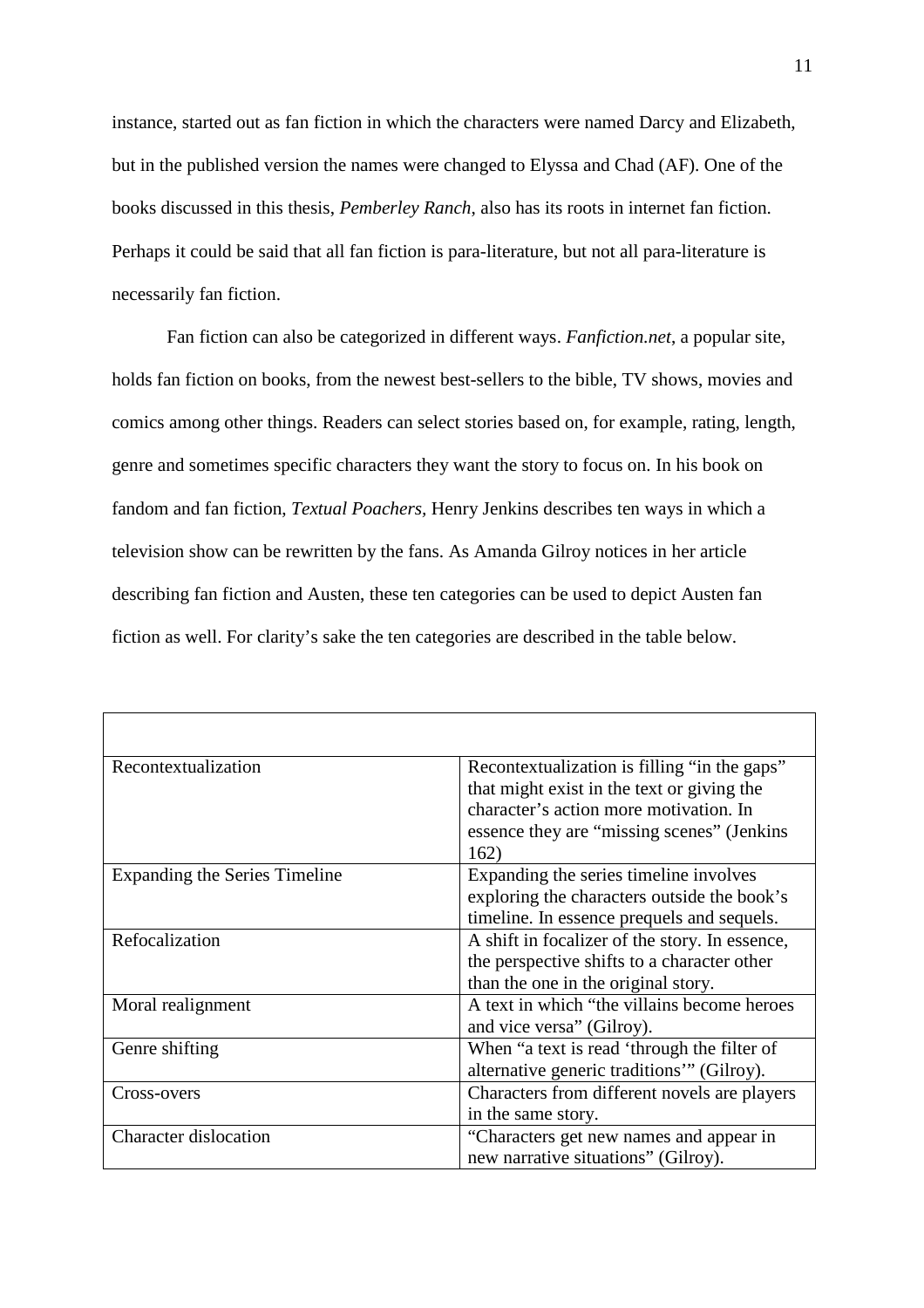| Personalization           | In essence, when the author inserts her or |
|---------------------------|--------------------------------------------|
|                           | himself in the narrative as a character.   |
| Emotional intensification | "Moments of emotional crises" are          |
|                           | accentuated (Jenkins 174).                 |
| Eroticization             | Examination of "the erotic dimensions of   |
|                           | characters' lives" (Jenkins 175).          |
|                           |                                            |

Jenkins (162-177) and Gilroy

Listing all these categories under ways to rewrite a text, would suggest that all these categories should be placed in the rewrite or counterfeit category should one try to place them in the para-literature subdivision from above. However, when looking at the descriptions, most of these categories could possibly fit in either the sequel or counterfeit categories.

 Fan fiction in one form or other has been around for quite some time. Anna Lefroy, for instance, wrote a continuation of *Sanditon* in the 19<sup>th</sup> century. In 1914 Sybil Brinton's book *Old Friends and New Fancies* was published; a book starring characters from all of Austen's novels; a sequel as well as a crossover story. However, apparently "the term fan fiction was not used until the 1960s" (Hellekson 63). Star trek fan fiction is widely seen as the start of fan fiction in its modern form (Pugh 19). In the beginning the stories were published in fanzines, but with the availability of internet the possibilities of sharing stories grew exponentially. At the time of writing this thesis *Pride and Prejudice* has 1622 stories devoted to it on *Fanfiction.net,* making it the most prominently featured Austen story. In comparison, Northanger Abbey has comparison has 18 stories devoted to it. Numbers for the other Austen books are slightly higher ranging from 34 to 222. There are also sites with fan fiction for Jane Austen only, like *The Jane Austen Fan Fiction Index*, *The Republic of Pemberley* and *Austen interlude*, among others.

 The legitimacy of derivative works has often been questioned and fan fiction especially is looked at by some with wary eyes (Koolen 2). The idea that people should use their own characters is prevalent, with some published authors openly taking a stand against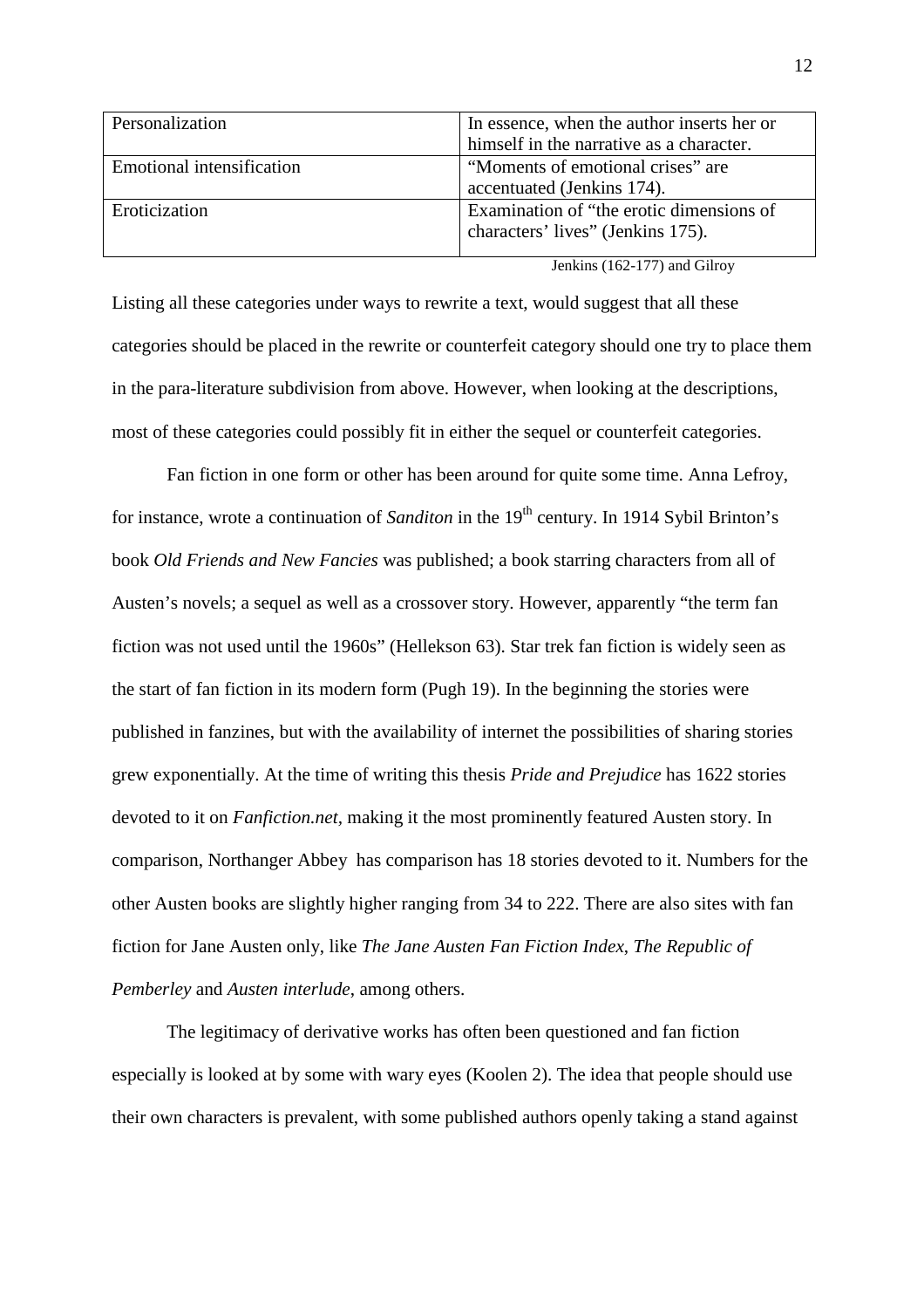fan fiction. Anne Rice's statement on fan fiction located on her official website is an example that comes back in many articles discussing fan fiction. The statement reads:

I do not allow fan fiction. The characters are copyrighted. It upsets me terribly to even think about fan fiction with my characters. I advise my readers to write your own original stories with your own characters. It is absolutely essential that you respect my wishes. (Annerice.com)

However, as Sheenah Pugh argues, historically an author using someone else's work as a springboard is hardly an unusual occurrence and "the idea that there is some intrinsic virtue in using an 'original' character or story would have puzzled most ancient or mediaeval writers" (Pugh 13). Even an author like Shakespeare at times used plots and characters from other works. For *Romeo and Juliet*, for instance, he used *The Tragicall Historye of Romeus and Iuliet* by Arthur Brooke as a source. He might have also used *Giulietta e Romeo* by Matteo Bandello, *A Story Newly Found of two Noble Lovers*, by Luigi Da Porto and a story by Masuccio Salernitano (Mabillard). It is only with the rise of copyright and the idea of the author as an artist "replacing the idea of the author as a craftsman" that these ideas of originality and ownership came to the forefront (Pugh 15, Brillenburg 108' my translation). Joeri Loetman posited that "until the Romantic period" it was "emulation of the great canonical writers" that was seen as a positive feature (Brillenburg 97; my translation). He coined this school of thought the "aesthetic of identity". After this phase, the so called "aesthetic of opposition" in which creativity was valued gained importance (Brillenburg 97- 99). This also made it easier for an author to claim ownership of his or her texts. If taken literally Breuer's definition of para-literature, "works that take their departure from... another work," would then mean that *Romeo and Juliet* is itself para-literature.

Para-literature and fan fiction are prime examples of intertextuality; intertextuality denotes "the way a text is connected to other texts and the way this connection gives the text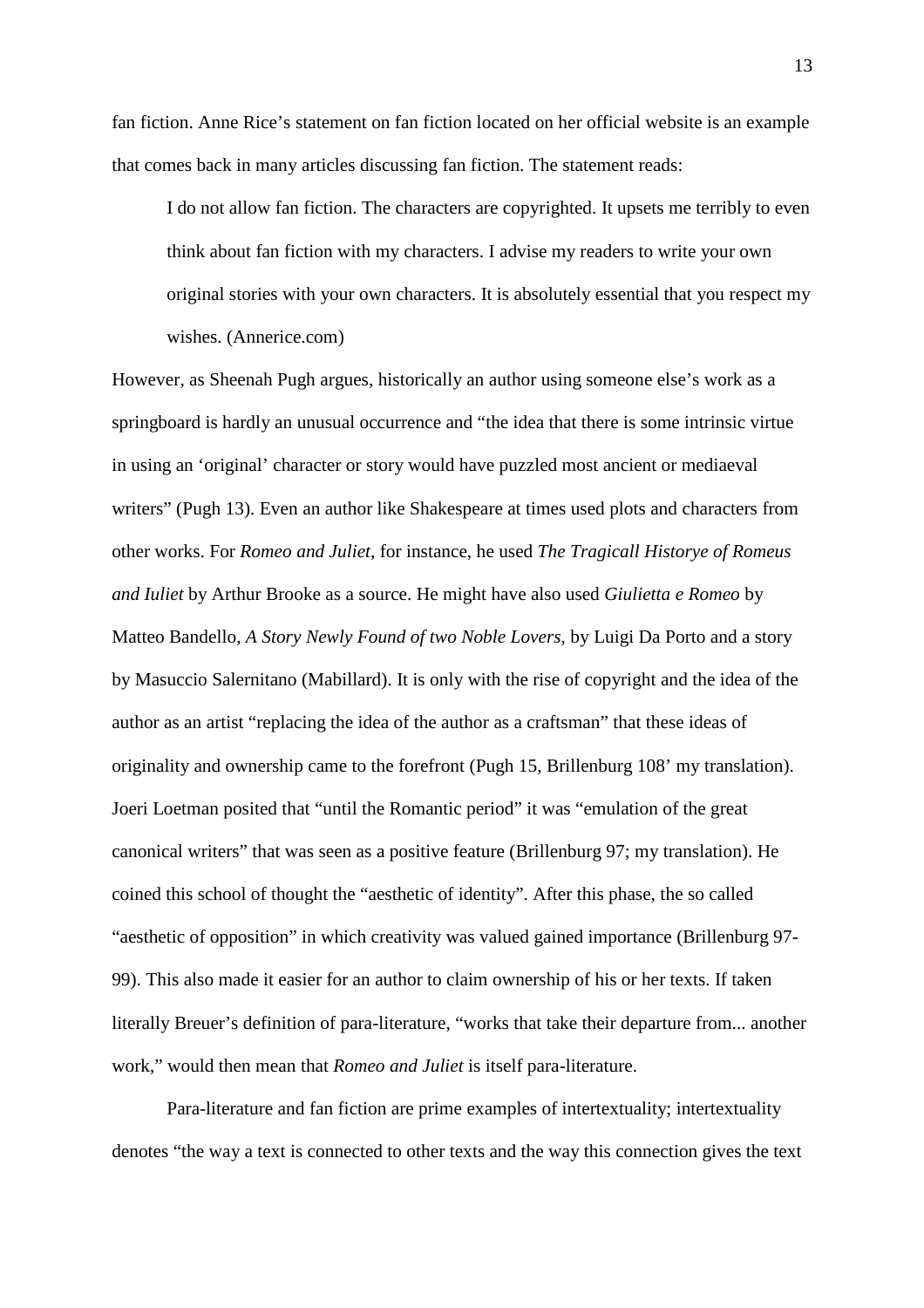meaning" (Brillenburg 100; my translation). According to the intertextuality theory every text that is created is in a way "connected to other texts"; this can be as obvious as para-literature or as subtle as using small allusion or following a literary tradition (Brillenburg 101). No text is completely separate from other texts. Abichail Derecho calls the entire derivative genre "Archontic literature", because she wants to avoid the connotations of "ownership" and "hierarchy" that the term "derivative" would conjure up (Hellekson 64). Of the reasoning behind using the term it is said, "*archontic* relates to the word *archive*, and I take it from Jacques Derrida's 1995 *Archive Fever,* in which he claims that any and every archive remains forever open to new entries, new artifacts, new contents. No archive is ever final, complete, closed" (Hellekson 63). In other words, the archive of a novel will also contain paraliterature (Hellekson 65). In light of intertextuality, Roland Barthes posited in his essay on "the death of the author" (Brillenburg 109) that the idea of an author who is the authority of a text should be eradicated. In essence, what he says is that the author cannot regulate the way a reader interprets his or her text and the author cannot stop "a reader from seeing intertextual connections that [he or she] did not put in" (Brillenburg 109; my translation). While this is of course all just a theory, it does show that there are different ways to think about derivative works and that many texts in existence rely on other texts in one form or other.

As said before, especially fan fiction as a part of fandom is often looked at with suspicion by those that have no experience with fandom. Amanda Gilroy notes that "fans continue to be ridiculed or pathologized" (Gilroy). There is no shortage of explanations given for the existence of Jane Austen para-literature or fan fiction in general, yet there is unlikely to be any one reason that applies to everyone. In light of this, I will just discuss several of the reasons that are posited in academia and by those who read and write para-literature, while still keeping in mind that it is impossible to give a definitive theory. The relationship between fans and academics has not been great. Matt Hills notes that "academic practice typically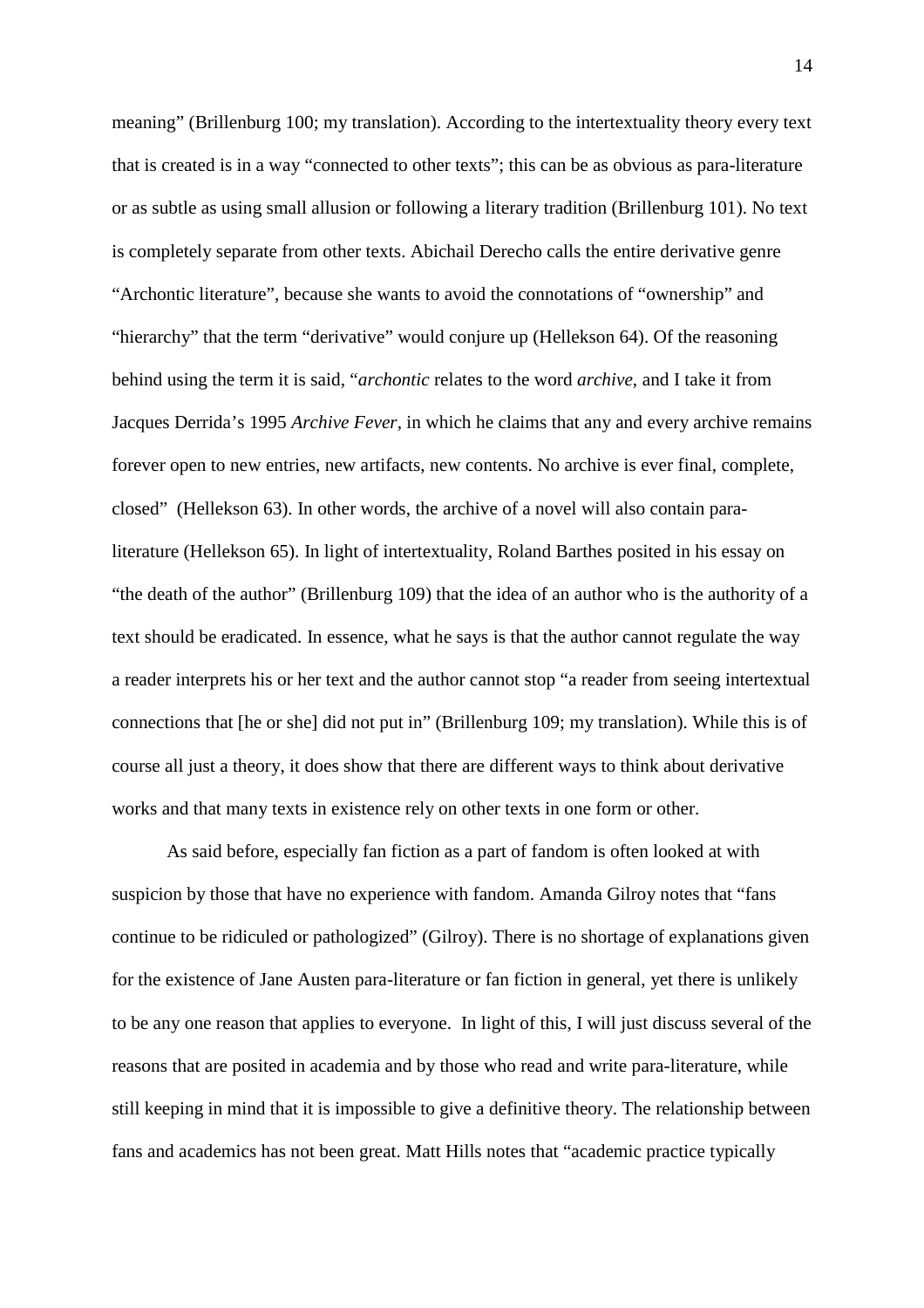transforms fandom . . . into an absolute Other" (Hills 5). Despite this, fan fiction is evidently a growing form of expression. Sheena Pugh posits that there are two reasons why people write fan fiction; either "because they [want] 'more of' their source material or 'more from' it" (Pugh 19) and Katherine Morrissey notes that fan fiction allows fans "greater immersion with the universe and its characters" (qtd. in Van Oudenaren 16). Sheenagh Pugh notes that "many of the TV shows which inspired fan fiction in the 70s and 80s were science fiction and police shows" and that "the fan fiction writers were nearly all women" (Pugh 19). It is hypothesized that these women liked "the characters . . . and the relationships between them" and that "what they wanted but weren't getting from official sources they invented for themselves" (Pugh 20). Another explanation for writing Austen fan fiction given is the impulse to "illuminate an era that really existed, an era near enough to the present to be understandable but far enough in the past to be somewhat opaque" (Salber). An additional motivation for writing fan fiction possibly lies in its social function. Both published novels and fan fiction have a social function, yet the social function seems more inherent to fan fiction. Fan fiction is only one part of a larger fan culture. Fans also make videos and drawings and there are discussion boards to discuss the favorite subjects. Fans do not just write their stories and leave it at that, but they comment on each others' work and make suggestions as to further developments if the story is posted chapter by chapter. Sometimes, for instance, an author will ask readers which plot developments they would most like to see happen. Rinske van Oudenaren interviewed several fan fiction writers and readers in her thesis. One said:

Community and friendship come naturally in fandom, because the fan world is both free and reciprocal. It is ingrained with practices of sharing and responding, of reviewing what you read, of giving fanfics as gifts, making reading recommendations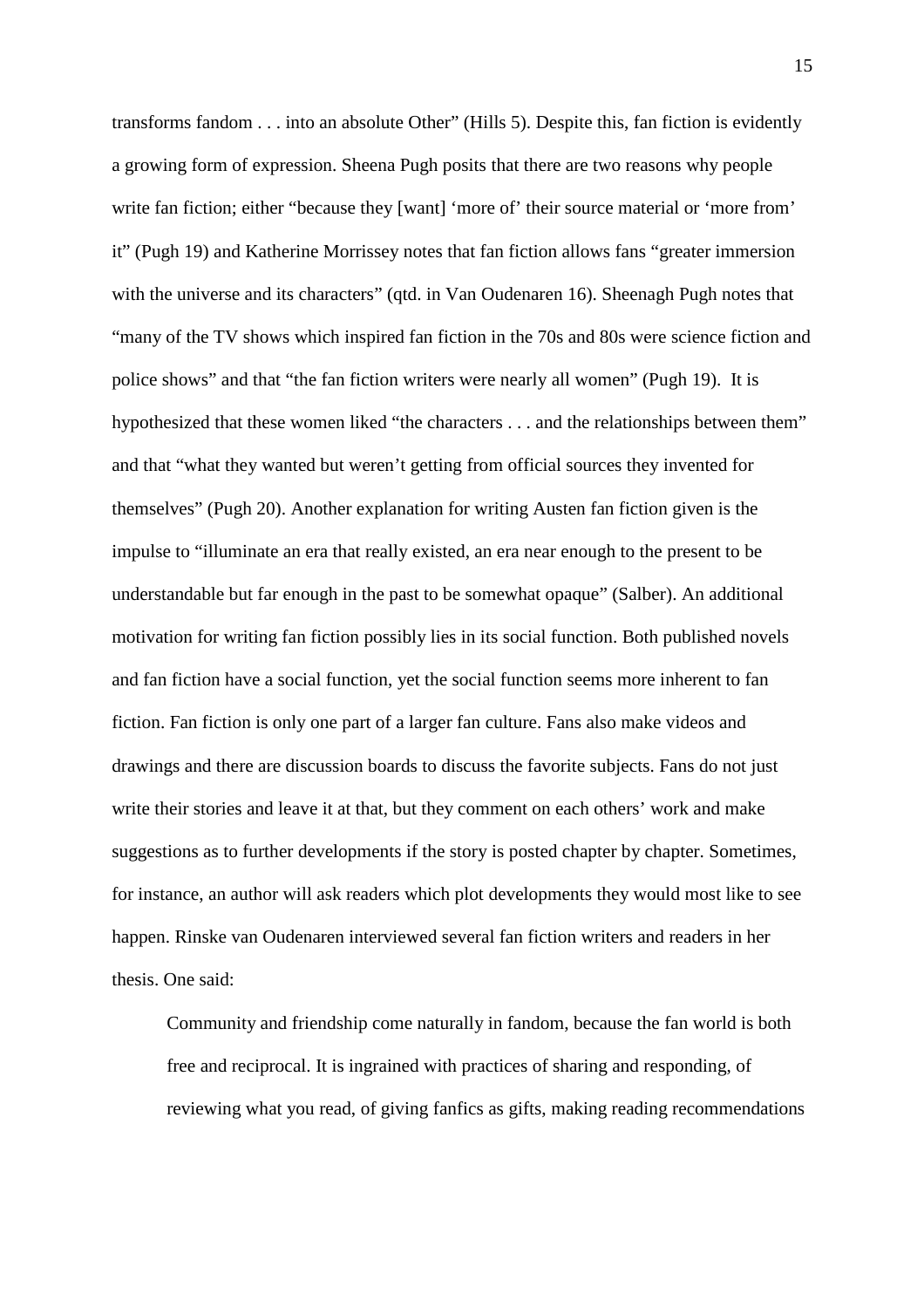to friends . . . and 'beta reading' friends' stories before they're posted. (Van Oudenaren 10).

Other interviewees said reading fan fiction "inspired" them and that writing it "improve[d] . . . [their] writing (Van Oudenaren 11; my translation). An article on Austenblog.com puts it like this:

While we and the other Austen authors we know take our work quite seriously and do our research and try to get it right and make it fun and enjoyable for our readers, ultimately we know they're not as good as Jane Austen's work and never will be. We're just having some fun with it, and hoping to give some fun to our fellow Janeites, and maybe giving our fellow Janeites a different way to look at the novels, which makes the experience of reading them that much richer. (Mags)

As mentioned before, some people write fan fiction for material they are not fans of. It is suggested that their goal is "to become writers" and they use fan fiction to "[guarantee] a reading public that reviews quickly, often the same day, and is only mildly critical" (Koolen 2).

When it comes to Austen, it is said that "except for certain science fiction works, there is perhaps no other genre or author with as many prequels, sequels, and continuations as Jane Austen" (Salber). An explanation by Brandy Foster for the enthusiasm for these books is that "readers' need to have Austen their way . . . to fulfill their fantasies of the enigmatic Austen" (Foster). Foster also quotes Harriet Margolis' argument that the "phenomenon of Austen adaptations . . . is an effort to capitalize on people's desire for a stable, recognizable world" (qtd. in Foster). But while this might have something to do with it, others like Foster says that the modernizations are proof that this is not enough to explain it (Foster). Considering the published works, and looking at the side of the authors, financial gain is another argument used; the name Jane Austen or the connection to her books will likely result in more sold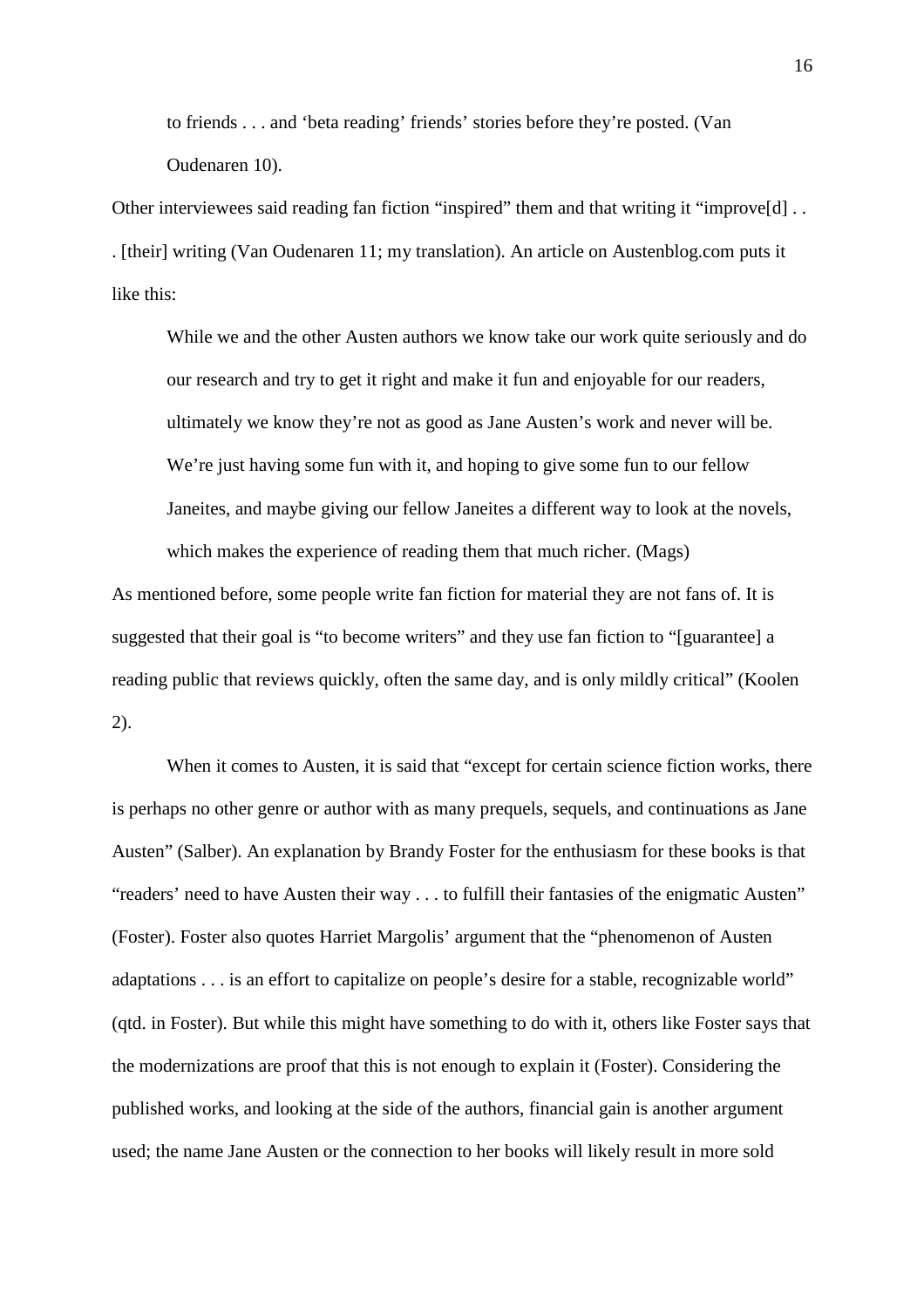copies (Foster). Fan fiction related to Jane Austen's books is one of the domains in which the work can actually officially be published since there is no copyright on the books anymore. Incidentally, others say that authors use Austen to assert their own ideologies (Foster). When taking a step back and looking for a moment at para-literature as a whole, Abigail Derecho points out that para-literature has also been used politically. "As a genre, archontic literature has had lasting appeal for subordinated groups seeking adequate means of expression" (Hellekson 67). Apparently, "writers have used archontic literature to critique patriarchy, xenophobia and racism since at least the fifth century BCE, when ancient Greeks produced politically motivated retellings of ancient myths" (Hellekson 67). In postcolonial literature, for instance, "existing canonical texts are often changed" to fit the postcolonial narrative (Brillenburg 103; my translation). Perhaps something similar can be said for Austen and feminism, though many critics have argued that Austen's texts are quite forward thinking themselves.

 In conclusion, while fan fiction and para-literature are at times looked at as strange phenomena, they are actually quite common, especially when viewed in the context of the discussion of intertextuality. People have come up with many reasons why people would want to write or read fan fiction or para-literature, but it is unlikely that there will be a reason that will apply to everyone and possibly people simply write out of enjoyment of the material. Perhaps some of these reasons will return in the discussion of Darcy and Henry and the relationship dynamics in modernizations. In any case, it is a fascinating field of study and it will no doubt still be studied many years from now.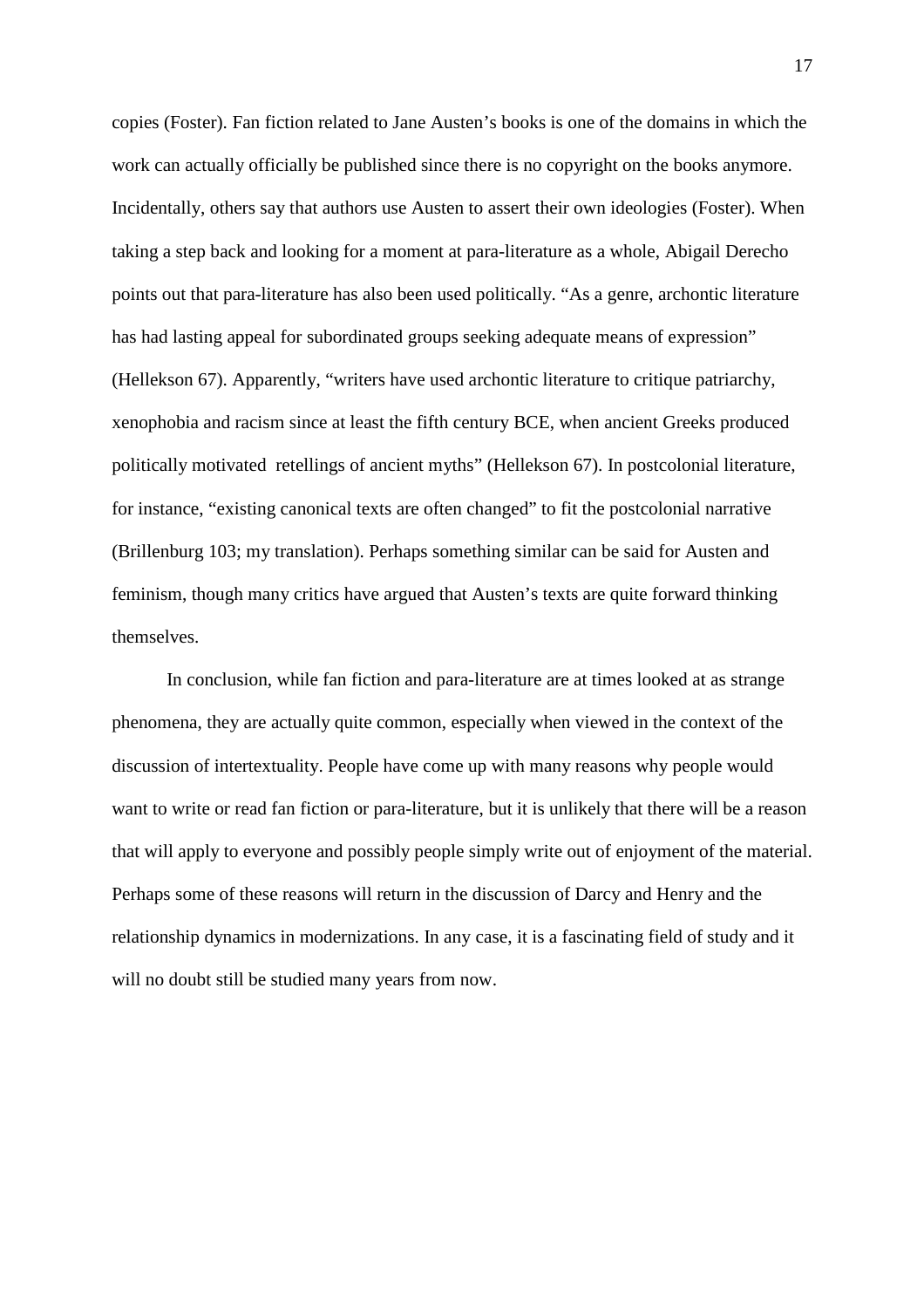#### **Chapter 3: The Heroes in the Context of their Own Story**

*Northanger Abbey* and *Pride and Prejudice* present two different kinds of heroes in Henry Tilney and Fitzwilliam Darcy. To accurately analyze Darcy and Tilney's modern counterparts, or any character really, an examination of the characters in their original context is inevitable. In commentary on romance novels, heroes are often classified as either alpha or beta heroes, though there also seems to be a hero that combines qualities of both, called the gamma hero (Woods). There is no agreement over the exact definition of the terms and some of the definitions seem to contradict each other. Author Connie Brockway describes the alpha hero as a "leader [;] the dominant personality in a proscribed social order" (qtd. in Laurie). Author Kate Walker adds that "he has to be successful- a man of achievement" (Walker). While there is enough diversity, the alpha male is often called "tortured" (Laurie) and less flatteringly "an arrogant idiot" or "emotionally stunted" (Hellmich). Walker on the other hand asserts that while the alpha hero might "be tough, hard-edged and forceful . . . underneath it all they have to have a heart of gold and be capable of the deepest all consuming love that their heroines deserve" (Walker). The beta male on the other hand is more "sensitive" (Hellmich). Romance novelist Lauren Dane describes the beta hero as "easygoing and laidback" (Dane). One of the articles describes the beta hero saying: "Something or someone may have tortured the beta hero in the past [like many Alpha heroes apparently], but he presents himself quite differently than does the alpha hero" (Laurie). If one were to apply these categories to *Pride and Prejudice* and *Northanger Abbey* then Darcy would probably fit in the alpha and Tilney in the beta group. While Darcy is not an Alpha male in all senses, compared to Tilney he is. While this may work for a broad comparison, even fictional characters cannot often be sorted into neat little categories. The categories are not meant to define the characters, but to facilitate the discussion with regards to the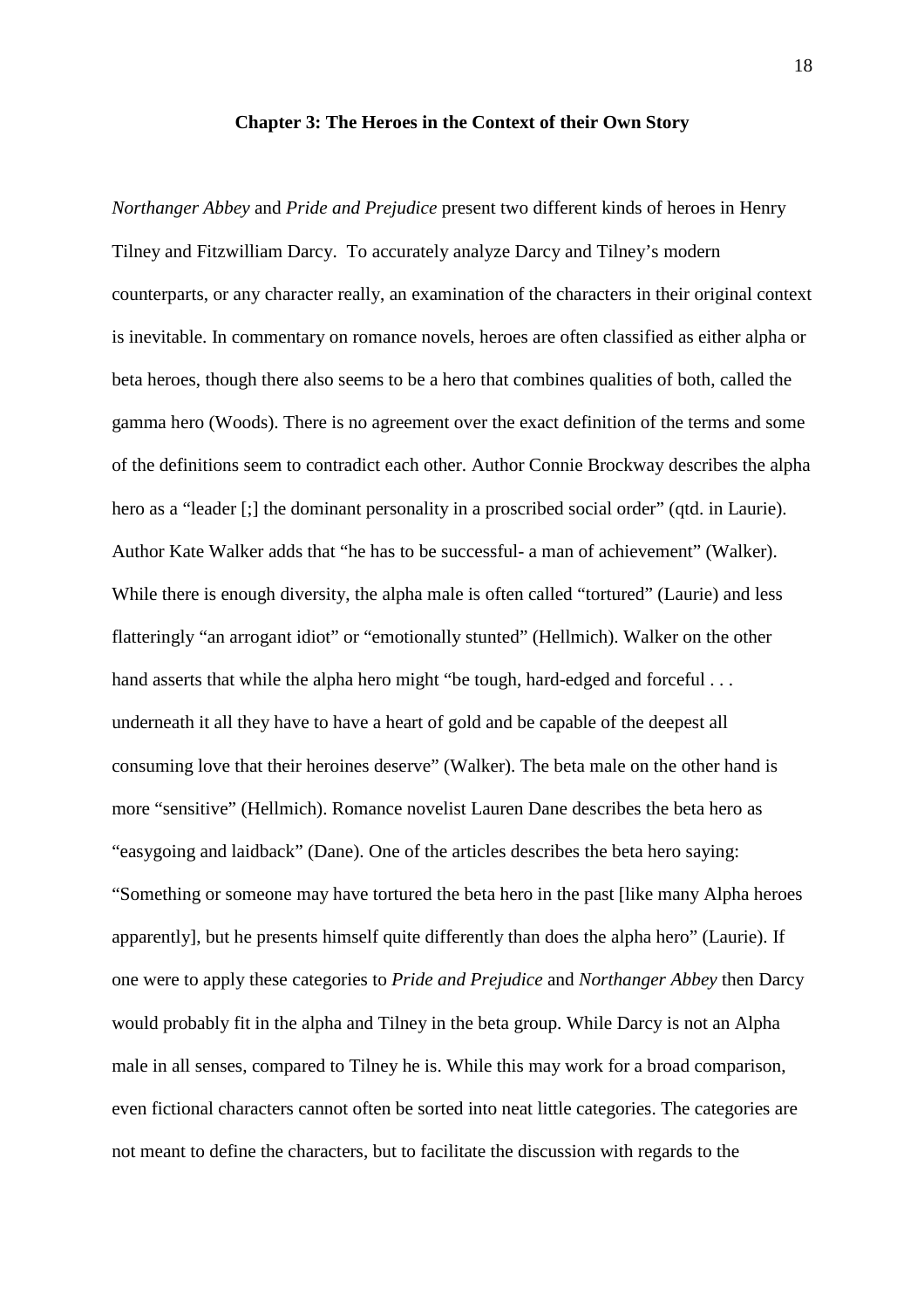comparison of Henry and Darcy. It is difficult to define who someone is, even for a fictional character, but a great deal can be deduced from the characters' backgrounds, their relationship to other characters, specifically the heroine, their own point of view and their character development throughout the novels.

In *Northanger Abbey* seventeen-year-old Catherine Morland travels to Bath under the guidance of Mr. and Mrs. Allen, where she meets Henry Tilney and his "rich" (65; vol. 1, ch. 9) "respectable family" (22; vol. 1, ch. 3). There are perhaps several qualities in Henry's characterization that suggest he is a Beta hero; His status as a second son, his easygoing manners, his relationship with his sister and his relationship with Catherine.

Henry, twenty-four or twenty-five (17; vol. 1, ch 3), is the second son of General Tilney and the deceased Mrs. Tilney, and the brother of Eleanor and Captain Frederick Tilney. He is described as a "rather tall" (17; vol. 1, ch. 3) man with "brown skin, dark eyes, and rather dark hair" (36; vol. 1, ch. 6). Though his family lives in Northanger Abbey he lives in the village of Woodston, where he is a clergyman. As the second son, Henry will not inherit his father's property. General Tilney tells Catherine that Henry's job is not necessary for financial reasons.

Perhaps it may seem odd, that with only two younger children, I should think any profession necessary for him; . . . I am sure your father, Miss Morland, would agree with me in thinking it expedient to give every young man some employment. The money is nothing, it is not an object, but employment is the thing. Even Frederick, my eldest son, you see, who will perhaps inherit as considerable a landed property as any private man in the county, has his profession. (180; vol. 2, ch. 7)

It is made clear that Henry's house and position do provide enough income for him to live comfortably, should it be necessary to live without his father's money. General Tilney mentions that should "Henry's income depend solely on this living, he [Henry] would not be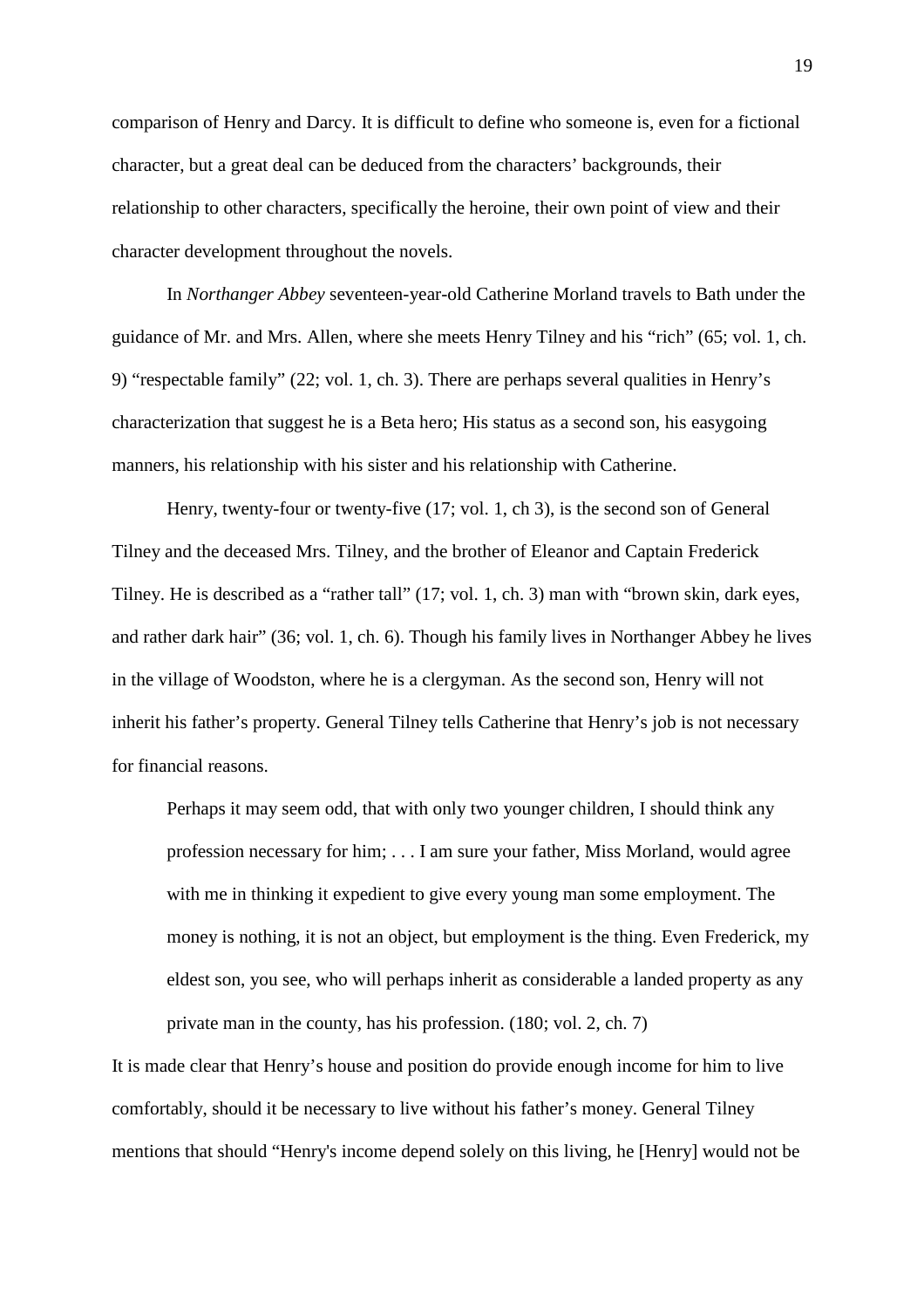ill-provided for" (180; vol. 2, ch. 7). Despite being a clergyman there is not much mention of faith or God. Faith seems a given; it is a given that there is church on Sunday and that people attend. When scolding Catherine for her overactive imagination Henry tells her, "Remember the country and the age in which we live. Remember that we are English, that we are Christians" (203; vol. 2, ch. 9). Faith seems like a collective identity, similar to being English or civilized. The same situation seems to exist in *Pride and Prejudice;* it can be reasonably assumed that everyone attends church and is a Christian.

Henry's easygoing manners seem to make him mark him as a beta hero. Henry talks "with fluency and spirit" and has "an archness and pleasantry in his manner" (17; vol. 1, ch. 3). The narrator continually makes references to Catherine not being like typical gothic heroines, but in a way Henry too seems to be an anti-hero. He is not an anti-hero in the modern sense of the word, a morally flawed hero (anti-hero), though he definitely has his flaws, but in comparison with other Austen heroes. Robert Liddell addresses this in *The Novels of Austen.* "In a different sense from that in which Catherine is the anti-heroine, Henry is like the anti-hero. He is given all the charm that we expect to find in the worthless (or not very worthy) young man who appears in the later [Austen] novels to trouble the heroine's imagination. . . Henry has a fluency, suavity and an address that the 'good' heroes lack" (10). It is indeed striking that his very easygoing charm would make him seem suspect in the other Austen novels, though Peter Graham is quick to point out that he is "playful in an intellectual rather than a seductive way". Perhaps the playfulness itself is a reaction to his circumstances. At times it is difficult to determine just how much he means of what he says. Peter Graham notes, "Is this witty convention-subverting, conscious- of-self-consciousness air an indication of ingratiation or of aggression? . . . Do apparent benevolence and evident humor mask a condescending attitude toward women?" Catherine fears during their first meeting "that he indulged himself a little too much with the foibles of others" (21; vol. 1, ch. 3). His sister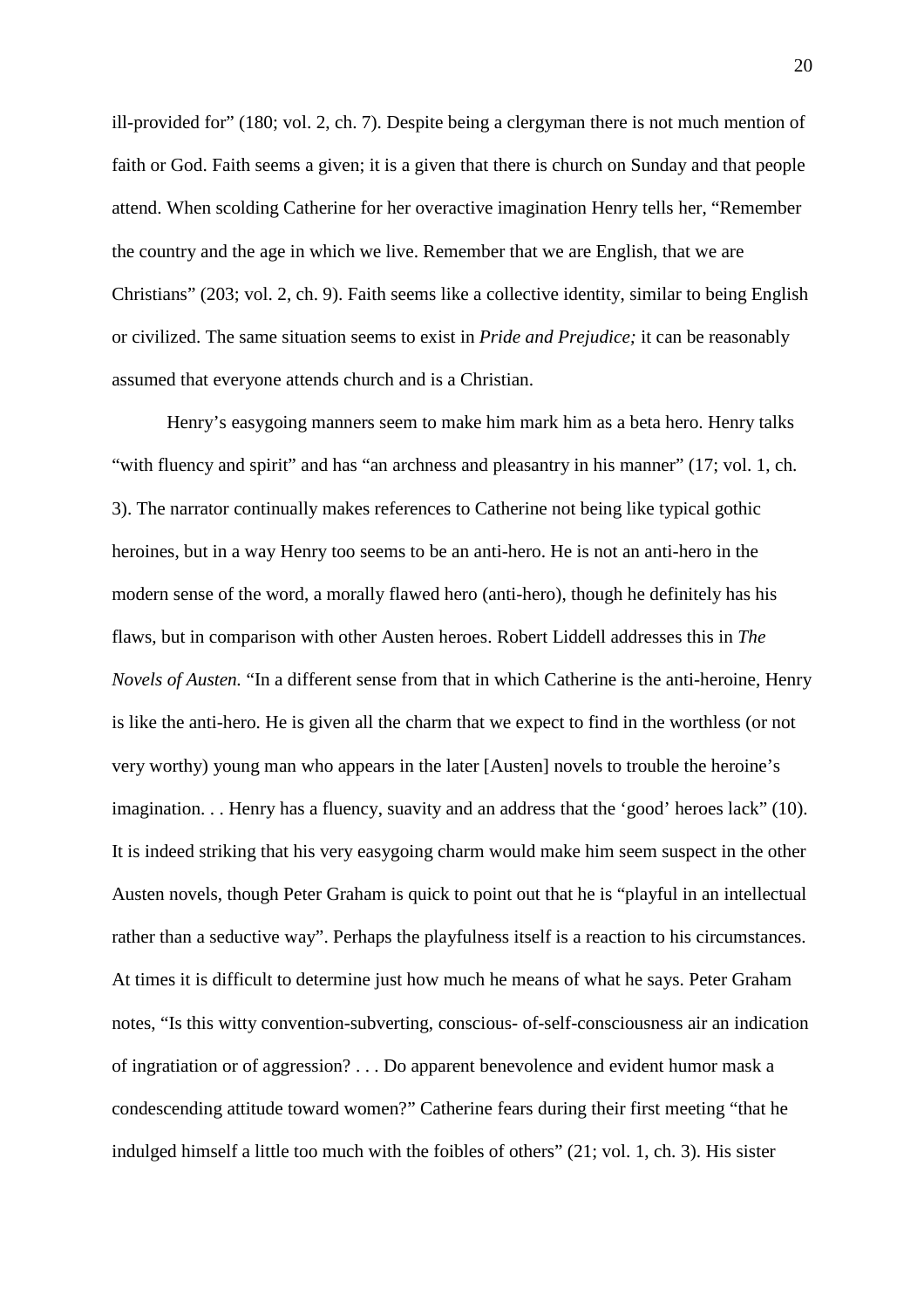Eleanor at some point tells him, "you may as well make Miss Morland understand yourself unless you mean to have her think you intolerably rude to your sister, and a great brute in your opinion of women in general. Miss Morland is not used to your odd ways" (115; vol. 1, ch. 14). Eleanor obviously believes he is just being silly and that he "must be entirely misunderstood, if he can ever appear to say an unjust thing of any woman at all, or an unkind one of me" (115; vol. 1, ch. 14). Since she knows him so well it is probably safe to believe her. His conduct in other areas also seems to speak for his character. For example, even after Catherine reveals her horrible suspicion of his father killing his mother, he goes out of his way to make her feel comfortable (204; vol. 2, ch. 10). The overall impression of Henry is that he is a good man "who likes women, knows what women are like, and is comfortable in their company" (Graham). His conversation with Mrs. Allen on clothes does not only show off his conversational skills, but also shows a real understanding of the materials. This is the case, for instance, when he notes that Catherine's dress will not "wash well" (21; vol. 1, ch. 3). Also, unlike the character John Thorpe, he is not afraid to admit he enjoys reading novels and that he has read many, though the general perception seems to be that this is beneath a man (107-108; vol. 1, ch. 14). Graham attributes his ease to him being the primary companion of his sister, and this seems plausible as the siblings are definitely close.

Even without Catherine's imaginations in *Northanger Abbey* it is clear that Henry Tilney's family is not a happy one, but the bond between the siblings seems strong. Their father always seems to be "a check upon [their] ... spirits" (159; vol. 2, ch. 5). Even Frederick Tilney, who seems to be the most independent of the siblings, is docile in the presence of his father. Though General Tilney is not guilty of the things Catherine suspects him of, Henry hints that, while alive, Mrs. Tilney suffered from her husband's temper. "You have erred in supposing him not attached to her. He loved her, I am persuaded, as well as it was possible for him to—we have not all, you know, the same tenderness of disposition—and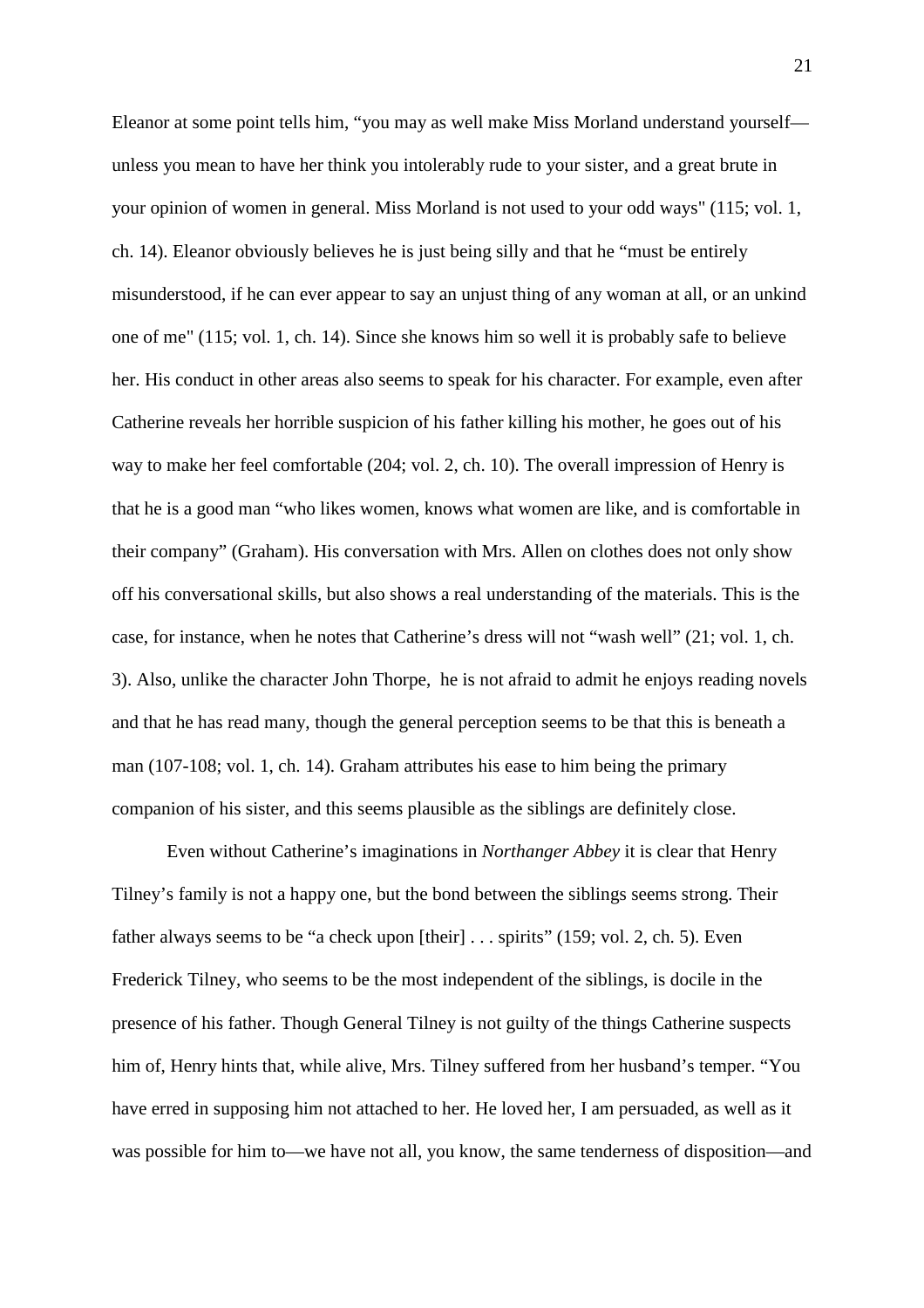I will not pretend to say that while she lived, she might not often have had much to bear, but though his temper injured her, his judgment never did" (202-203; vol. 2, ch. 9). Eleanor especially is affected by the family dynamics and in his helping her Henry's kindness shines through. When Eleanor tells Catherine of her solitude she says, "I have no sister, you know and though Henry—though my brothers are very affectionate, and Henry is a great deal here, which I am most thankful for, it is impossible for me not to be often solitary" (184; vol.2, ch. 7). Though she quickly corrects her mistake, it is suggested that she can rely on Henry the most. It is not just that they are often together, that they go on walks and seem to have a relationship full of good-natured teasing; he also seems protective of her. Whatever his own feelings for Catherine might be, his happiness on her joining them at Northanger Abbey is partly because it will give his sister a friend (160; vol. 2, ch. 5). Henry also feels protective over his brother. Despite the fact that he probably does not approve of Frederick's behavior any more than Catherine, he is quick to defend him (225-226; vol. 2, ch. 12).

When it comes to Catherine, Henry becomes a mentor of sorts. Peter Graham characterizes him as "a younger, much more frivolous George Knightley" and also a "Professor Higgins of Shaw's *Pygmalion*". Catherine's journey in the novel is that of shedding her overactive imagination, and Henry's role seems to be to guide her and "lead her back" to the real world (Liddell 7). At the end of the novel the narrator sums up the development of Catherine and Tilney's relationship with the sentence:

Though Henry was now sincerely attached to her, though he felt and delighted in all the excellencies of her character and truly loved her society, I must confess that his affection originated in nothing better than gratitude, or, in other words, that a persuasion of her partiality for him had been the only cause of giving her a serious thought. (252-253; vol. 2; ch. 15)

22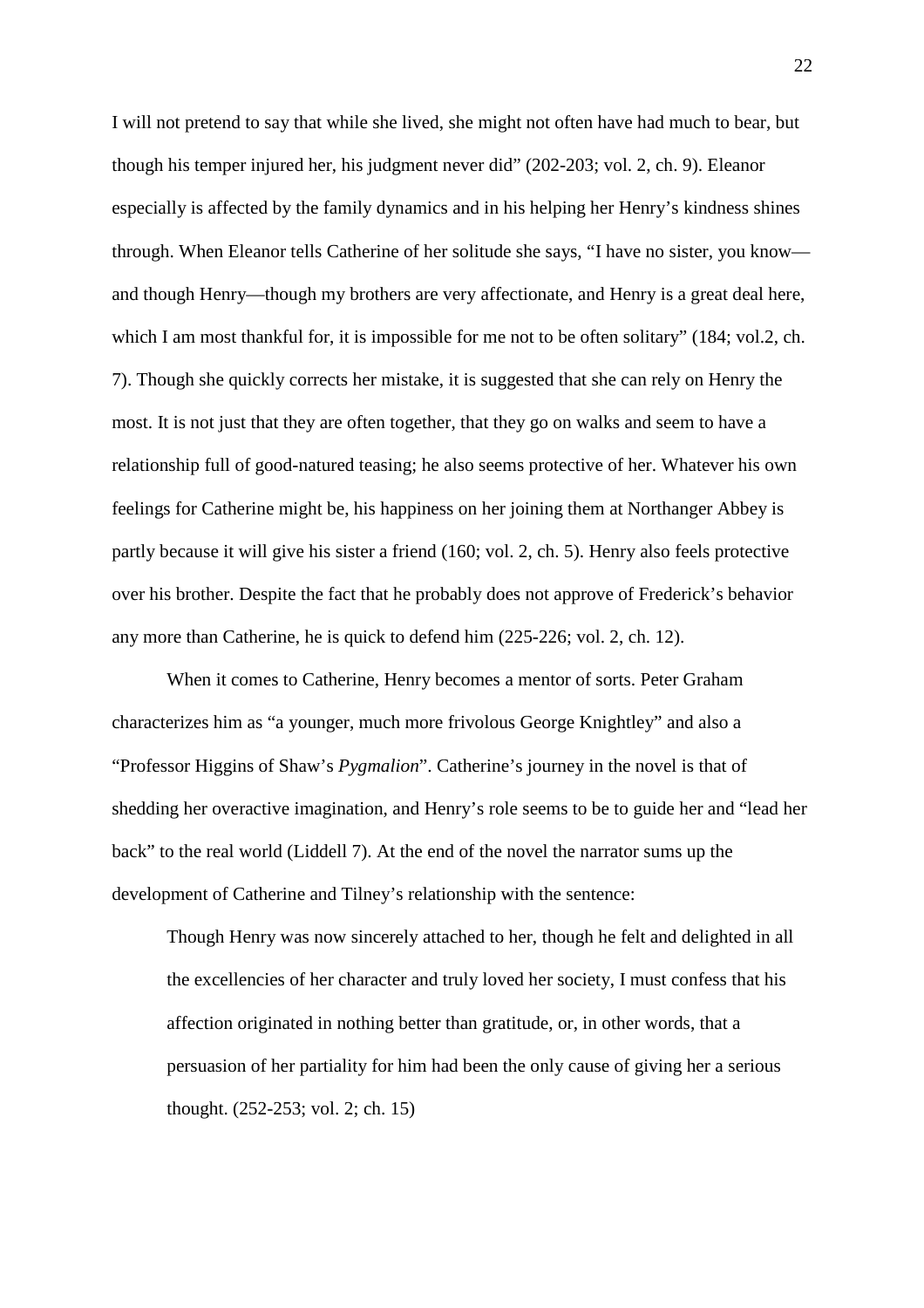There is no reason to doubt the narrator. However, it does seem that not just her obvious feelings make him notice her. We mostly see Henry through Catherine's eyes so his reactions are her interpretations, but in a few of the small moments where we see his point of view he seems charmed by her artlessness and sweetness. When Catherine tells him that she would have jumped out of the carriage to join him and his sister, the narrator remarks, "Is there a Henry in the world who could be insensible to such a declaration? Henry Tilney at least was not" (93; vol. 1, ch. 12). The subsequent conversation implies that even at this early stage he has started to like Catherine. She asks him why he was offended, if his sister was not and he backtracks and says that he had "no right" to be offended, presumably since they are mere acquaintances, but she tells him, "Well, nobody would have thought you had no right who saw your face" (94; vol. 1, Ch. 12). The fact that he probably was offended would point to his feelings for her being deeper than he might admit.

Henry's development in the book is definitely not as highlighted as Catherine's or even Darcy's, but General Tilney's treatment of Catherine prompts him to, perhaps finally, "stand up to his overbearing father" (Graham). Graham notes that, "facing this fact is what wrenches Henry Tilney from his habitually cooperative, laidback beta behaviors and allows him to assume, when he needs to, the alpha status of romantic heroism". Interestingly the narrator ends the novel referencing Henry's act of standing up, giving it a measure of importance: " I leave it to be settled by whomsoever it may concern, whether the tendency of this work be altogether to recommend parental tyranny, or reward filial disobedience" (261; Vol. 2, ch. 16).

Henry's relaxed attitude and charming manner, his "generous and loving approach to his family" (Ailwood 100) and his patience with Catherine make him a good example of a beta hero. Instead of being withdrawn and brooding, something Henry's less than ideal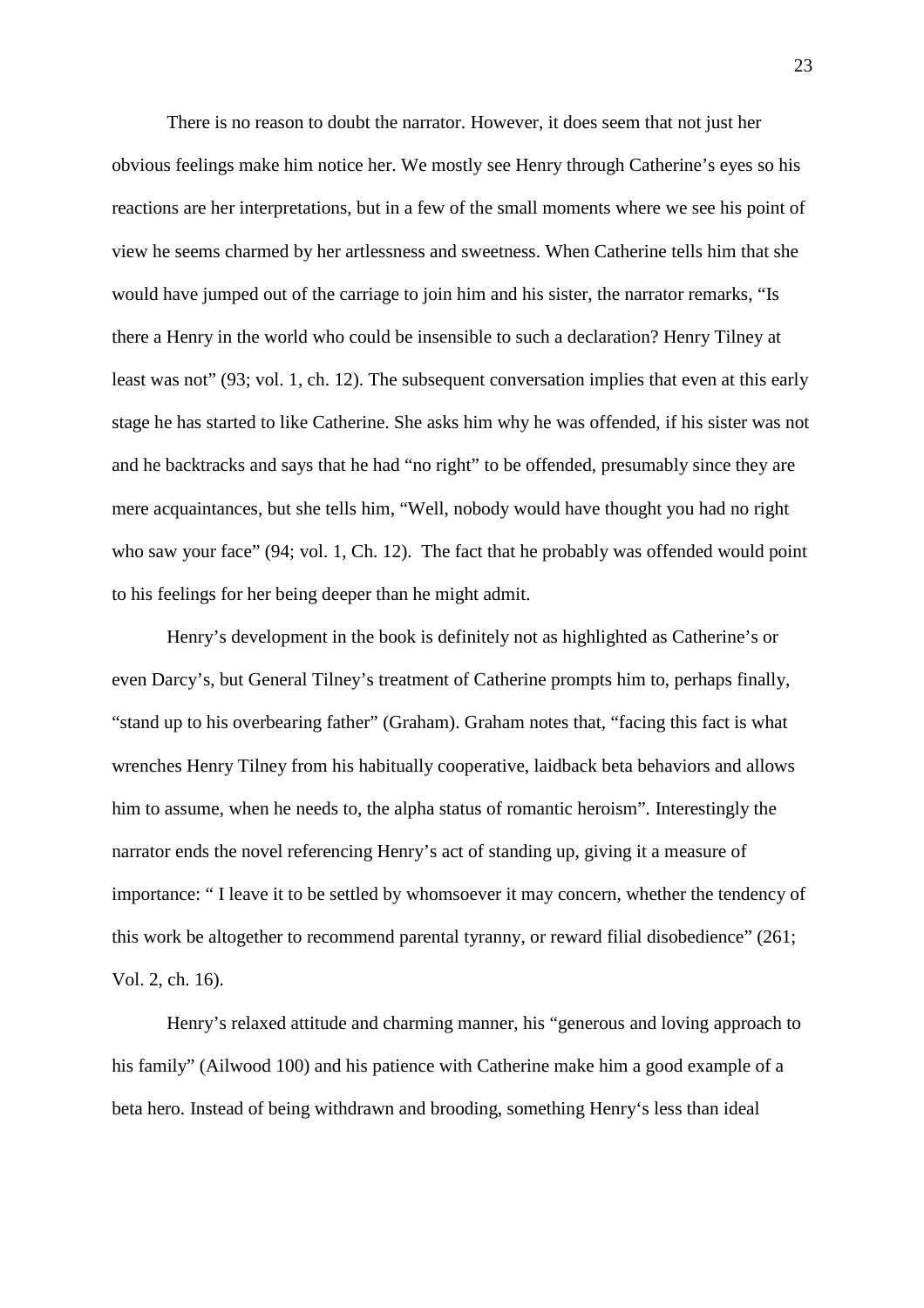family situation would justify to some extent in this kind of story, he is charming and seems able to handle himself in company effortlessly.

Mr. Darcy, twenty-eight years old, is perhaps the most famous of Jane Austen's heroes. Sarah Ailwood mentions that in Darcy Jane Austen has managed "to forge a male protagonist who, in the twenty-first century, continues to be considered an icon of desirable masculinity" (Ailwood 266). For Darcy, the issues that both strengthen and soften his position as an alpha male are his position and attitude in life, his relationships and his character development.

Elizabeth, as well as the reader, first meets Darcy at a ball where he is described as a "tall person [with] handsome features [and] noble mien" (12; vol. 1, ch. 3). His behavior is termed "proud [,] . . . above his company and above being pleased" (12; vol. 1, ch. 3). The narrator later completes the picture using the words "haughty, reserved, and fastidious". His manners are called "well-bred" but "not inviting" (18; vol.1, ch. 3). Together with his cousin Colonel Fitzwilliam, Darcy is the primary guardian of his sixteen- year-old sister Georgiana as both his parents have passed away. As first and only son and heir he has inherited a "very large property in Derbyshire", including Pemberly, earning him ten thousand pounds a year (76; vol. 1, ch. 16). As far as his fictional world is concerned, he is an eligible bachelor. Charlotte Lucas, Elizabeth's friend, muses that "one cannot wonder that so very fine a young man, with family, fortune, everything in his favor, should think highly of himself. If I may so express it, he has a *right* to be proud" (21; vol. 1, ch. 5). So Darcy's initial introduction marks him as a alpha hero.

Important relationships for Darcy are those with his sister Georgiana, his friend Charles Bingley and of course Elizabeth. Georgiana and Darcy's relationship is perhaps less that of a brother and sister and more that of a guardian and ward, especially compared to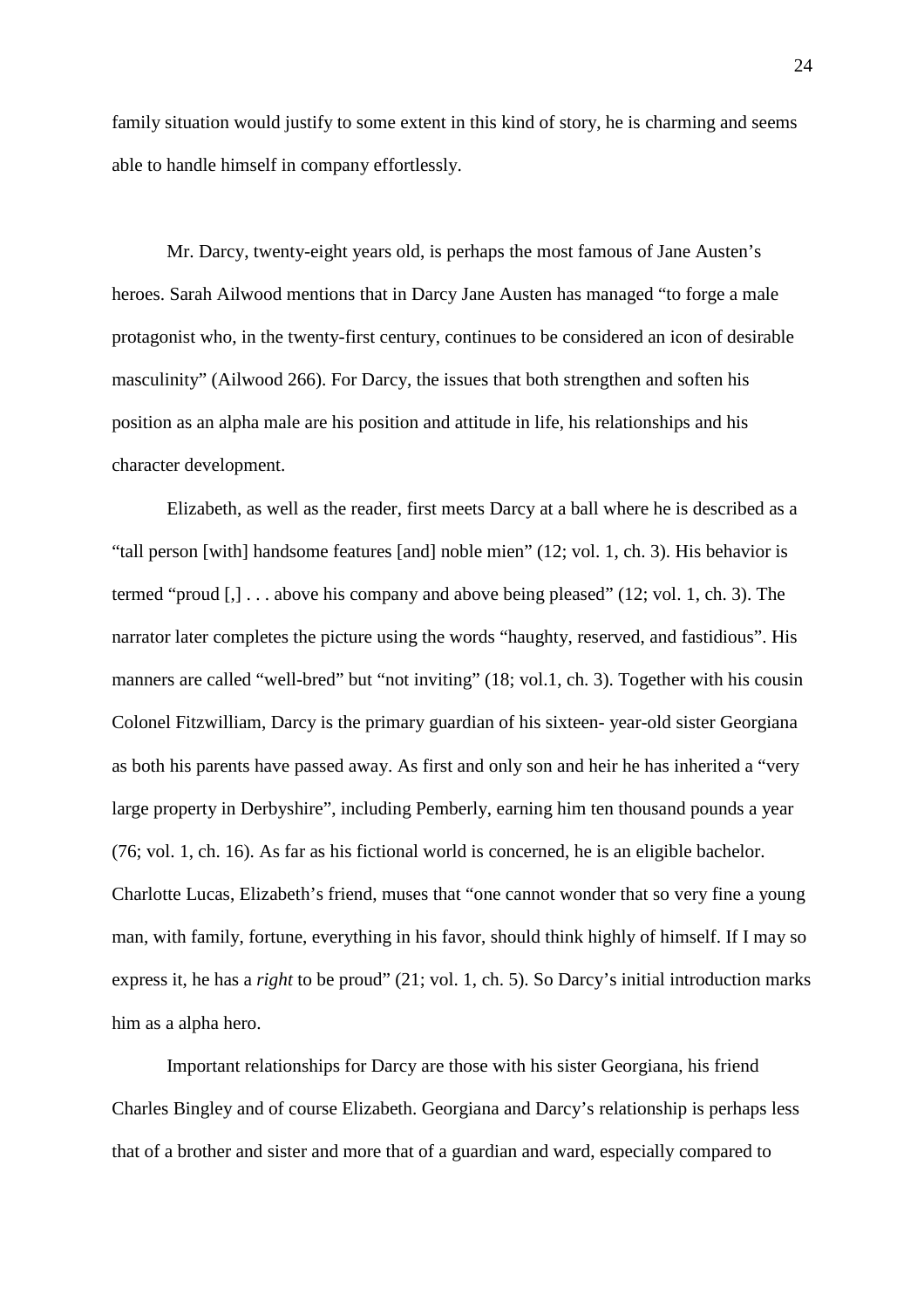Henry and Eleanor. Darcy recounts in his letter to Elizabeth that Georgiana was "unable to support the idea of grieving and offending a brother whom she almost looked up to as a father" (196; vol. 2; ch. 12). Furthermore, Darcy is very eager for his sister to meet the woman he loves and Georgiana seems eager to approve of Elizabeth as she trusts his judgment. "Miss Darcy, on her brother's entrance, exerted herself much more to talk, and Elizabeth saw that he was anxious for his sister and herself to get acquainted" (257; vol. 3, ch. 5). The siblings' feelings on losing their parents at relatively young ages and Darcy's feelings on all his responsibilities are never explored, but the fact that Georgiana sees Darcy as somewhat of a father shows that their relationship at least must have been affected. The affection between the siblings definitely serves to soften Darcy's character, especially as these revelations come at a time that Elizabeth's attitude to Darcy is supposed to soften. The fact that he is more of a guardian than an older brother, however, helps him retain leadership status.

Darcy's relationship with Bingley also highlights his status as a leader. Bingley believes more in his friend's judgment than his own, though it is also made clear that Bingley is very easily persuaded in general (48-49; vol. 1, ch. 10). Darcy in his turn tries to look out for Bingley, as evidenced by his interference in Bingley and Jane's relationship. The narrator describes their relationship thus:

Between him and Darcy there was a very steady friendship, in spite of great opposition of character. Bingley was endeared to Darcy by the easiness, openness, and ductility of his temper, though no disposition could offer a greater contrast to his own, and though with his own he never appeared dissatisfied. On the strength of Darcy's regard, Bingley had the firmest reliance, and of his judgment the highest opinion. In understanding, Darcy was the superior. Bingley was by no means deficient, but Darcy was clever. (18; vol.1, ch. 3)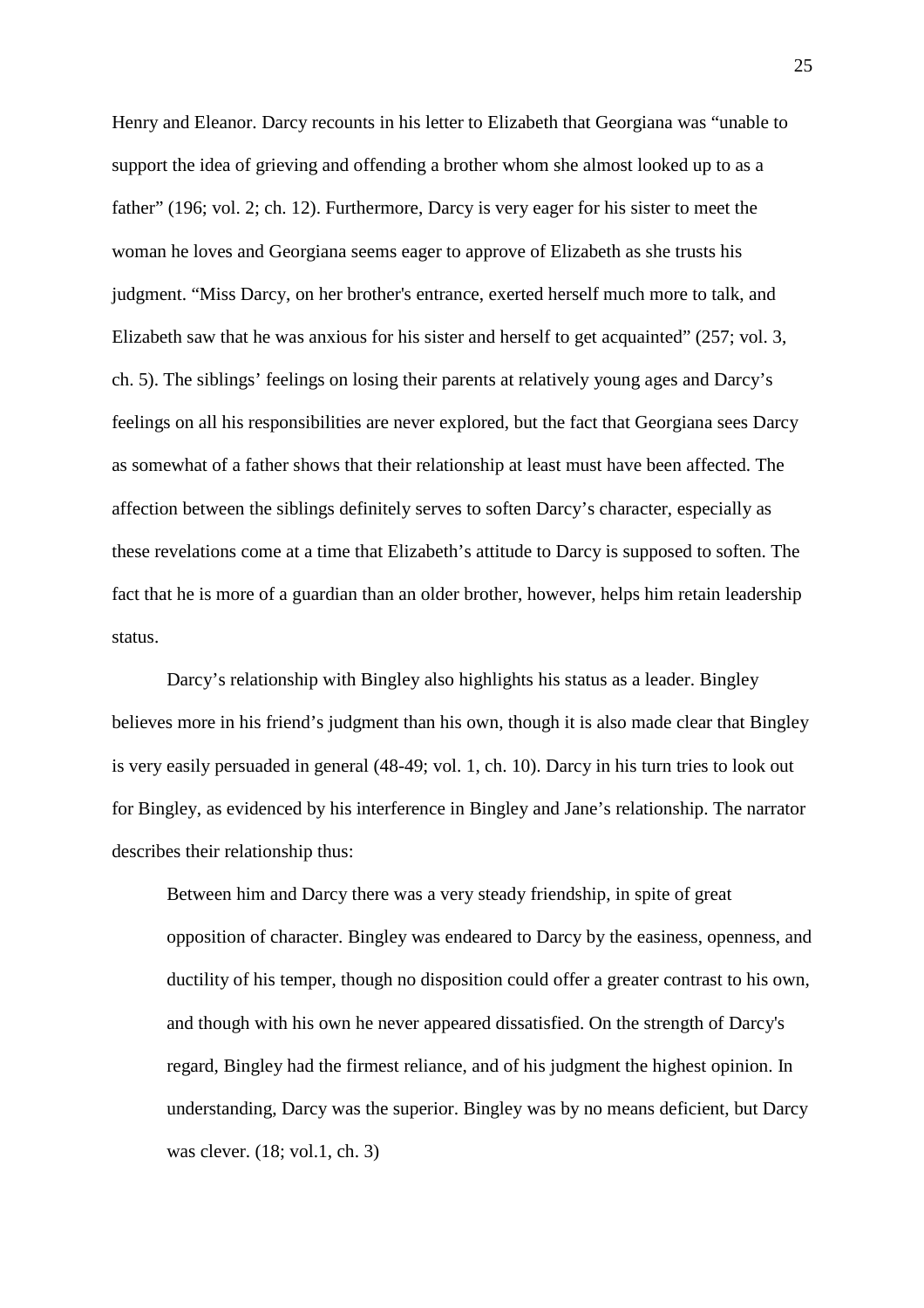Despite his pride, it seems that Darcy has a strong reputation for making sound decisions. Other important relationships in his life have a slightly negative connotation. His relationship with George Wickham, who tried to elope with his sister among others, is perhaps an example of what Darcy means when he talks of his "resentful" character; "My good opinion once lost, is lost forever" (56-57; ch.11).

Both Darcy and Elizabeth have issues to overcome in the book before they can finally come together, but Darcy's comment about Elizabeth being "tolerable" (13; vol. 1, ch. 3) definitely sets the tone for their interaction. We see Darcy mostly through Elizabeth's eyes and at times through minor characters' eyes, but very rarely do we receive a glimpse into Darcy's own head. A few rare occasions are during Jane's illness in Netherfield Park and during Elizabeth's visit to Charlotte and Mr. Collins. At times Darcy seems blind to what is really going on. He tends, for instance, to excuse Elizabeth's behavior. For example after their not so successful dance at Netherfield Park, his "tolerable powerful feeling[s] towards her . . . soon procured her pardon, and directed all his anger against another" (92-93; vol. 1, ch. 18)". In a way, just like Catherine, Elizabeth is taught a lesson by Darcy, but their relationship does not have that didactic quality that Tilney and Catherine's has. Darcy learns and changes because of Elizabeth. Sarah Ailwood notes that "Darcy's essential moral worth is his education in understanding that he needs to be desirable to Elizabeth, for whom sex appeal, wealth, status and a sense of patriarchal responsibility is insufficient" (Ailwood 142). In fact, in a reversal, Elizabeth is the one who teases Darcy and has that same "archness" that Tilney seems to have (51; vol. 1, ch. 10). While both couples have a pivotal moment, the proposal and the outing of Catherine's suspicions, Darcy and Elizabeth's relationship begins unpleasant and they have to work their way to a happy ending while the other couple seems to enjoy each other's company from the start. Even their major disagreement does not last all that long.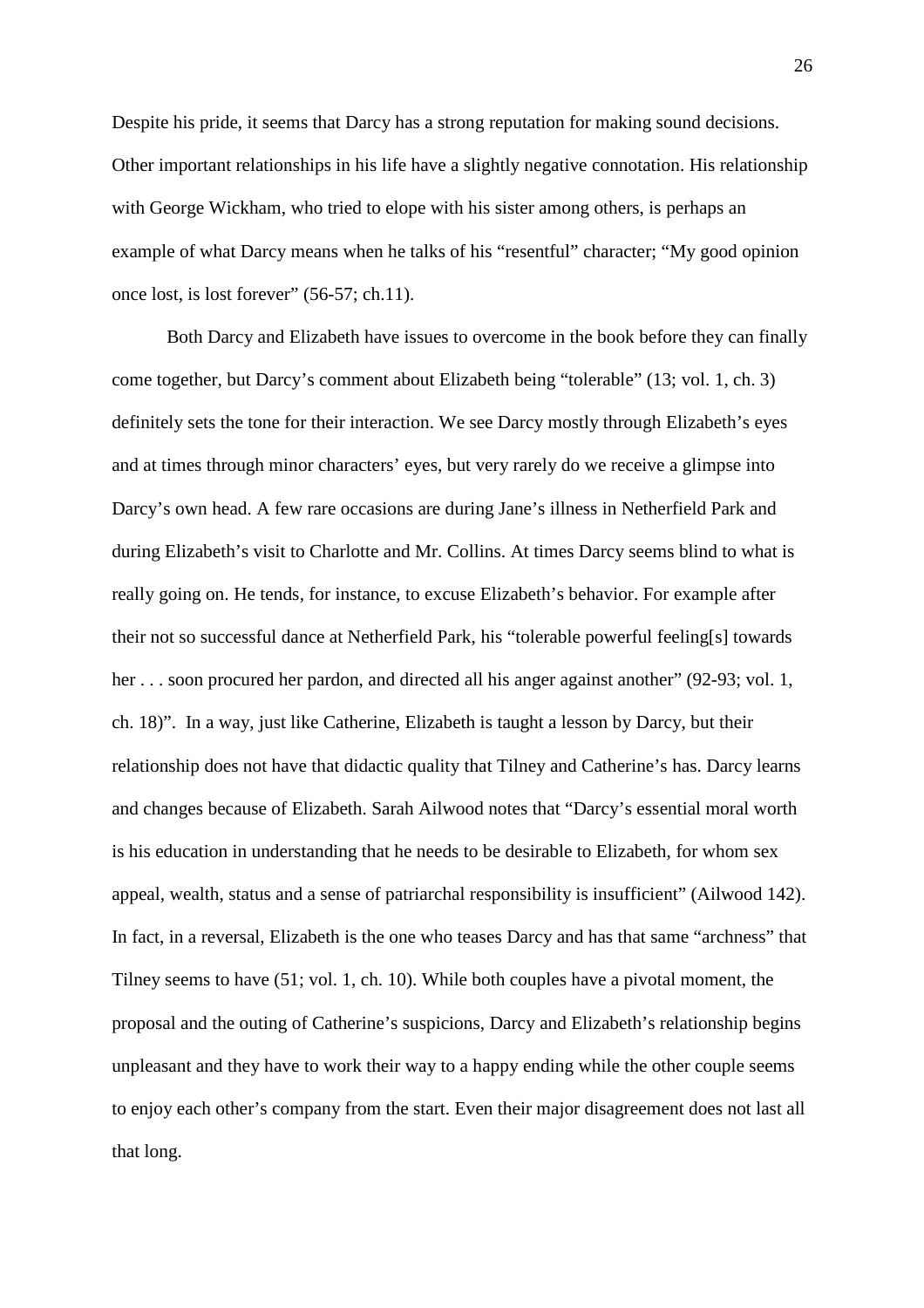Darcy's arc of overcoming pride and perhaps also prejudice has almost become synonymous with his character. He definitely has enough pride to go around, as he himself admits. "I was given good principles, but left to follow them in pride and conceit" (349; vol. 3, ch. 16). Since the BBC miniseries of *Pride and Prejudice* came out in 1995 many consider Colin Firth as Darcy, but there are also many who have been swayed by the slightly shyer portrayal of Darcy by Matthew Macfadyen in the 2005 feature film (Collins). Indeed, there is something to be said for the idea that at times Darcy's image is too harsh. It must not be forgotten that Darcy is viewed mostly through the eyes of those who are prejudiced against him (Maria). Furthermore, his withdrawn behavior is at times softened by the underlying reason for the behavior. He says "I am ill-qualified to recommend myself to strangers" and "I certainly have not the talent which some people possess . . . of conversing easily with those I have never seen before. I cannot catch their tone of conversation, or appear interested in their concerns" (171; vol. 2, ch. 8). At other times his behavior is calculated to suppress his feelings for Elizabeth. During Elizabeth's stay at Netherfield Park he starts to "feel the danger" (57; vol. 1, ch. 11) of liking her and in an effort to avoid her getting the wrong idea "he scarcely [speaks] to her through the whole of Saturday" (59; vol. 1, ch. 12). Lastly, people are not what they appear to be in the novel. Wickham seems great, Jane seems indifferent and Georgiana seems proud; Especially Georgiana seeming proud, but just being shy is telling.<sup>2</sup> All in all, Darcy's actions in helping the Bennet family, motivated by love or not, point to a goodness of character. This action, coupled with hints of his fairness to his tenants (80; vol. 1, ch. 16) and the praise of his housekeeper (238-239; vol. 3, ch. 1), seems to suggest that, despite all, he is fundamentally a good man. While any shyness softens his

 $\overline{a}$ 

<sup>&</sup>lt;sup>2</sup> These three arguments discussing Darcy's shyness are taken from and discussed more thoroughly in an essay I wrote titled "Shy Darcy versus Proud Darcy" for the course "The Novel from Austen to Hardy" at the University of Utrecht.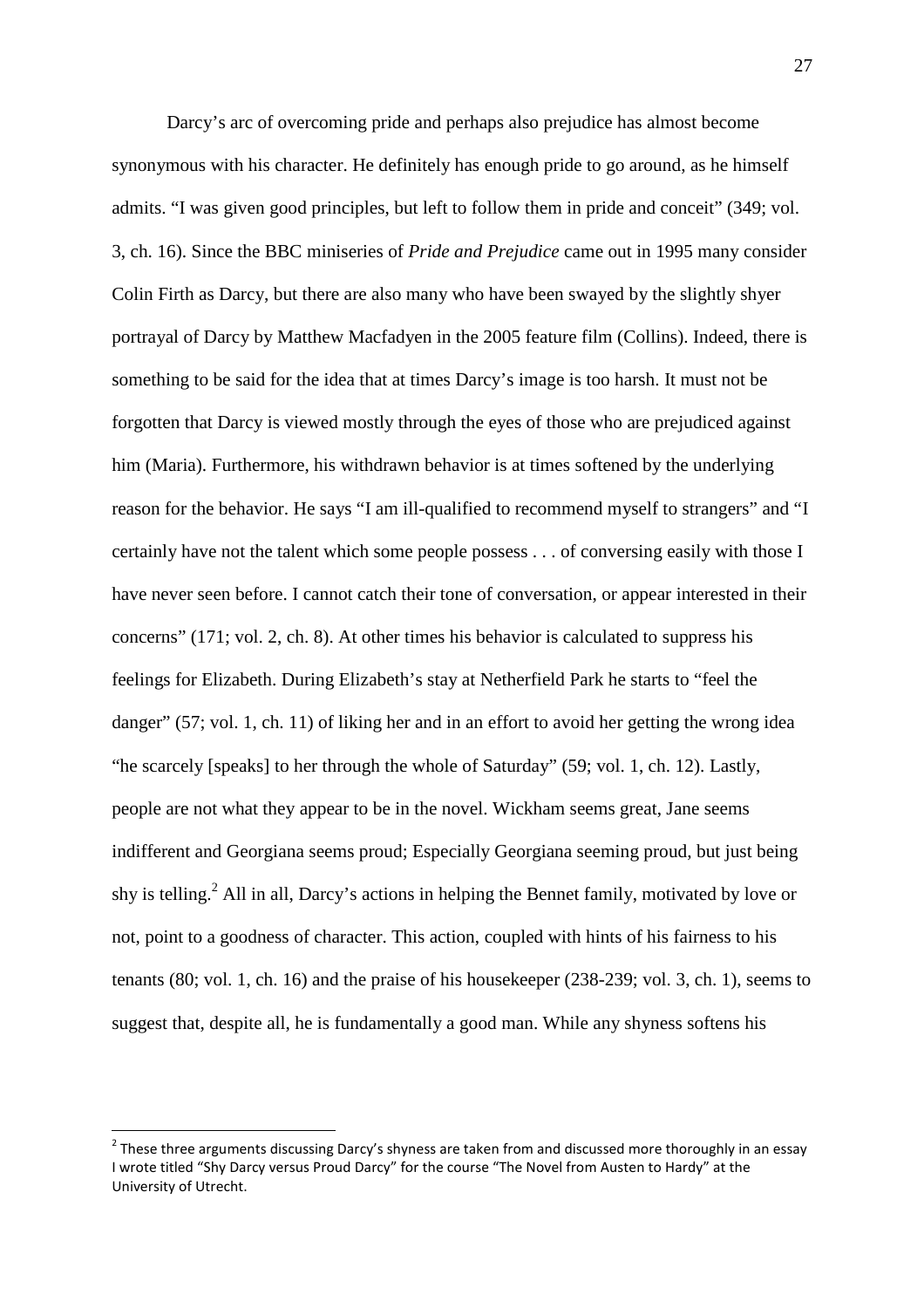character, his inability to express his emotions in a healthy way, leading to bad behavior, is typical of the alpha male.

All in all there are definite differences between Tilney and Darcy. The back stories are different with Henry being a second son and Darcy being the heir. Darcy is his own man in a sense, while Henry still has to abide by his father's wishes. Also, their relationships with their heroines take different forms. The main differences, however, seem to be in how they act and how they present themselves to the world. There are, however, also large overarching similarities. Both men have dealt with the death of a parent which has in some way influenced the way they relate to their siblings. While the relationships with the heroines develop in completely different ways, they both have pivotal moments of insight for the characters. Furthermore, both men have to overcome something to be able to marry the woman they love. Ultimately, what they seem to share is good principles. These are not just proud, shy or charming men; when it comes down to it these are "good" men.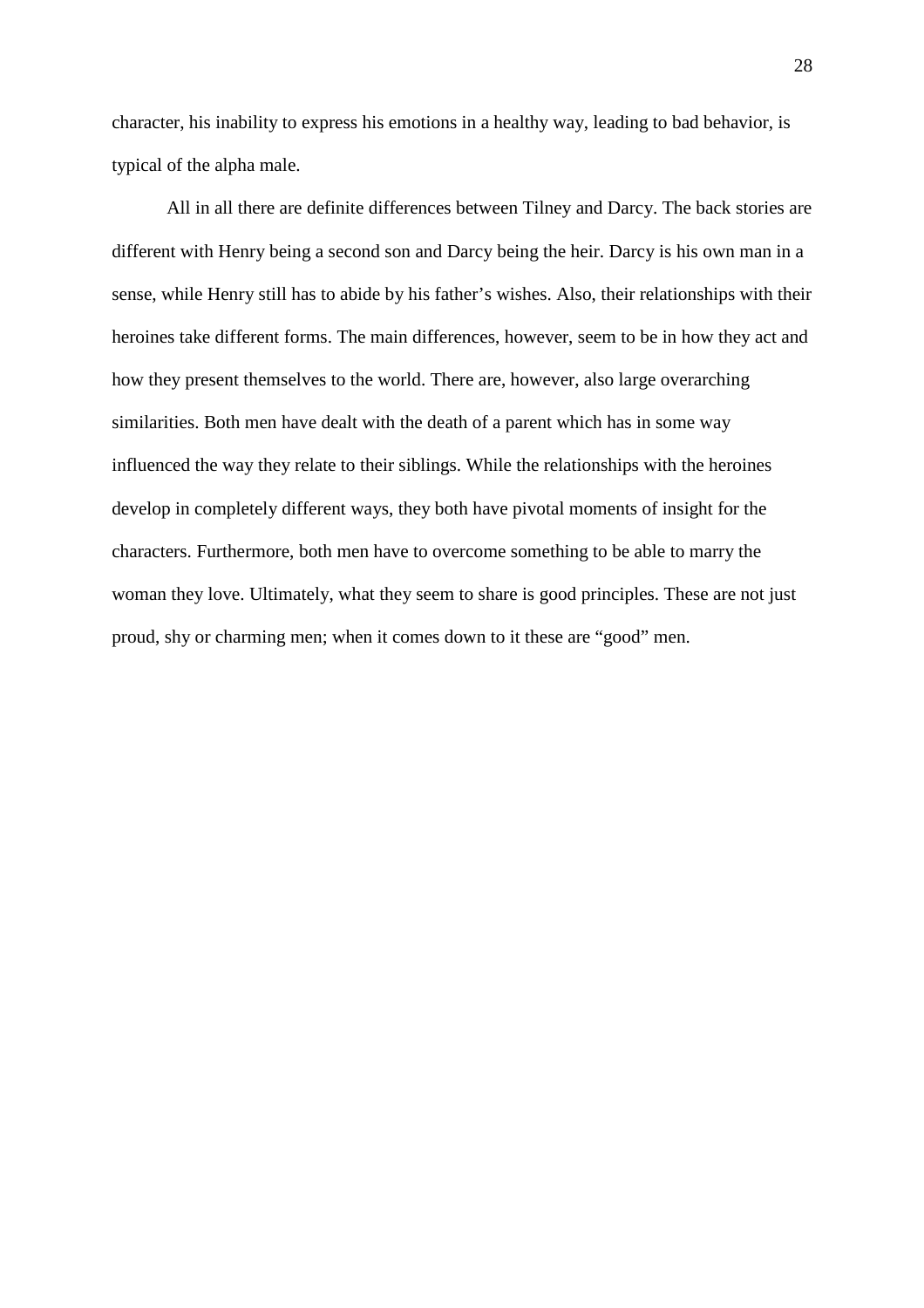#### **Chapter 4: The Modern Heroes in Para-literature**

The collection of modernizations discussed here is the work of four different authors. Each has rewritten *Pride and Prejudice* and *Northanger Abbey* in their own unique way, some staying closer to the structure of the source materials than others. While these new Darcys and Tilneys are certainly representations of their eighteenth-century counterparts, they also become characters in their own right, which is why just as with Darcy and Tilney they will be discussed in the context of their own book. The subchapter for each book will feature a short explanation of the set up of the story and then discuss the story and its heroes by means of interesting points that arise as a result of the translation to modern times. The final subchapter will feature some salient points relating the individual books to each other. The choice of the *Northanger Abbey* modernizations was simple enough as these were the only ones on the market at the time of selection. The first three *Pride and Prejudice* updates were selected because they had been written by the same authors that had written the *Northanger Abbey* updates. It seemed that it would be best to compare a modern Henry and Darcy written by the same author. The fourth *Pride and Prejudice* book was chosen to see if there would be any difference in Darcy's characterization when written by a male author. Four of the books were written for the teenage or young adult market. The other three are classified as romances, with two being Christian romances.

## **Debra White Smith:** *First Impressions*

*First Impressions* is part of a series of modern Austen rewrites by Debra White Smith. Smith has over 50 books to her name including the six books in "the Jane Austen Fiction Series" (Smith Home page). With regard to Jane Austen she has also written the book *What Jane Austen Taught Me About Love and Romance.* Smith "holds a B.A. and M.A. in English"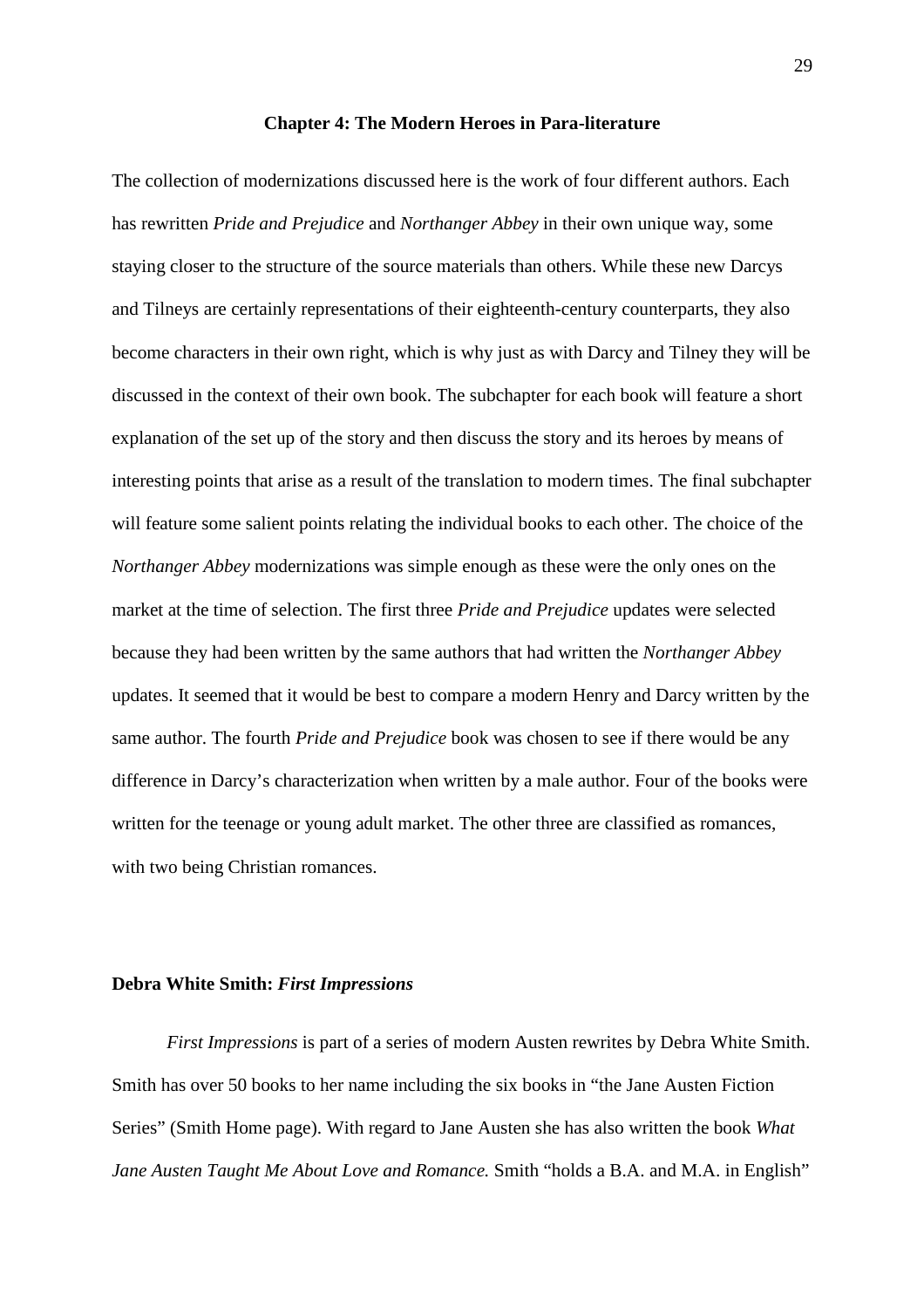and her creed as an author is "to deal honestly with real issues and show God's grace in the midst of everyday life" (Smith Home page). Interesting elements in *First Impressions* are the general attitude of the Darcy equivalent, the focus on his back story almost leading to his development overtaking the heroine's in importance and the role religion plays.

The story is written in the third person and focalization switches between Eddi Boswick and Dave Davidson, this story's Elizabeth and Darcy. The events take place in a small town London, Texas. Eddi and Dave not only go through a similar process as Elizabeth and Darcy, but they also literally play the roles of Darcy and Elizabeth in a community play. The plot generally follows *Pride and Prejudice*, albeit some events are switched.

Twenty-eight-year-old attorney Eddi describes Dave as a "dark-haired, boot-clad cowboy" (7; ch. 1) with "blue jeans with a hole in one knee and a faded denim shirt that had suffered hundreds of washes" (10; ch. 1). In the opening scene, a literary meeting, Dave is openly bored with the material they are reading: *Pride and Prejudice*. Eddi sums Dave up with the words, "[he] needs a haircut . . . and a shave . . . and some lessons in being more polite" (8; ch. 1) and then concludes that he always behaves like this. "In the times she had seen Dave around town and at church, she deduced much the same about him. He never looked or acted much differently, even at Sunday morning services" (8-9; ch. 1). All in all, the opening pages do not depict him as a very pleasant character to be around and mark him as a possible alpha male, especially when it is made clear that like Darcy he too is "a single man of large fortune" (Austen Pride 6; vol. 1; ch. 1). If there is any difference between Dave and Darcy it is in the way they show their displeasure, though it is subtle. While Darcy also is "above being pleased" (1212; vol. 1, ch. 3) he always maintains a sense of decorum and is embarrassed when his aunt is openly rude to Elizabeth (169; ch. 31). As the narrator of *Pride and Prejudice* says, his manners were "well bred", but "not inviting" (18; vol. 1, ch.3). Dave's yawning, scowling and finally storming out of the room seem more blatantly rude in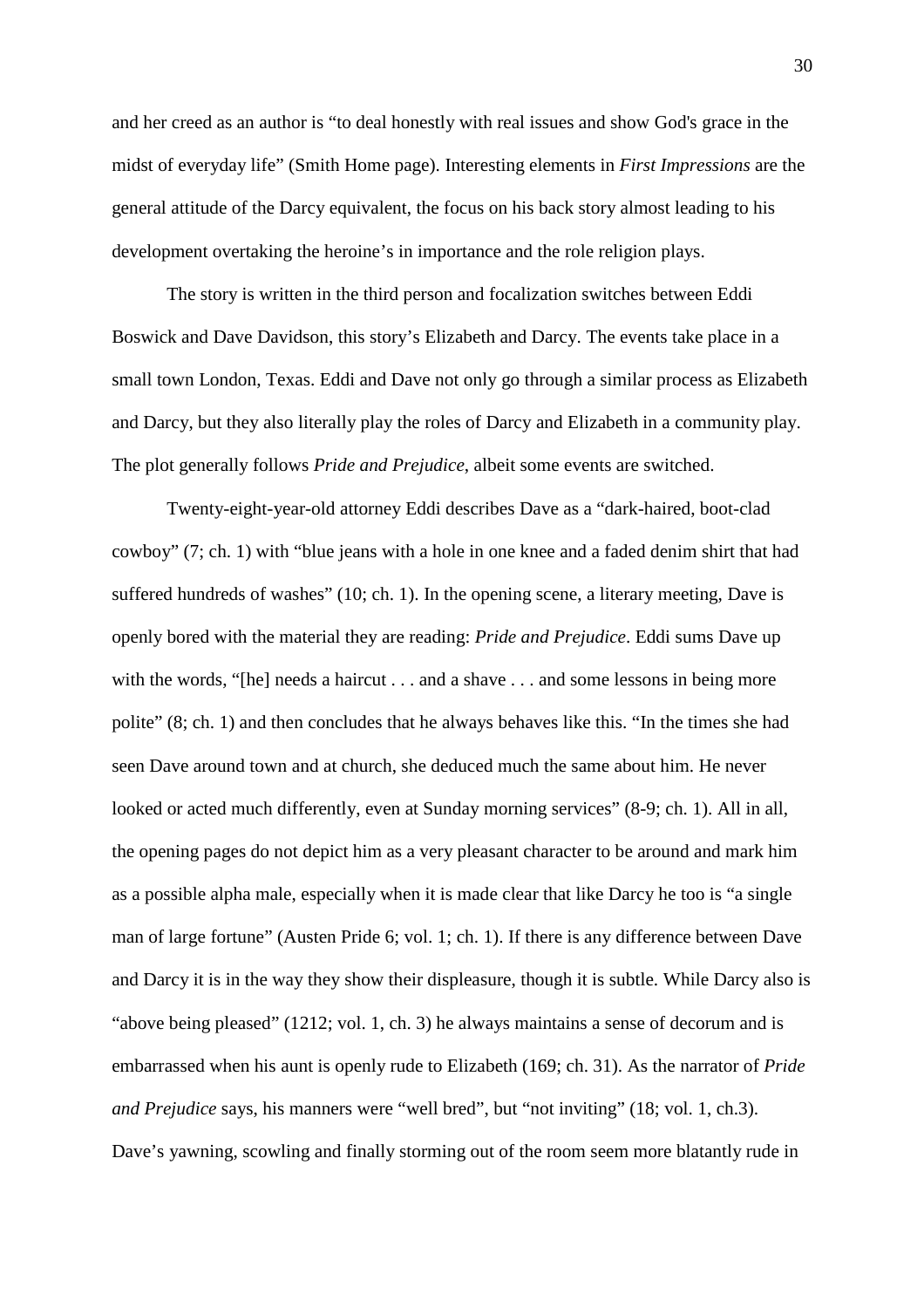comparison. Also, Eddi and Dave's altercations are more openly hostile. When Dave suspects she might be expecting something from him, romantically speaking, he tells her "don't get your hopes up" (33; ch. 2). This is perhaps an interesting side effect of the translation to modern times. Though there still is the sense that one must behave in public, there is less pressure to adhere and more openness.

There is a strong emphasis on thirty-five-year-old Dave's inner demons. His real name is William Fitzgerald and he is the founder of the very successful internet company USA Online, which landed him a spot in *People Magazine's* twenty most eligible bachelors list. In this book Georgiana has been replaced by a brother George. After the drug-induced death George, which happened before the opening scene, he and his aunt moved to London, Texas where he tried to keep a low profile and became a rancher. Both his parents died when he was nineteen. In *Pride and Prejudice* any kind of inner pain or emotional scarring when it comes to Darcy is merely hinted at, for instance through the way he relates with his sister. In *First Impressions* this is made far more blatant*,* and the emotional repercussions of the death of Dave's parents and his brother George play an important role in the story. George died as the result of his drug use. He was introduced to drugs by Rick Wallace, the book's equivalent of Wickham. While the reader obviously never sees Dave and George interact, it is suggested that especially right after the death of their parents they leaned on each other for support. In Dave's email to Eddi he recounts how "George begged [him] not to leave" when he moved to start his business. While visiting his family's graves it becomes clear that Dave feels guilty for not realizing how badly affected his little brother was after their parents' death (172; ch. 16). Dave's issues do not stop at the death of his parents and brothers. The many women who have chased after him for his money have made him cynical, but more importantly, his parents' terrible marriage full of arguments, despite being pastors of Lakeland Community Church, has made him promise himself he would rather not marry than marry and live like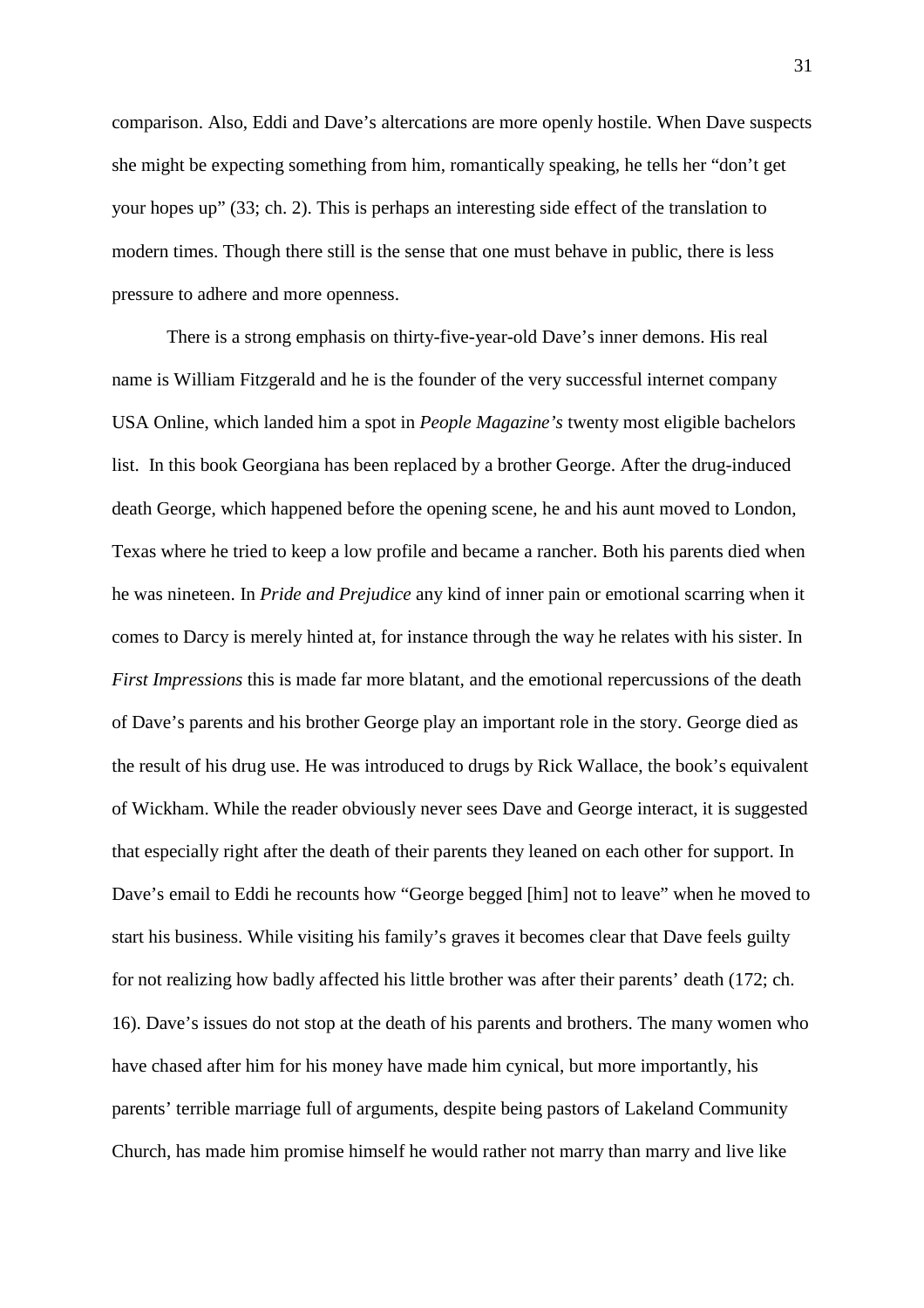that. "By the time I was seventeen, I decided I'd rather never get married than live like you [his parents] did" (173; ch. 16). A major reason for the increased emphasis on Dave's pain is that large portions of the story are told from his point of view. This way the reader knows that something has happened to him to make him act the way he does early on. Even though Eddi goes through the same process as Elizabeth in overcoming her prejudice and growing up it seems less of a focal turning point because of the attention to Dave's development. This development also seems less an issue of overcoming pride and more one of overcoming emotional damage and prejudice. The emotional damage and his way of dealing with it push him in the direction of alpha status. The impression is made that the main reason for delaying their happy ending is Dave needing to overcome his fear of having a bad marriage. After Dave helps Linda, the Lydia equivalent, all issues between Dave and Eddi are at rest, and the waiting is for Dave to gather enough courage to risk a second rejection.

While the story does not necessarily make an issue out of faith, it does play a more prominent role than in *Pride and Prejudice* in the sense that it has more impact on the characters' individual lives. Their faith is an important factor in how they see issues like premarital sex and abortion. When Jenny and Eddi discover Linda's pregnancy and impending abortion, their first thought is to pray for Lydia. Dave reminisces at one point how he rededicated himself to God after his brother George died and as a direct effect of this he starts up a religious ministry to help "troubled boys to manhood" (248; ch. 25). This ministry is the final affirmation for Eddi that Dave is indeed a good man. In accordance with the idea that faith has tremendous power even Rick and Linda have somewhat of a happy ending with therapy and church helping Rick to overcome his drug addiction so that he can take care of Linda and the baby. The story does take on a perhaps unintentional sinister turn when Dave forces Rick to marry Linda. It is not so much his threat to expose Rick's drug use to the police, which would be justified, that leaves a sour taste. But it is his insistence on letting two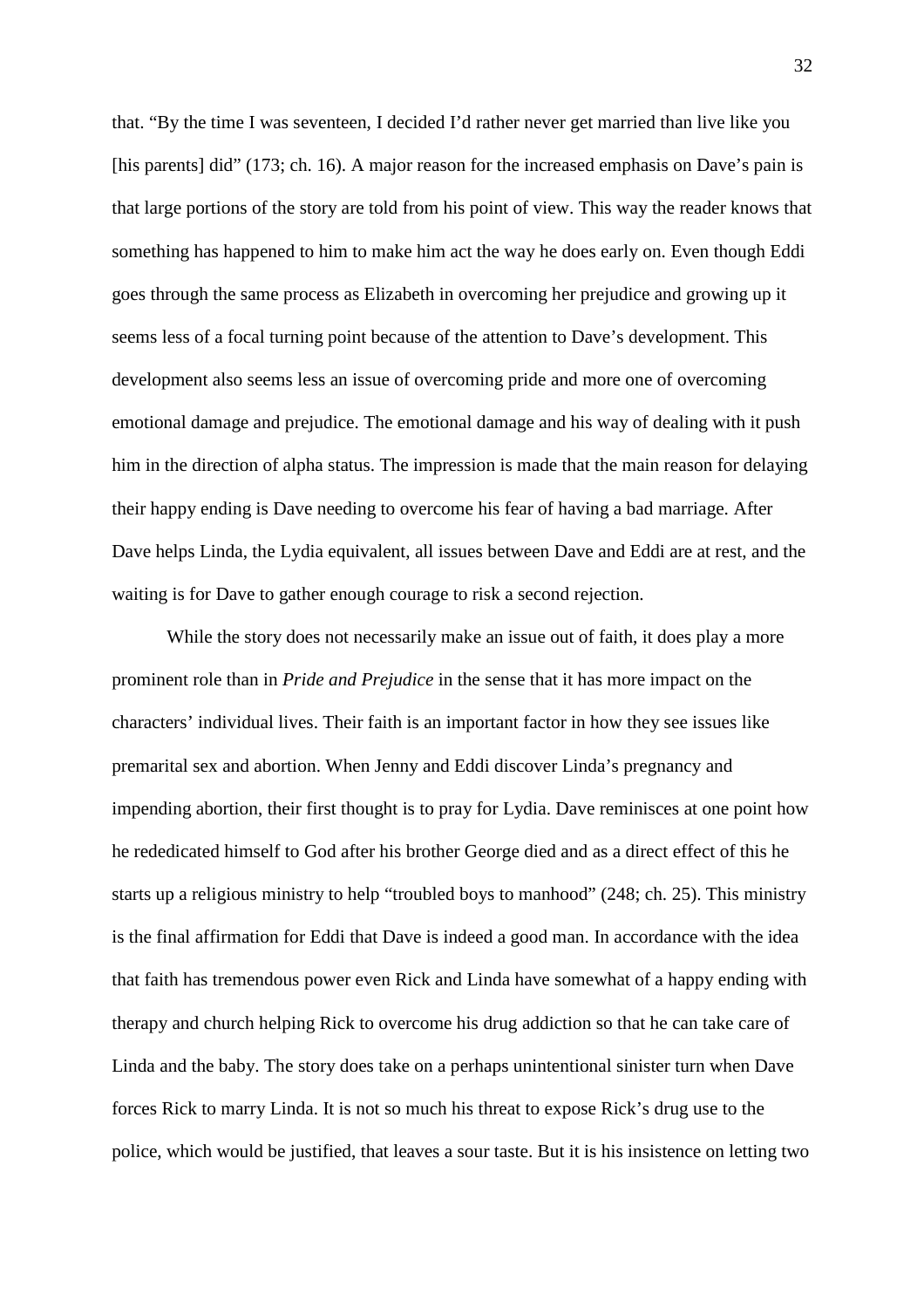of his friends move in the apartment across from the new couple to "keep an eye on [him]" implying bodily harm (286; ch. 29). Perhaps this show of aggression is to affirm his alpha status, but it does not seem very moral. Claire Radcliffe notes that sometimes "Austen's works are used as a vehicle for the contemporary author's modern message" (2) and singles out Smith's Austen series as "an attempt to make use of Austen's plots and characters in order to push the belief that her works can be used as a manual for the romantic conduct of the young evangelical female" while ignoring "what does not fit her message" (Radcliffe 2- 3). While compared to the other works discussed in this thesis the spiritual aspect is most prominent in this book and while as Raddcliff also notes it is definitely more prominent than in Austen's novels, the issues seem laid out rather than pushed. As this is a retelling in an evangelical Christian setting it is natural that their thinking and actions reflect this. There does not seem to be an attempt to try to explain or convert. Any of the beliefs the characters hold are taken as self-evident, which is quite in line with the original novel.

Class differences are not supposed to matter in the contemporary United States, but in a way they still do. In this novel the class issues are translated into differences in financial situation. For all intents and purposes, Dave is a self-made man. Though he did not finish college he started a company that made him rich. People in the town presume he receives his money from his aunt, which suits him since it helps him keep his identity secret. When Mrs. Debloom, Lady Catherine de Bourg, warns Eddi that she is not good enough she mentions riches and not class. Also, Eddi overhears Dave telling Calvin, "Eddi Boswick would have to be way more classy to keep my attention for long" (16; ch. 1). He does not however seem to be referring to class in the sense of social status but rather a sense of sophistication.

Dave and Eddi's attraction to each other is emphasized much more than Darcy's and Elizabeth's. Even when Eddi is at the height of her dislike for Dave she always mentions that she still feels drawn to him.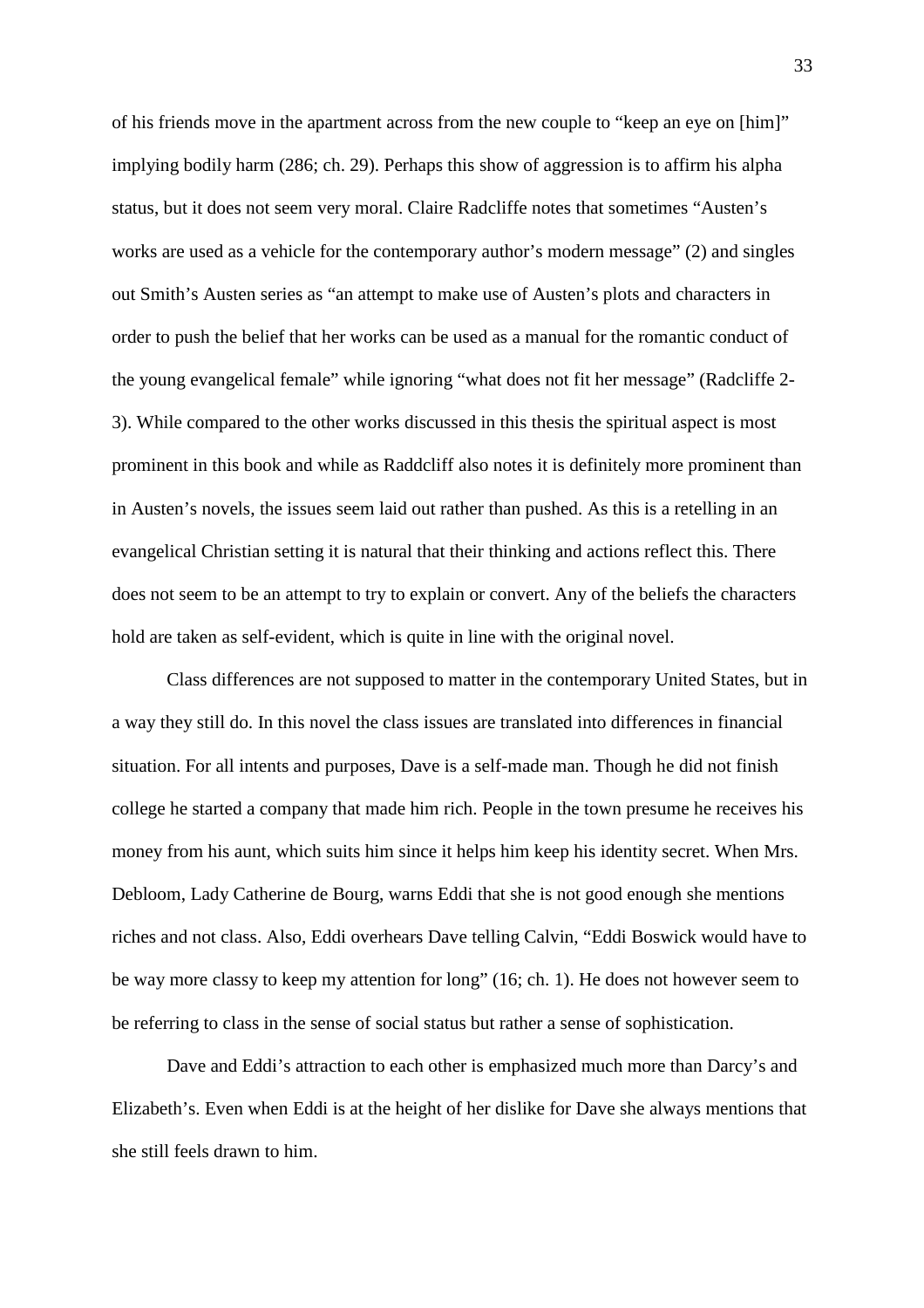### **Debra White Smith,** *Northpointe Chalet*

*Northpointe Chalet* is part of the same Austen series as *First Impressions* written by Debra White Smith. As in *First Impressions* religion has a more prominent role than in *Pride and Prejudice*. Also, in a similar way the hero's issues almost take eminence over those of the heroine, in the sense of their importance to the resolution of the plot.

Kathy Moore is a twenty-two-year-old who has recently moved to the small town of Northpointe in Colorado where she has bought her own bookstore with money left to her by her grandmother. She loves reading and she loves mystery novels. When Ben Tilman, the modern version of Henry Tilney, catches her interest and she learns of his mysterious family she begins to write her own novel, with herself and Ben as the main characters, about what is happening, though she changes the names. This brings an interesting situation of a novel written within a novel about the events of said novel. In a sense what she is writing is real person fan fiction. Kathy's main problem is that she wants to be treated and seen as an adult, not only by her parents, but also by Ben who initially considers her too young to date, as he is thirty. The novel is written in the third person and the story is presented from the perspective of both Kathy and Ben. Ben is first described by Katie as having a "cultured", "soft and trustworthy" voice (14; ch. 2), which already gives him a certain gentleness. Later he is described as having "candid blue eyes" and being "masculine, but not overtly handsome" (51; ch. 5). He seems more serious than Henry. Henry and Alaina, the equivalent of Eleanor, are close, like their counterparts. Together with their brother they struggle to live with their overbearing father, though they still love him.

In a way the investment in Henry's emotional situation lessens the impact of Kathy's. Kathy suspects Ben's father of murdering his wife. When her suspicions finally become known to the Tilman family it seems to be a test of Ben's strength rather than an awakening for Kathy. As he has seen his family suffer from the incredibly violent relationship between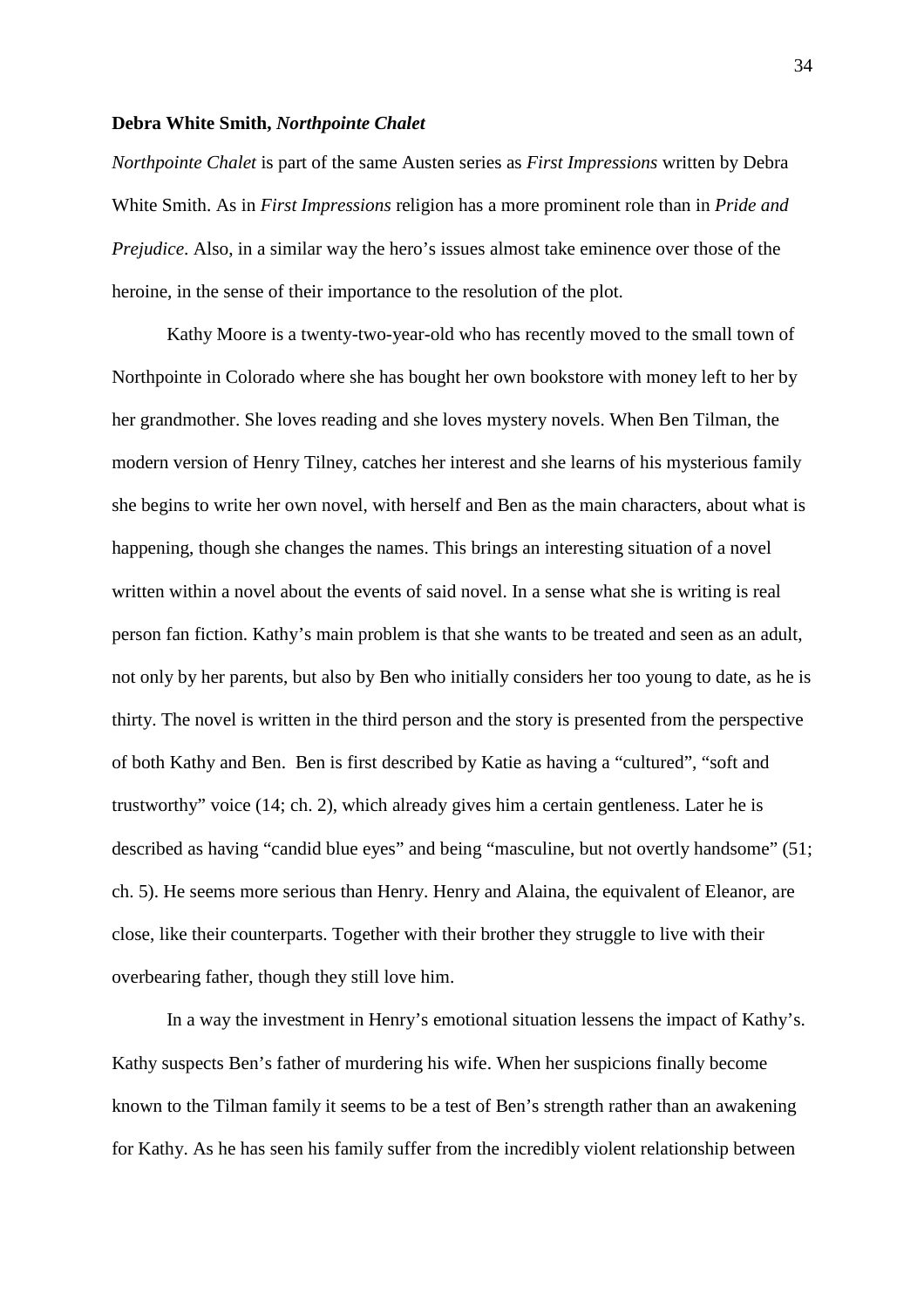his mother and his grandmother, her mother in law, he has decided not to marry a woman his difficult father does not approve of. Kathy falling out of favor with his father then becomes a test of his ability to finally stand up to him. Kathy does eventually apologize, but the lack of time spent on the horribleness of her suspicions almost makes it seem as if Ben is the one entirely to blame for their break up. There is some discussion of the real word versus the book world theme of *Northanger Abbey*. Kathy tells Ben, "If you were [perfect], you'd tell me your father's disapproval doesn't matter because you love me, and we'd make it work" (312; ch. 30). Ben responds, "I'm not some perfect hero! I've got flaws. A lot of them! And even if I didn't, life is tough. It's not some black-and-white, easy-choices kind of plot that places everything in neat little boxes with happy endings" (312; ch. 30). However, it does not seem that Kathy changes all that much in this respect. The only reason she delete the book she had been writing about the Tilman scenario from her computer, is because she is angry at Ben for breaking up with her. Ben even convinces her to restore the file, once they are back together. Furthermore, she possibly still sees him as the hero from a book. Ben notes towards the end of the novel, "The hero worship awe that haunted [his] every dream oozed from Kathy". To be fair, Ben is quite heroic as he saves a child from a burning car. So Kathy does realize her behavior was wrong, but it does not seem to make quite the same impact similar events had on Catherine in *Northanger Abbey*. Rather, her maturation has more to do with the maturing of her faith.

Faith plays an important part in the book and similar to *First Impressions* it informs the moral views of the characters. Chastity for instance is very important. Ben's sister Alaina becomes very angry with him for suspecting her of sleeping with her boyfriend; not knowing that he is actually her husband. She resents the fact that he could think that she would compromise her values. Ben takes his faith and his job as a pastor seriously and eventually Kathy indirectly learns from her relationship with him to take her faith more seriously.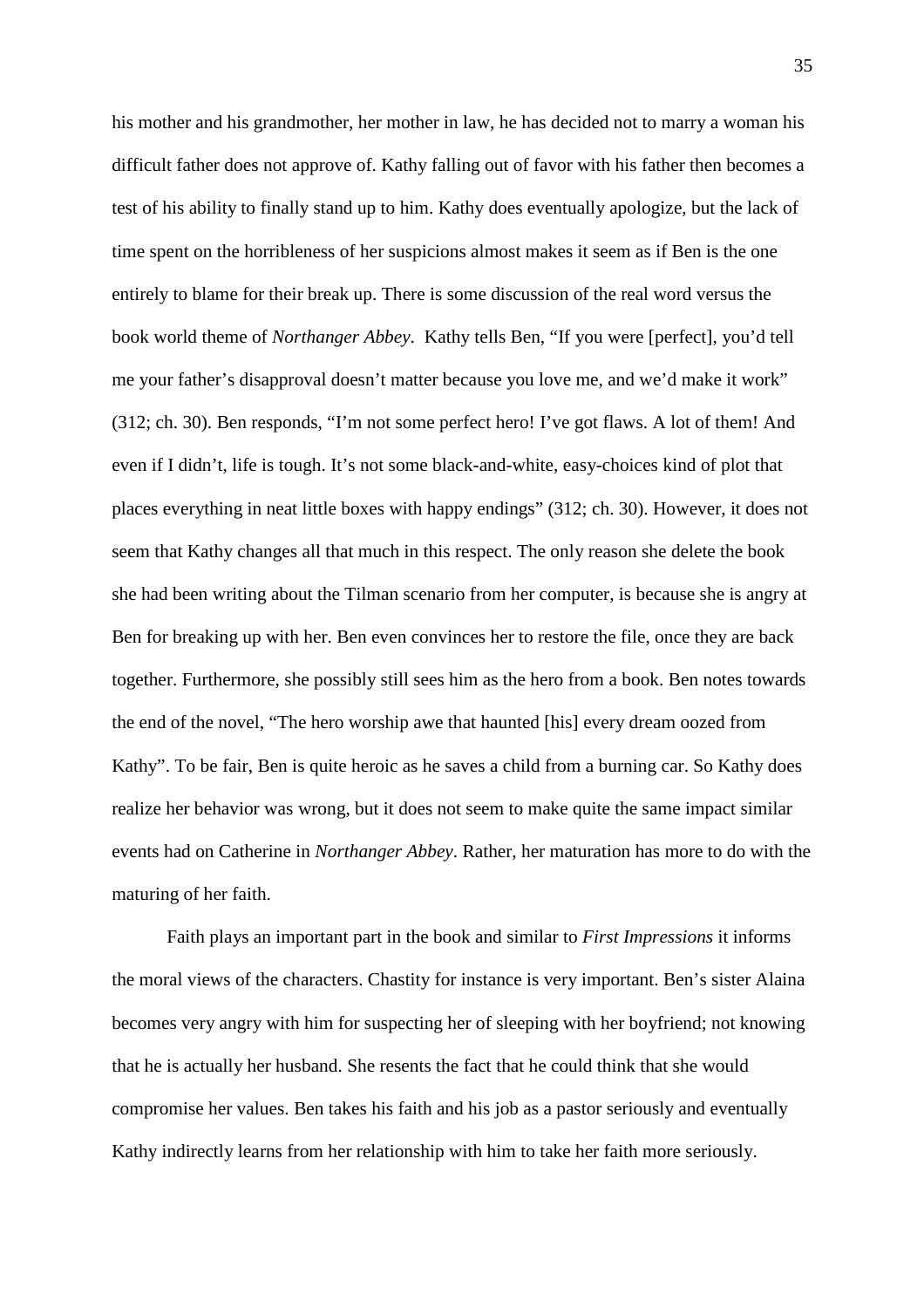"Kathy contemplated her whole life of religious activity. Even though she had long ago accepted Christ as her Savior, she couldn't say that she'd ever been involved in a deep love affair with Him" (315; ch. 30). He tells Kathy that part of his breaking free from his father is because he now knows that he did not give God his proper place. "I've realized that Alaina and I both have put my dad in the place of God" (337; ch. 32).

Ben's struggle to break free from his father and his gentleness despite his problems make him land on the side of the beta hero.

## **Rosie Rushton,** *Love, Lies and Lizzie*

Like Debra White Smith, Rosie Rushton has written a series of Austen modernizations, though unlike the former it is aimed at a teen or young adult demographic. A quick search on *Amazon.com* reveals she has at least forty-five published books in this genre. Next to being an author, Rushton is a "licensed lay minister for the Church of England" (Rushton Homepage). Interesting points in *Love, Lies and Lizzie* are the issue of class and the hero's personal problems being blamed for his behavior.

*Love, Lies and Lizzie* is set partly in England and partly in France, and is written in the third person. The story follows Lizzie for the most part, though the reader does not receive a very deep look into her head. Lizzie and her family have just moved from the town of Meryton to a new development in the village of Longbourn Oaks at the start of the novel. This move resulted from Mrs. Bennet having received an inheritance. Lizzie is taking a gap year and trying to decide whether to go to University or not. Unlike the American setting in Smith's Austen series where strictly speaking there is not supposed to be a distinction in social class, this novel brings the English upper class upbringing of its Darcy character James to the forefront. The first argument between James and Lizzie is on private schools versus state schools. James, who grew up splitting his time between Scotland and France, has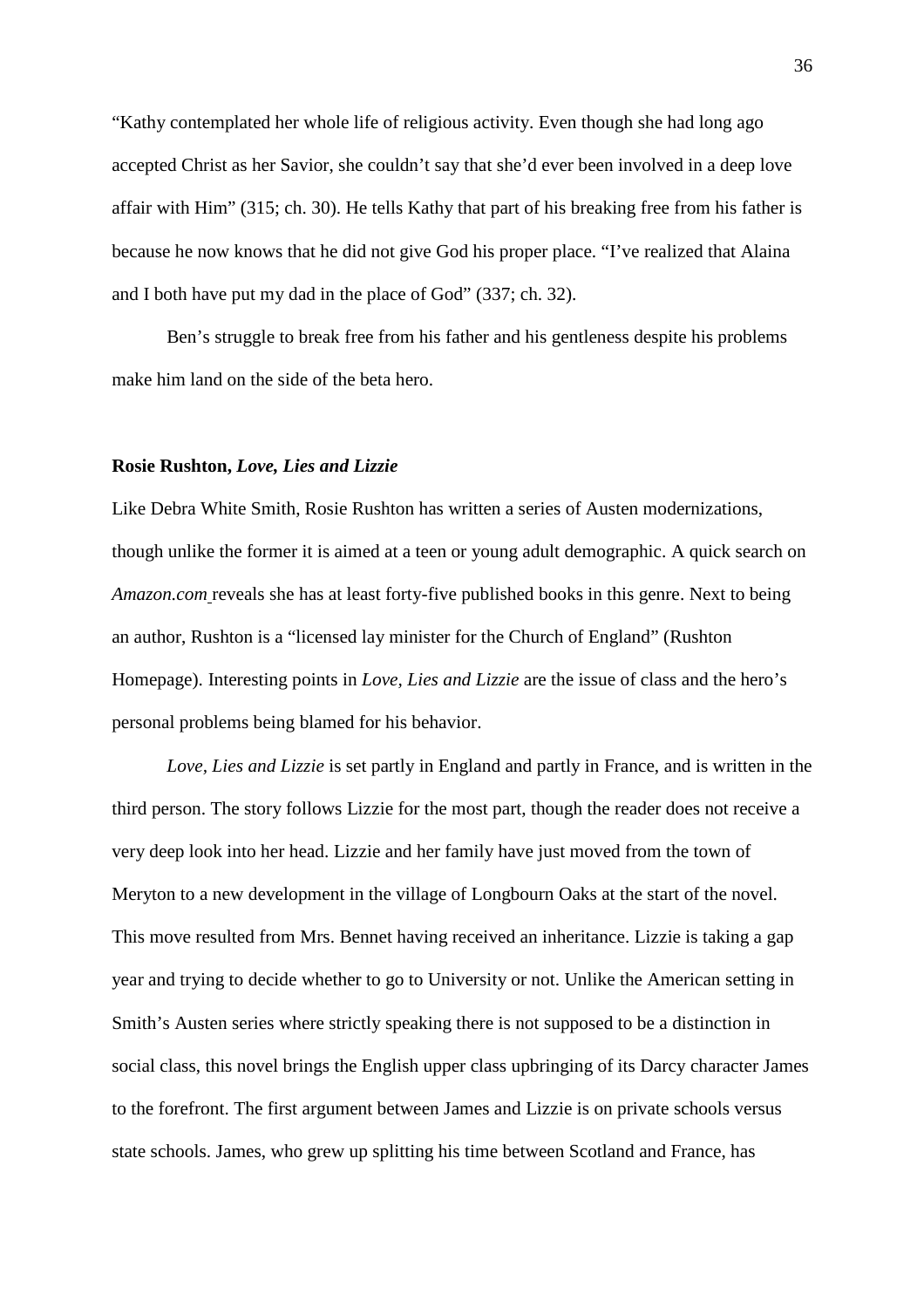received a bachelor degree from Oxford and is about to start his "Masters in International Human Rights Law at Birbeck College in London" (113; ch. 8). While he does not feel he is a snob, some of his comments are dubious. He tells Charlie, "the Bennets simply aren't our type. It's obvious; they're clearly new money, they have no class and can you imagine them mixing with our set?" (59; ch. 4). All in all he is characterized as a rich, arrogant Alpha type.

While there is no access to James's mind in the sense that the reader does not experience the event through his eyes, his problems take on importance as he blames his behavior on them. At the end of the novel and hinted throughout, his behavior is interpreted as stemming from his problems growing up. His mother died in a car crash (127; ch. 9) when he was three and his father followed with a heart attack when he was older. George, the character representing Wickham, introduced his sister Jenna to drugs, which almost led to her death. That these events have affected him deeply becomes clear through several channels. For instance, when reading James' email explanation Lizzie wonders about what happened. "Lizzie suddenly felt a surge of – of what? Compassion? Sympathy? James couldn't even express himself fully in an email. What made him so uptight? What had happened to him?" (175; ch. 12). In the end he relates his behavior to these problems, "All that pent-up anger I had over what George did, and all the worry about Jenna because she was still seeing the psychiatrist guy at that time . . ." (209; ch. 14). His remark about state schools is explained by "some pretty grim experiences at the hands of state-school kids" (87; ch. 6). He does apologize for his pride, though the pride he is talking about is not class pride but family pride. He says, "All this stupid pride of mine – not letting anyone know that the Darcys weren't one hundred per cent perfect" (209; ch. 14). Lizzie makes a nice little allusion to the real Darcy when she thinks, "Why didn't you tell me all this instead of acting like some eighteenthcentury prig?" (177; ch. 12). While there is still somewhat of a question mark with regards to his comment about Lizzie's family being "new money" (59; ch. 4), the more is learnt of him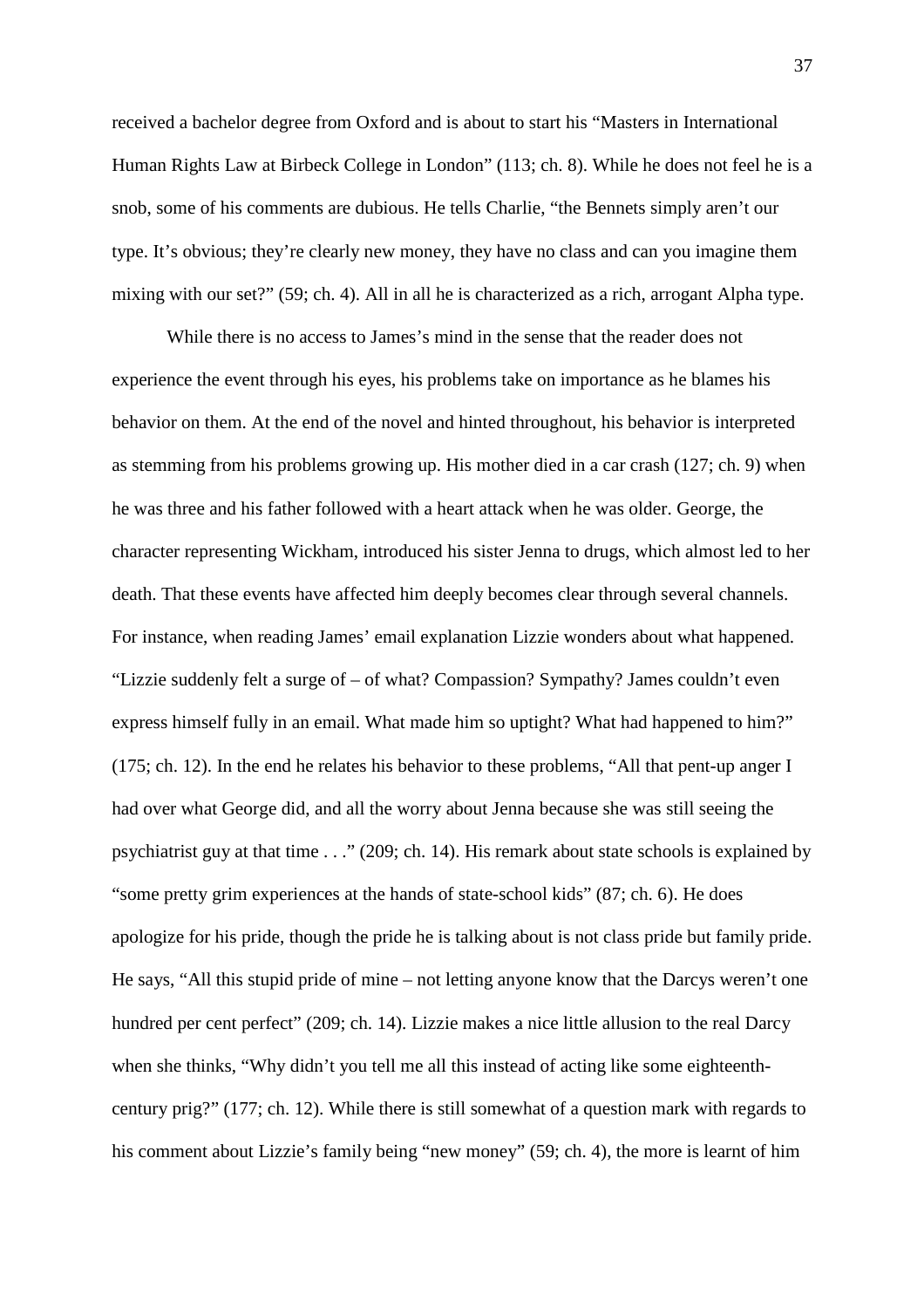the more it seems reasonable to give him the benefit of the doubt. Like Darcy, James is also very protective of his little sister. Also, he tells Lizzie he wants to study human rights "to help in some small way all those people whose rights are ignored simply because they don't possess the words, or know-how, to fight for themselves" (207; ch. 14). His aunt also calls him a "softie" since as a child he liked to do chores for money which he then gave away "to any lame duck who came along" (180; ch. 12). These revelations all serve to soften his character and perhaps make him seem slightly more beta underneath his alpha clothes, but the way he has dealt with his problems puts him the alpha camp.

Church and faith are not as prominent as in *First Impressions* but they are present. Perhaps it is more like in *Pride and Prejudice*, it is there and it is part of their life but does not overtly seem to affect their lives otherwise. It is mentioned, for instance, that Lizzie sings in church.

## **Rosie Rushton,** *Summer of Secrets*

*Summer of Secrets* has also been written by Rosie Rushton. The mysteries involving the Tilney family take are very important in that the emphasis of the book lies in entangling the mysteries and less on any individual character. Similar to *Northpointe Chalet* the consequences for Caitlin personally with regards to her wild imaginings are minimal.

The book is written in third person from the perspective of Caitlin, the principal character and Catherine's equivalent. It is set partly in England and partly in Italy. Caitlin is invited to spend the summer with the Tilney family in Italy by her school friend Summer Tilney, this book's Eleanor. Caitlin likes reading gossip magazines and imagines several headlines while trying to find out the mysteries of the Tilney family. The entanglement of these mysteries receives a great deal of attention. Ludo's mother's bipolar disorder and her death have left the family broken down. Especially Summer has suffered. Ludo tells Caitlin,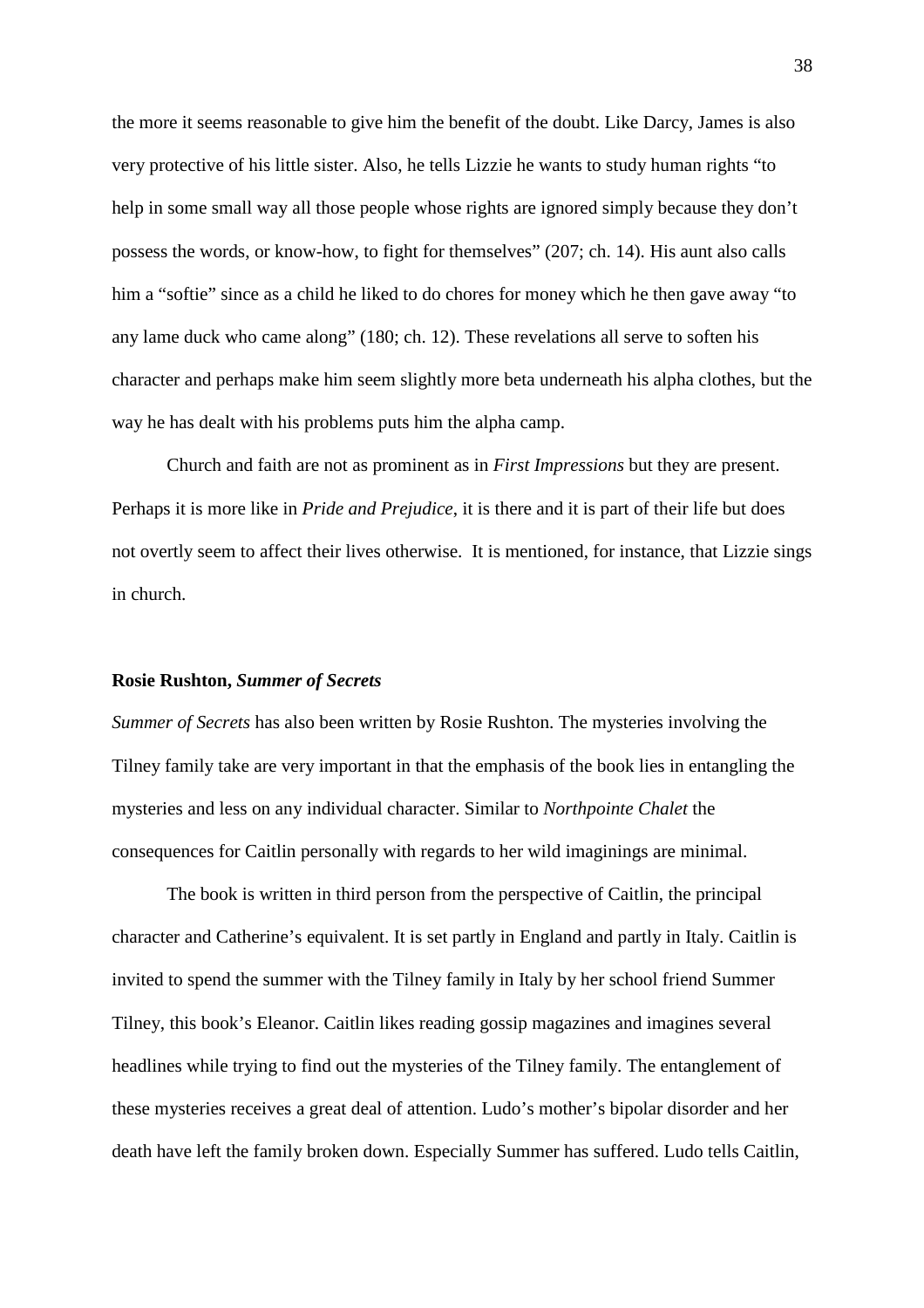"Mum dying was awful for all of us . . . but Summer – well, she's never really been the same since" (89-90; ch. 5). Freddie the eldest son, who represents Captain Tilney, has resorted to a wild lifestyle, saying that "you never knew when you'd end up like his mum - dead and disgraced" (139; ch. 7). Sir Magnus Tilney, Ludo's father has kept his wife's disorder a secret from Summer. Caitlin suspects that there is more to Ludo's mother's death. Furthermore, there is the case of Summer secretly dating a man that Ludo suspects to be her half brother, but this turns out to be false. Ludo's personal pain also slightly comes to the forefront when it is hinted that he is jealous of the attention his mother lavished on Summer (177; ch. 8). Despite his jealousy he is protective of his sister. Eventually he is the one that demands that his father tell Summer everything.

Ludo's beta status is perhaps already set early on when he is compared to his brother by Izzy, Isabella Thorpe's equivalent. "She's [Summer] got two [brothers] – Freddie, who's dead cool and Ludo, who isn't" (15; ch. 1). Ludo is surprisingly level-headed, considering all the secrecy in his family. His sister calls him a "goody goody" (137; ch. 7), but Caitlin likes that he is "principled" (177; ch. 8). Ludo teases Caitlin quite a bit, for instance about her reading gossip magazines, though not as much as Henry. For the longest time it is not really clear what Ludo thinks about Caitlin, though in the end he admits that he has liked her from the beginning.

Ludo's growth in the novel seems to be the development of backbone, though it is not given much attention in the novel. However there are instances that do hint at it. For example, when Ludo fails to tell his father something, "for a fleeting second, the word 'wimp' [shoots] through Caitlin's consciousness" (106; ch. 5). As part of his growth he defends Caitlin from his father's accusations. In the end Caitlin also convinces him to obtain one of his mother's paintings against his father's wishes as a way to actually do something instead of just letting things be.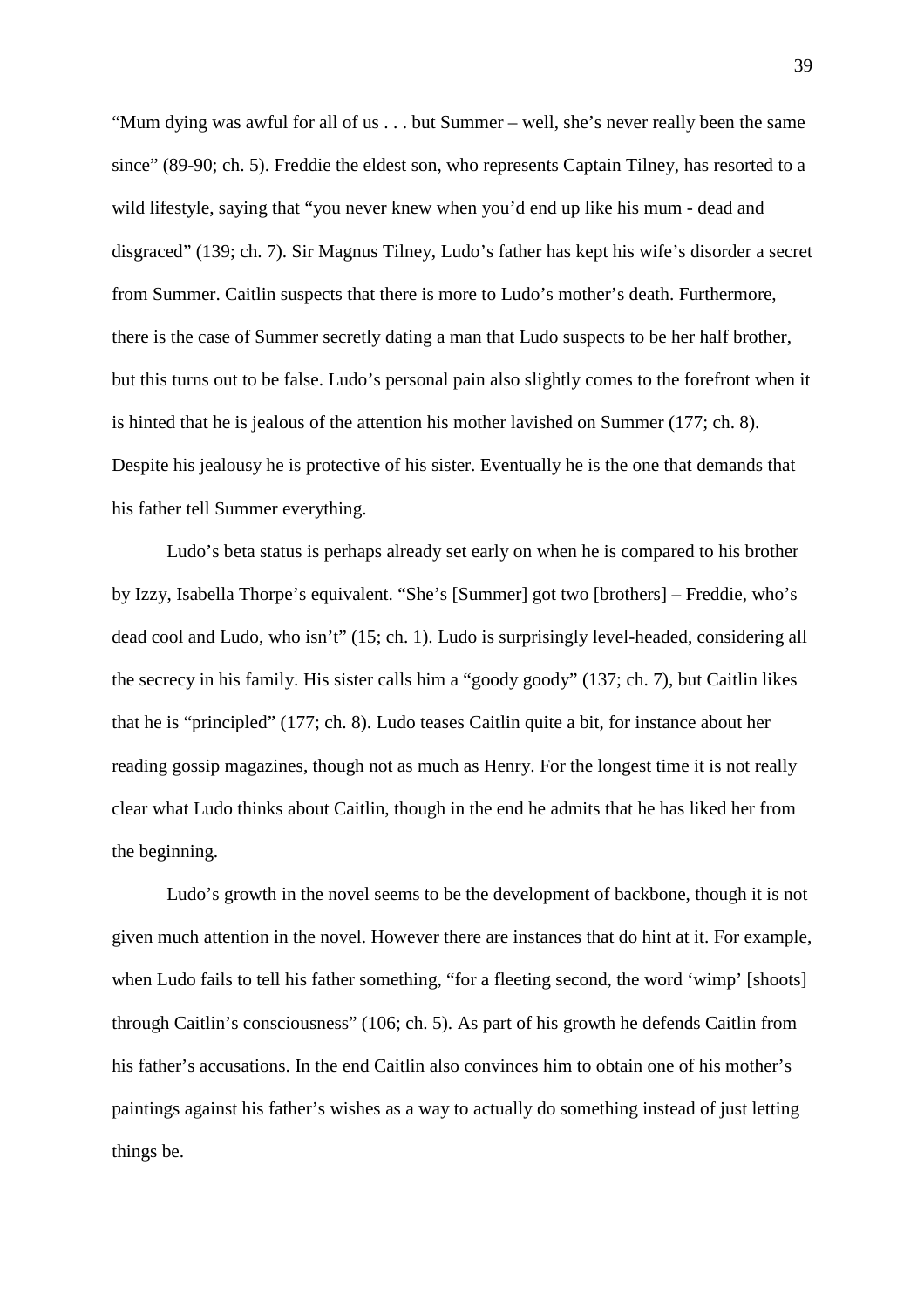Ludo never discovers Caitlin's suspicion that his father might have "got[ten] rid of" his mother (137; ch. 7). While Caitlin never tells Ludo what she suspects, a confrontation of some kind occurs when he finds her looking up his mother's mental institute on his laptop. The moment, however, is of secondary importance to the revelation of all the secrets. While Caitlin is upset that Ludo is upset with her, it does not seem to be a life changing moment for her. She keeps on picturing the events that unfold as perfect fodder for sensationalist magazines in her head, though she admits she could never really write these stories despite how much money they would earn her. Funnily enough, Ludo tells her the moment he fell in love with her is when she was "so keen on all those rubbishy magazines and so adamant that [she] read serious stuff too" (198; ch. 9).

# **Jenni James,** *Pride & Popularity*

*Pride & Popularity*, just like the previous books, is part of a series of Austen modernizations aimed at teens and young adults. In fact, the protagonist from *Northanger Alibi*, the first release of the series, is the little sister of Chloe Hart, the seventeen-year-old protagonist from Pride & Popularity. Apart from her Austen series, which currently has two books released, the American author Jenni James is also co-author of a "paranormal romance" book called *Eternity* (James Pride 158). The way Taylor, Darcy's equivalent in *Pride & Popularity*, is written is an interesting departure from the Darcys in the other modernizations. Furthermore, the social class system has been replaced by the high school hierarchy, which works quite well.

In *Pride & Popularity*, Chloe Hart starts to hate Taylor Anderson the moment he humiliates her in front of the whole school. The rest of the story takes place three years after these events. Her best friends Alyssa and Madison represent the roles of Jane and Charlotte respectively, while her sister Cassandra is based on Lydia. *Pride & Popularity* is written in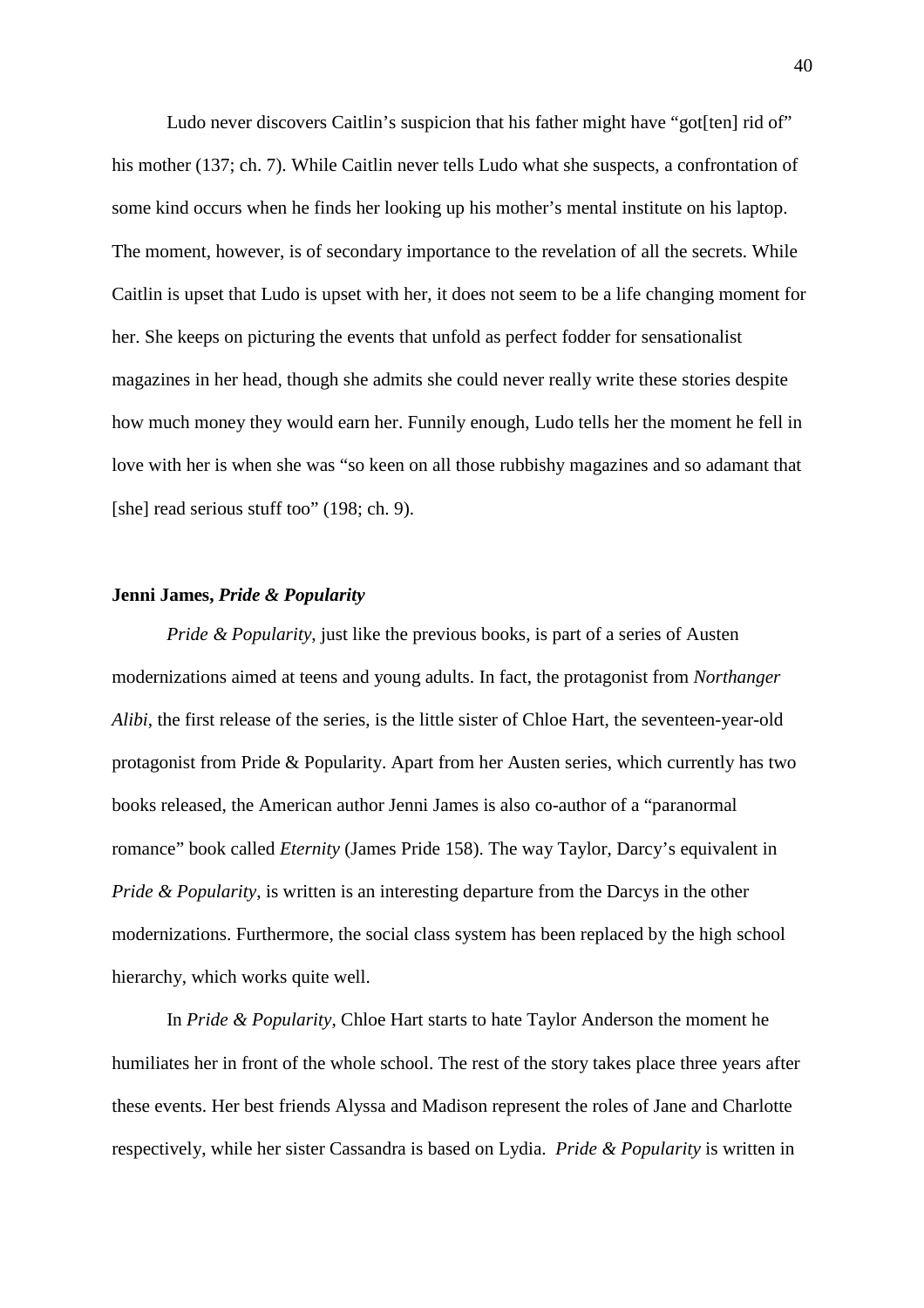first person and narrated by Chloe. Taylor, eighteen years old with "dark hair" and "blue eyes" (5; ch. 1), is immediately, and perhaps somewhat surprisingly, very different from the original Mr. Darcy in the sense that he is all charisma and is able and willing to charm any girl. His position as an alpha seems to come from his status in the high school hierarchy. He is the most popular guy. Every girl wants him; Chloe is the only one that does not seem to like him, though she secretly finds him attractive. It is revealed in the book that since she has known him he has never been without a girlfriend for even three days. Taylor seeks out Chloe in the book and enjoys teasing her, but though he is charming, the teasing does not seem as congenial as Henry Tilney's teasing; Taylor seems to want to elicit a reaction from her. His behavior has a strange push and pull dynamic to it that rightfully angers Chloe. Unbeknownst to Chloe he has loved her ever since the moment she started hating him and his behavior is his strange way of dealing with his feelings. He finally confesses these feelings to her saying, "I-I love you . . .I have loved you from the first time I saw you stomp away from those bleachers three and a half years ago. And trust me; I've tried to get over it. Always moving on to new girlfriends, pretending like you meant nothing . . . but I can't do this anymore. You're the only girl I want. Chloe, I need you to go out with me" (114; ch. 18). Chloe comes to the conclusion that he wants her because she is the only one that does not want him: a situation that could have similarities with the real Darcy, as it is made clear enough that he is an eligible bachelor; Caroline Bingley cannot have been the only lady wanting to marry him.

What is interesting about this interpretation is that high school hierarchy is the dividing factor. With its emphasis on looks and popularity this hierarchy can, in its own way, be quite as dividing as eighteenth-century social status. Popularity is an important dividing theme in the book. Apart from Taylor's strange behavior it is suggested that Chloe avoids him because she is prejudiced against those who are popular. Taylor claims he is offended that he and his friends are not invited to Chloe's yearly Halloween party, which baffles her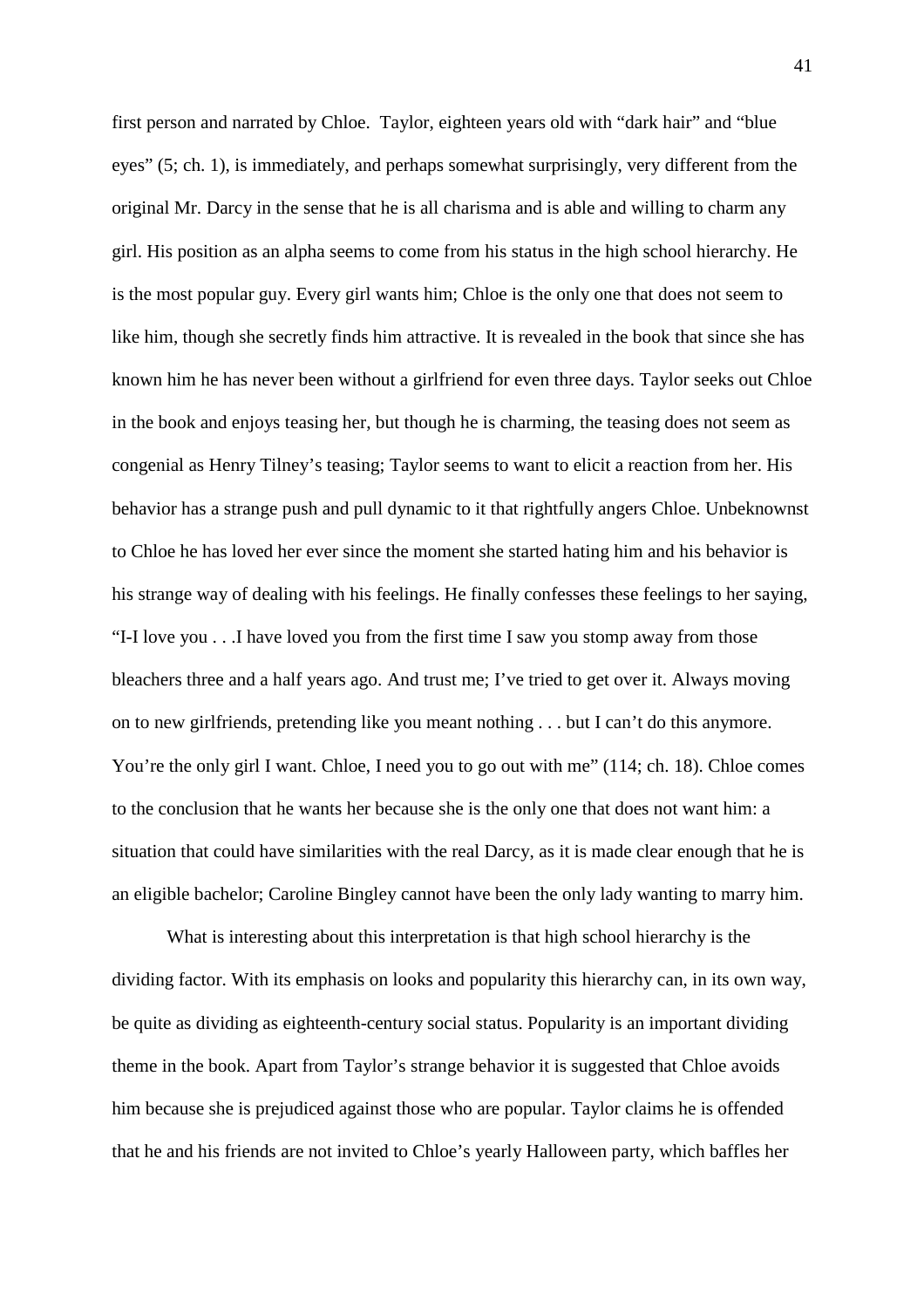since she and her friends started this tradition because the popular kids never invited them to their parties. Towards the end of the novel, some of the weight of Chloe and Taylor's problems is shifted to this view Chloe holds. Chloe's big change is that of shedding her prejudice against those that are popular. She says, "How much more blinded by fear and pride could I have been? I was totally afraid to have my heart broken by another popular jerk, and too proud to see that there is actually a different Taylor Anderson, a real, sweet, caring Taylor Anderson beneath all the popularity" (140; ch. 23). This dichotomy between who someone is and who someone appears to be because of status is a returning theme in the book and seems its ultimate message. Taylor tells Chloe in an email, "I think an explanation is needed. I realize now that I write this, you never really knew me. –Or had taken the time to get to know me. That perfectly leads into your unjustifiable accusations about Blake [this version's Wickham]" (119; ch. 19). So Chloe must overcome her prejudice, while Taylor must come to grips with his feelings. Taylor's strange behavior is slightly glossed over, though he apologizes for some of it. Chloe ends the novel telling the reader, "For almost four years I dodged the perfect guy. Little did I imagine he had been waiting for me all along. – Which is why I just had to tell the story of Taylor Anderson and the year I finally came to my senses, got over my silly pride, and finally fell in love!" (158; ch. 25).

As the novel progresses, more and more of Taylor's positive qualities are revealed. In his interactions with his four-year-old sister, for instance, his sweet side is revealed. Chloe's father tells her that he thinks Taylor is "a good boy" as he has "seen him around . . . town helping many folks" (118; ch. 18). The first part establishes Taylor as a popular, athletic high school student secretly tortured by his feelings for his heroine. It is difficult to judge whether later revelations shift him slightly to the side of being a beta or just work to show the good man underneath the alpha; perhaps it is both.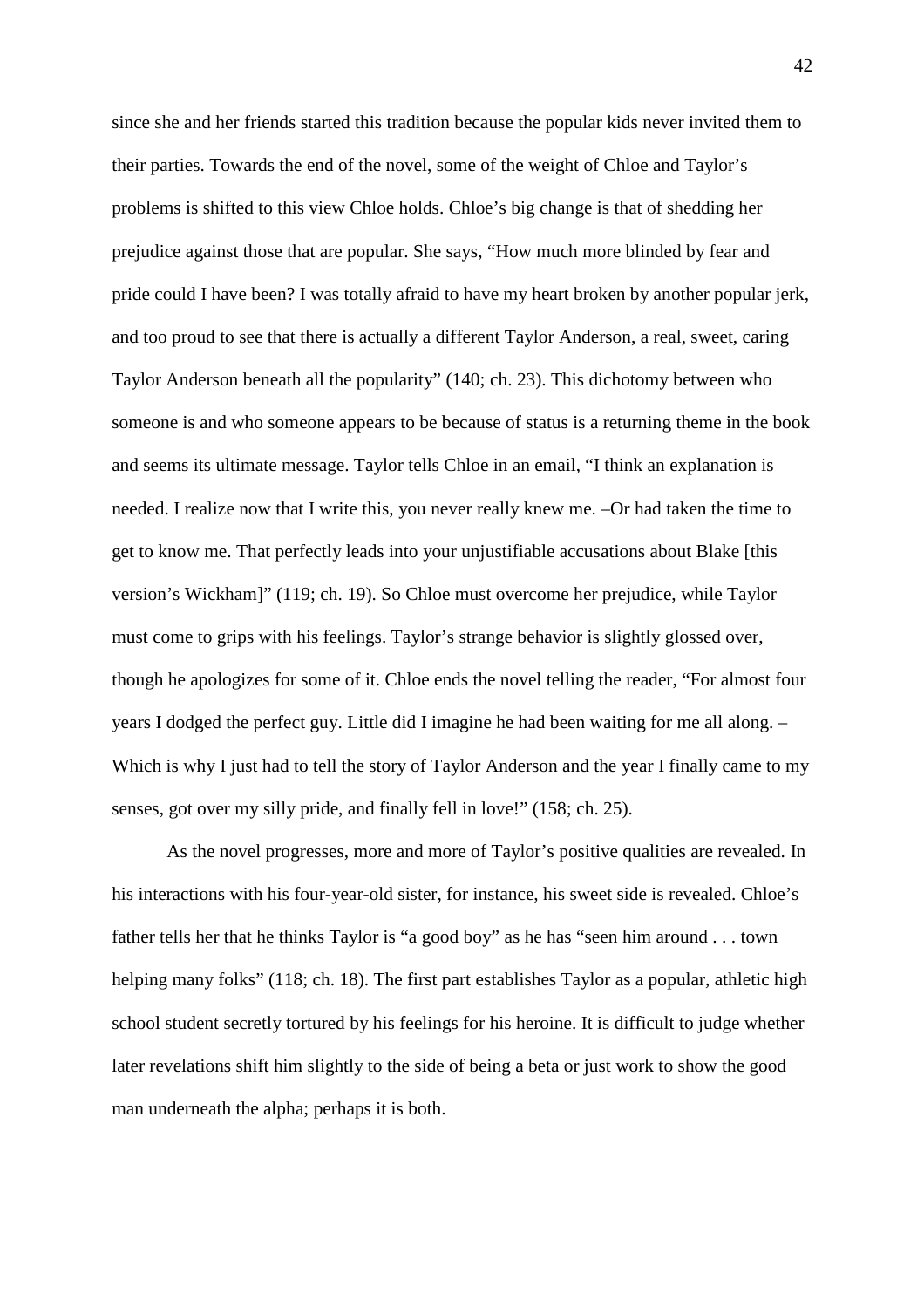## **Jenni James,** *Northanger Alibi*

*Northanger Alibi* mixes elements from *Northanger Abbey* and *Twilight* by Stephanie Meyer. The protagonist Claire Hart is, as she herself admits, obsessed with the popular young adult vampire novel *Twilight* and loves its leading man and vampire Edward Cullen. When she travels to Seattle with her sister Cassidy and friends of the family she meets Anthony and Eleanor Russo, this book's Henry and Eleanor Tilney. Claire immediately notes that something is strange about them, especially Tony, and when he acts strangely at dinner and seems able to read her mind she comes to the conclusion that he must be a vampire. Her sister does not believe her, of course, and Claire vows to prove her wrong. Like *Pride & Popularity, Northanger Alibi* is written in first person and seems to share some parts of its message with respect to really knowing a person rather than just the image they project. Other things that stand out are the reversal in the way Anthony comes to like Claire compared to *Northanger Abbey*.

 Both Anthony's parents are alive and well; the mystery in the book focuses on seventeen-year-old Anthony, who goes by Tony in real life and Jackson Russolini as the singer of a band. Because the mystery is centered on his person, his inner life and his development become more important than perhaps is the case with Henry in the original novel. He is the lead singer of Northanger Alibi, a band that has a hit song out on radio. He has promised his parents to keep a low profile and if his secret were to become generally known he has reason to believe they will pull him out of the band. In an amusing allusion to the original Henry, Claire finds Tony and his twin sister Eleanor's abundant use the word "nice" suspicious. In *Northanger Abbey* Henry is the one who teases Catherine for using the word (109; ch. 14).

Interestingly the relationship tables seem turned in comparison to *Northanger Abbey*. Tony and Caitlin's relationship does not have the didactic quality that Henry's and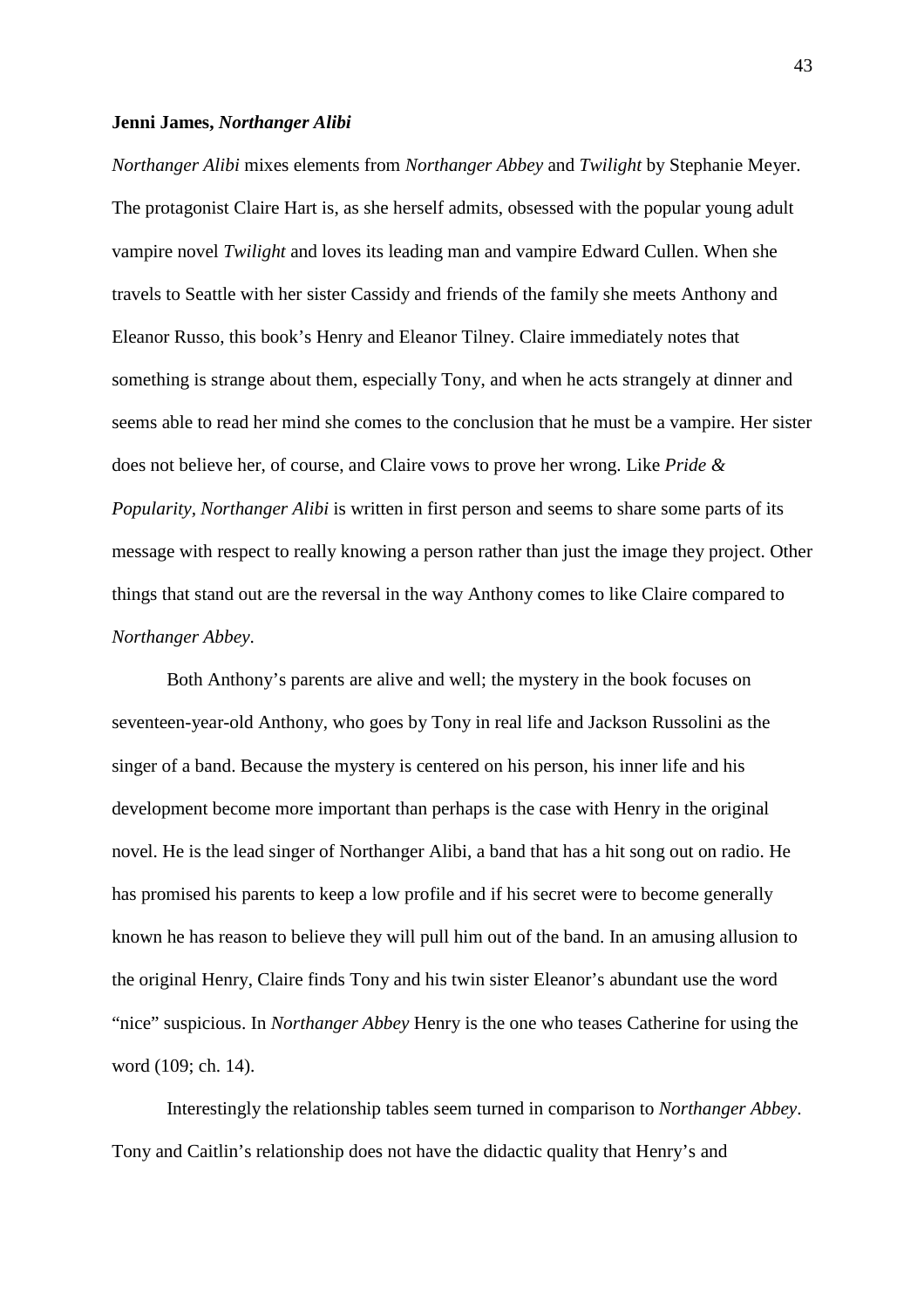Catherine's does. Of course as teenagers they are much closer in age. While Henry presumably falls in love with Catherine because she is interested in him, Tony is not only the one who seems to pursue the relationship, but he falls for Claire because she does not seem interested in him at first. His sister Nora answers Claire's question about Tony possibly liking her with, "Probably because you're the first girl who didn't fall all over him when you guys met. We all noticed that straight away. Even Mom and Dad teased him about it when you weren't around. It was kind of refreshing, actually, to have you want to sit next to me during the tour and not hang on him" (96; ch. 8). This idea that she is different in this respect is quite similar to the *Pride and Prejudice* reincarnations, particularly *Northanger Alibi's* direct counterpart *Pride & Popularity*. Tony feels that Claire is different from other girls, girls who are after him, and it is important to him that Claire likes the real him and not the public image Jackson Russolini. This message is encapsulated in Claire's speech to her sister, "Yeah, Jackson's cool and all, but he's nothing. He's a shell, Cassidy, like Edward—fake! Tony is real, and he's amazing, and he cares about things and people, but mostly he cares if people see him for who he really is" (301; ch. 25).

Tony does not really have to go against his parents to either be with Claire or stay in the band in the end, but he changes in the sense that he has a tough conversation with his parents. He tells Claire, "It was like everything I'd wanted to say for the past few years all came boiling out" (295; ch. 25). It would be difficult for him to really take a stand since he is still a minor. He does choose Claire over his possible singing career, though he ends up being able to keep both his relationship with her and his singing career. Tony ends up serenading her in front of the house with *Northanger Alibi's* hit song, risking exposure. Even when the press finds out where he is, he stands by his decision and tells Claire he did it for her, saying, "for the first time in my life, I found something I love more than playing—and I was losing her. That's why" (246; 21).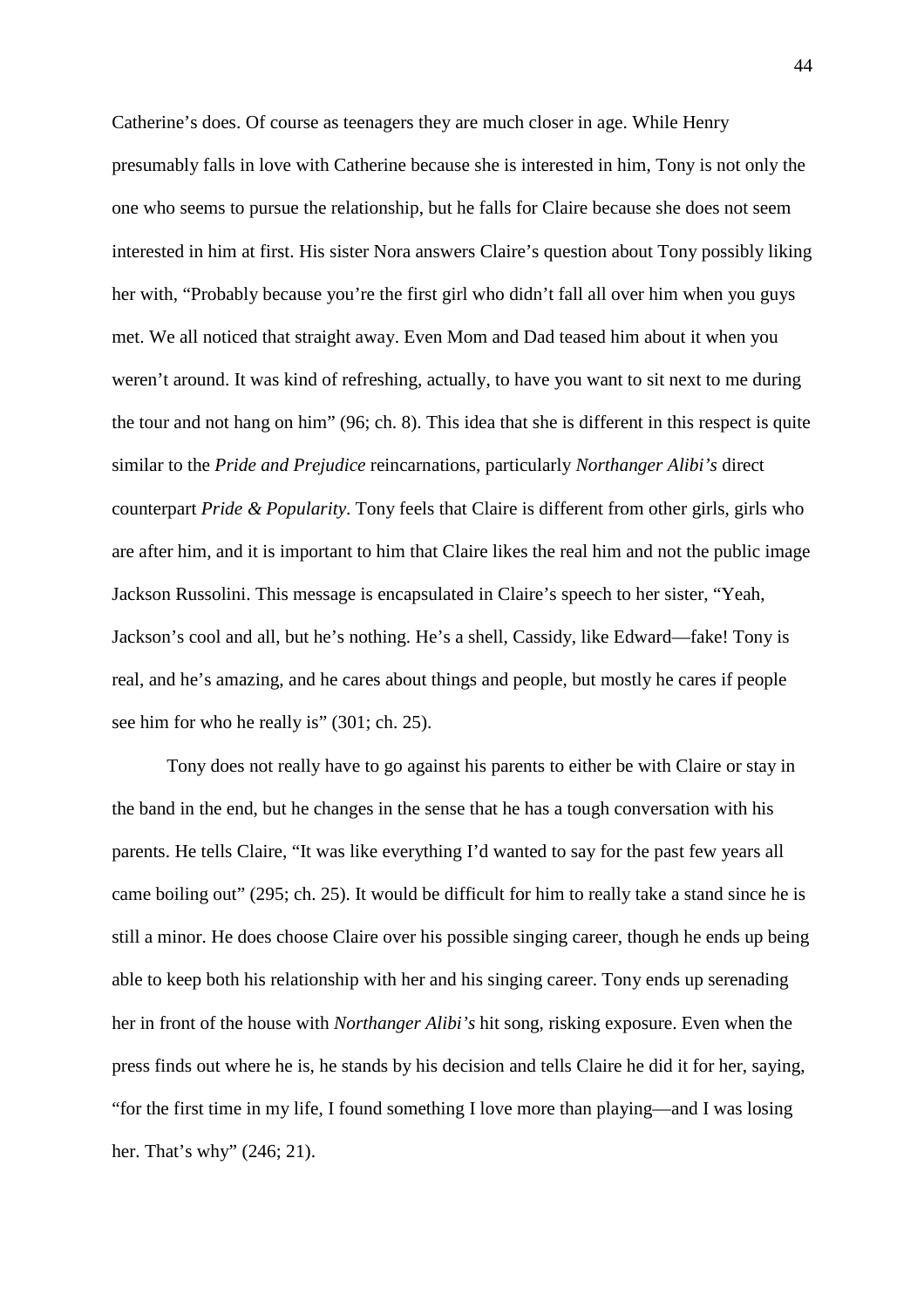Tony, like Henry, likes to tease Claire and people in general, but overall he seems a bit more awkward. Henry's expertise concerning muslin is reflected in a preference for expensive clothing by Tony. The first time the reader sees Tony addressing Claire he makes her believe the tour boat they are in will submerge under water completely. Nora tells her: "He's always trying to tease people. You should see the stuff he does to me" (34; ch. 2). In comparison to his rival Jaden he takes relationships very seriously. His sister tells Claire that Tony has never kissed anyone and he later tells her that he "vowed [he] wouldn't kiss a girl until . . . [he] thought [he] could love her" (241; ch. 20). Tony is not all that upset when it comes out that Claire has suspected him of being a vampire, yet Claire still learns her lesson. She sums up her progress in the last lines of the book. "I needed a wake-up call. I needed to find out what everyone around me already knew—that reality is way better than anything I'd ever find in a book. After all, real life can be far superior" (305; ch. 25).

Like in *Northanger Abbey* faith seems a given in the sense that almost all the main characters go to church and that this is not made an issue. Faith does seem more personally important, for the Hart family especially. While praying one night Cassidy realizes she has "a lot to thank the Lord for" (52-53; ch. 4). The Russo family also goes to church but other than that nothing is revealed about their faith.

## **Jack Caldwell,** *Pemberley Ranch*

While this story is not strictly set in modern times and strictly speaking falls outside the scope of this thesis, it is a modernization compared to the original novel. What added to the interest for this novel was that it by a male author. *Pemberley Ranch* started out as internet fan fiction, but, as the author Jack Caldwell notes in his appreciation section for the novel, he was "encouraged . . . to try to get this published" by the "JA [Jane Austen] Internet Community" (Caldwell). The story is set right after the American Civil War, though there is a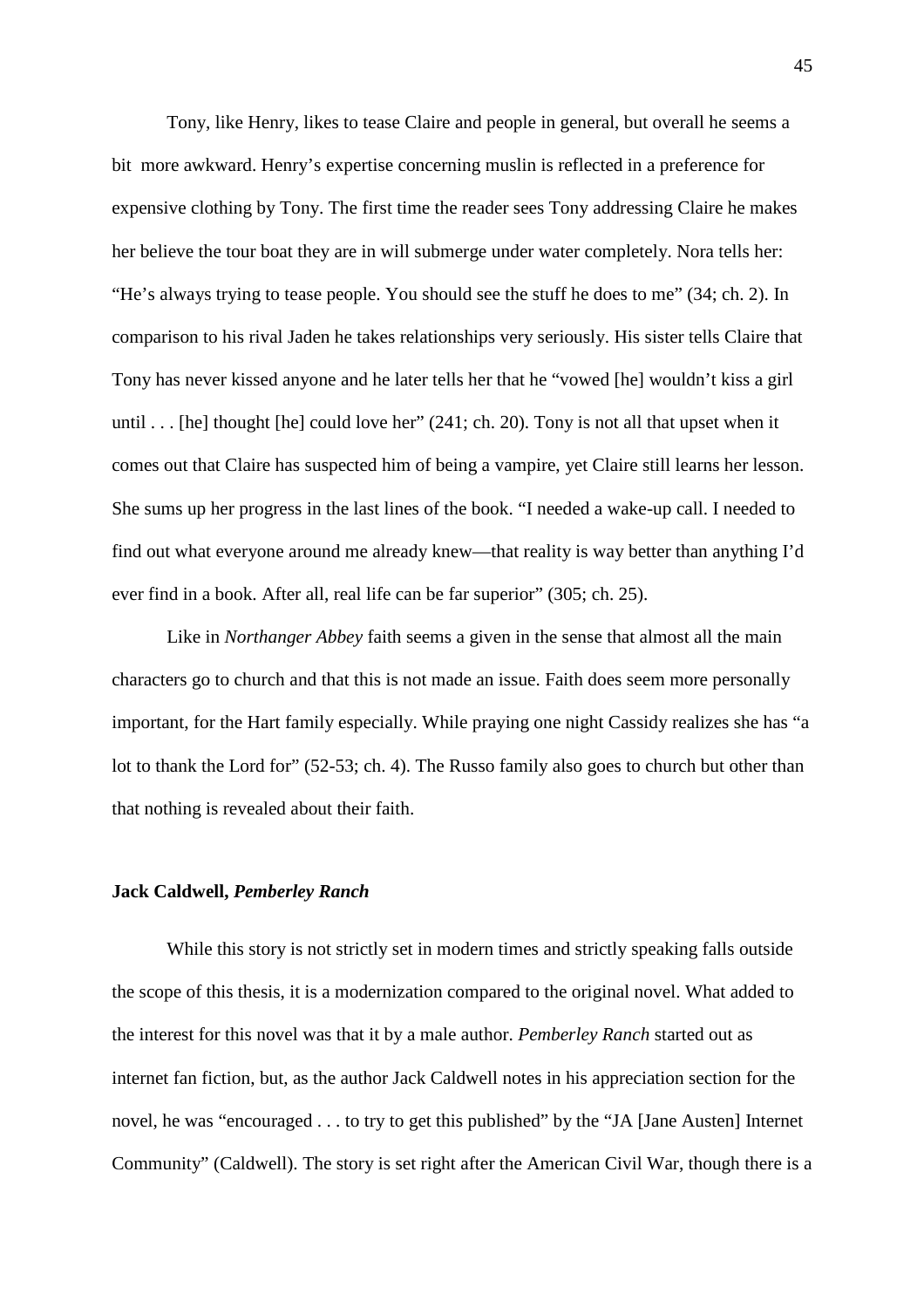prologue highlighting some events from the war. Beth Bennet and Will Darcy correspond to the roles of Elizabeth and Darcy. Prejudice in the sense of stereotypical thinking seems to play a larger role in the story. Particularly Beth's prejudice plays a large role, so much so that it seems that Beth presents the main problem in Beth and Darcy's relationship.

The story is written in third person and features the point of view of several of the characters, but mainly Beth and Will. Beth and her family are from the North, while Darcy and Bingley are from the South and have fought in the war as Confederate soldiers. Beth's brother was killed during the war and she holds Southerners in general responsible (20; prologue). Darcy is a twenty-seven-year-old rancher and the owner of Pemberley ranch and half of Long Branch County. Perhaps because a large portion of the novel is written from Darcy's point of view and perhaps because of Beth's seemingly disproportionate anger towards Darcy's behavior, he does not seem all that arrogant or proud. Right from the beginning the reader is privy to the good in his character when he declines taking credit for a favor he has done Mr. Bennet. In *Pride and Prejudice* a great deal of Elizabeth's misgivings over Darcy originate from his unfortunate comment about her. In this version Darcy does discuss Beth with Bingley, but the worst he says about her is that she is a tomboy and Elizabeth does not even hear him. Her hurt feelings stem from Darcy stopping Beth during her horse riding to tell her she is trespassing on his land and the fact that he is a Southerner. Her feeling so hurt at being sent off the land does not seem justified by his behavior. He does make a careless and rather insulting remark when he tells her, "You're one of Tom Bennet's daughters? I was told he had a herd of them" (23; ch. 1). But Beth seems overly antagonistic even before the remark. After Darcy's remark he "almost immediately . . . recognize[s] how his choice of words could be considered an insult" (23; ch. 1). When they meet for the second time, Darcy does behave coldly when meeting Beth's family and is judgmental about them afterwards, but Beth's antagonism at this point seems to spring entirely from their first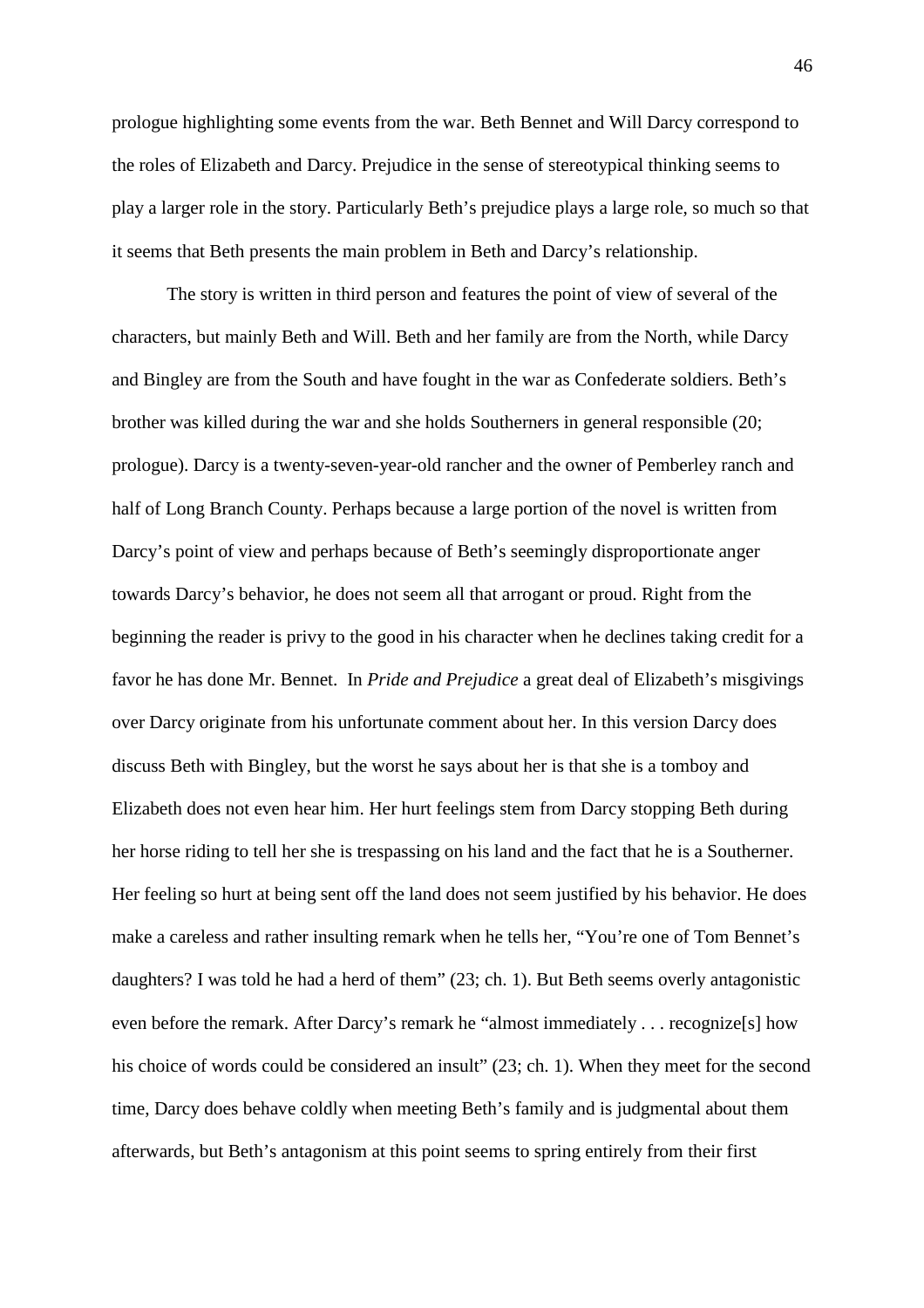meeting and possibly his status as a Southerner, though she does not seem to loathe anyone else as much. She admits she is looking for excuses: "Beth was glad at this statement [about Jane], for the implied suggestion that Jane was a husband hunter gave her a reason to let loose her animosity towards Darcy" (37; ch. 2). Perhaps a slight discord in Darcy's record occurs when he happens upon Beth when she is swimming naked in a lake and he stays to spy on her. The impression is made that he returns to that lake more often to see her, though this is ambiguous as the next encounter turns out to be his dream.

Elizabeth's rejection is ultimately not just for Darcy, but the South and everything she thinks it stands for. When she finally realizes she has been acting prejudiced it extends to the South as well. Darcy's confession is only one of the factors in helping her realize her prejudice. Darcy undermines some stereotypes of a southern gentleman. Darcy's mother was Spanish and his grandmother was a "princess of the Cherokee Nation" (208; ch. 12). While George Whitehead, this book's Wickham, agrees with Beth's tale that Darcy is not a nice man, his great secret about him is not about mistreatment, but the fact that Darcy is "not quite … white" (47; ch. 3). Beth feels shock at this statement, but is also ashamed of her reaction. Also, Darcy tells her later that he has never owned slaves. Furthermore, it is made clear that Darcy and his family are not Protestant, but Catholic. Faith has quite a visible role. The tension between the Catholics and Protestants is alluded to several times. In fact, Mary's insult that "Catholics [aren't] really Christians" (70; ch. 4) replaces some of Elizabeth's family's social faux pas in *Pride and Prejudice*.

Introducing war and the death of a sibling gives the underlying tensions between all characters a sharper and more vicious edge than the conflicts in *Pride and Prejudice*. Miss Bingley's dislike for Beth, for instance, seems rooted in a more general hatred for Northerners that has existed ever since Northern soldiers burned down her house. In general the story seems more action oriented. Especially Whitehead is far more vicious. The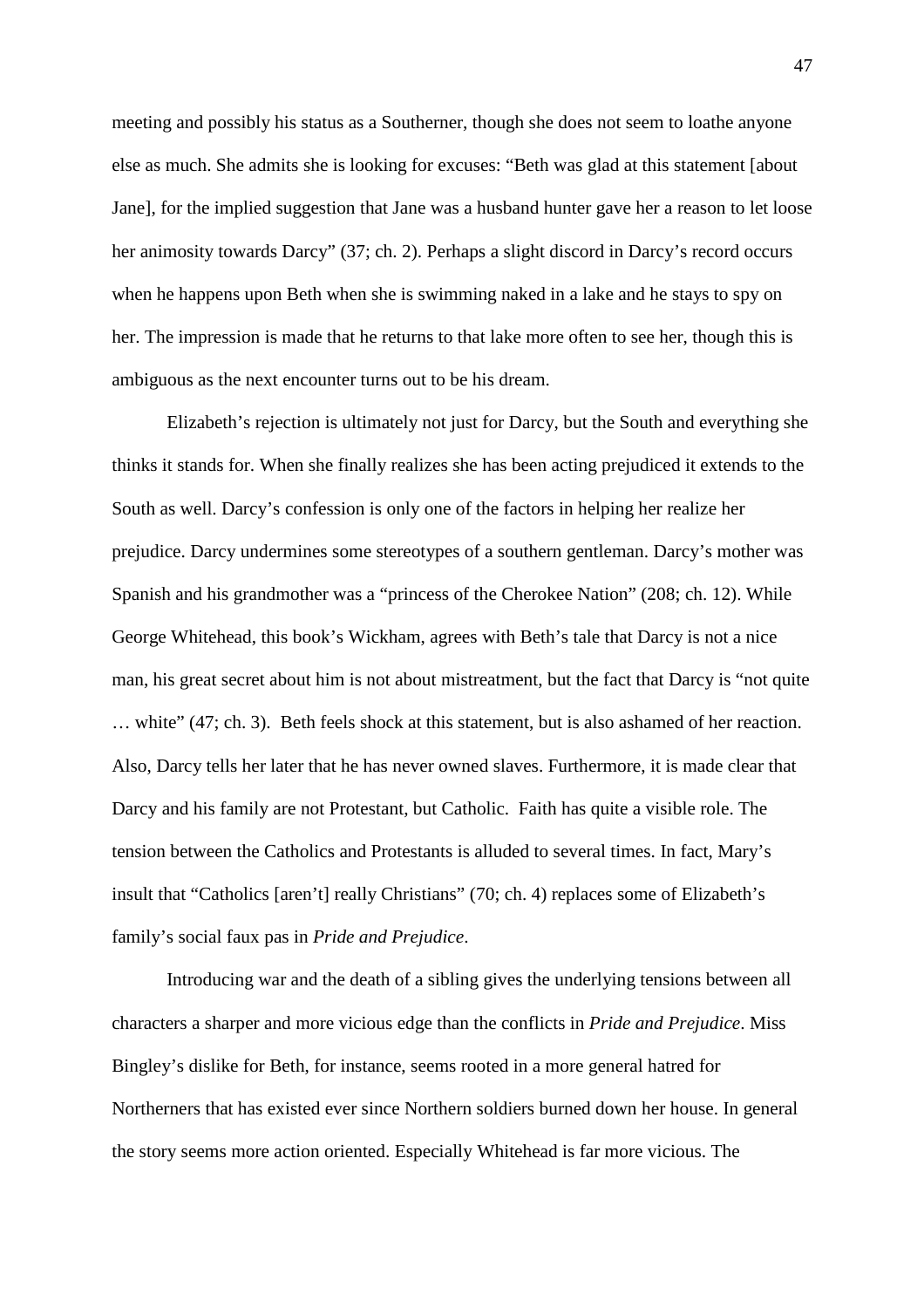conclusion of the story is not immediately after Darcy and Elizabeth's love confession, but after a gunfight between Darcy's men and Whitehead's. There are quite a few deaths of major characters including Whitehead and Mrs. Burroughs, Lady Catherine de Bourgh's equivalent.

 Henry Tilney, as well as some other familiar Austen names, makes a surprise appearance as the minister for the church the Bennets attend. He is portrayed as a levelheaded open-minded person. This Henry, however, never meets his Catherine and ends up marrying Mary Bennet.

## **Conclusions**

Part of the fun reading an updated version of a known story is in anticipating how certain events will happen; how eighteenth-century details will be translated. There are of course the obvious changes like the use of email instead of letters, but what to do with elements that are largely regulated by society. Perhaps one of the most difficult leaps of imagination is to determine how a fictional character would change if born in another century. How would the tension between the individual character and the individual values on the one hand, and the world that character happened to live in be worked out? Would the character change with the changing society, or is there something intrinsic to a character? Some of this difficulty is illustrated in one fan fiction writer's author notes. She says, "It took me a while to decide how to represent Lizzie. I mean, she was outspoken in the novel, so by today's standards, she should have been quite the rebel. But then I remembered how proper she was in the novel – and though propriety has no real bearing nowadays, I decided to make her decent and sensible, to represent this" (Jasmine of the Forest). This comment illustrates the tension between updating a character with reference to society standards on the one hand, and with reference to the individual character on the other. In a sense it is fair to say that people in one way or another will always be influenced by the society they live in, whether this is in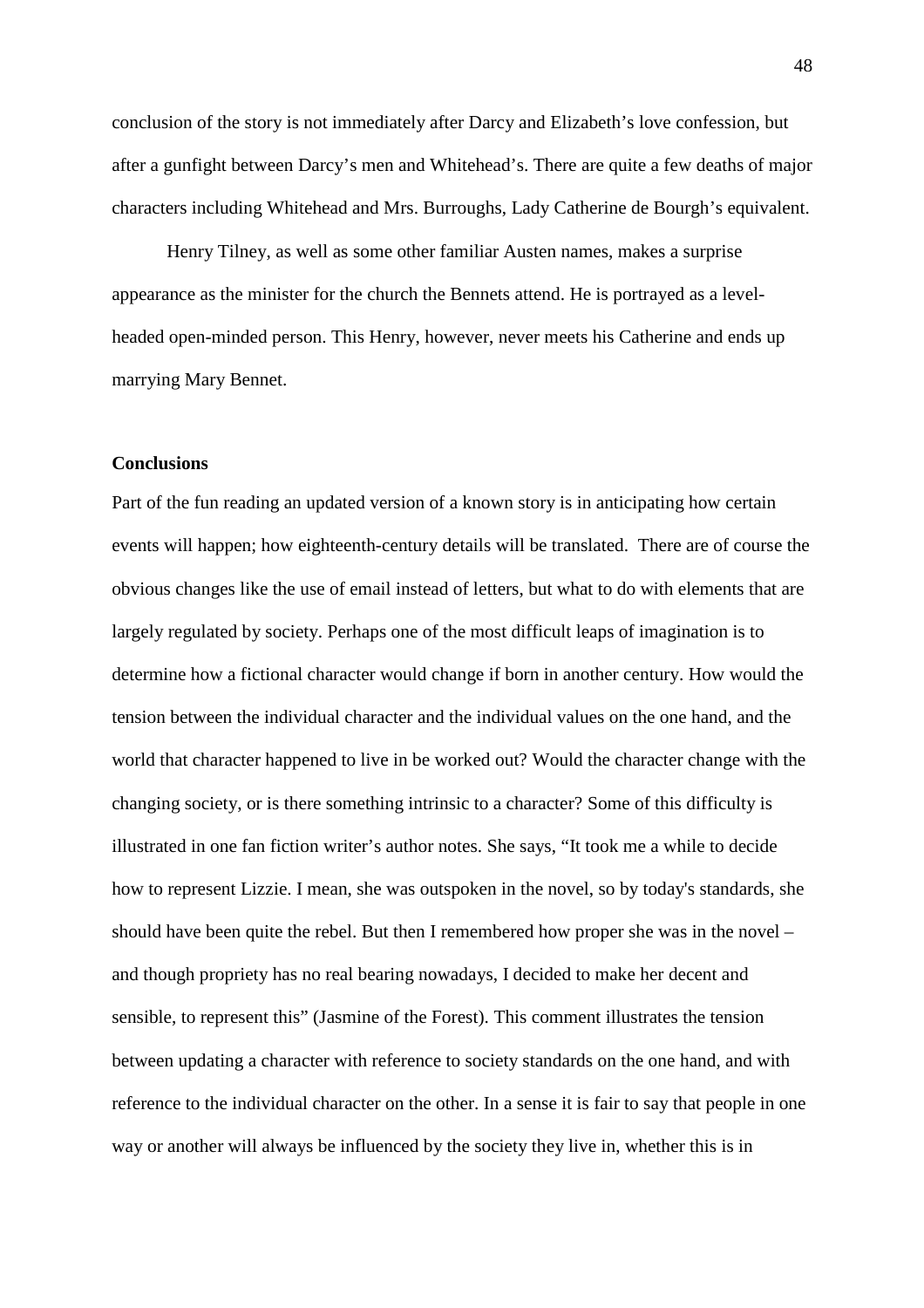adhering to its rules or reacting to them does not change that. There is such an emphasis on individuality in modern society, however, that some of the external pressure to adhere to certain rules would seem lessened and most moral judgment presumed internal to the character rather than external. But perhaps these modernizations show that despite what people may think, some of these social constructs still exist. The authors of the books discussed have tackled some of the problems in different ways. For instance, by using an Christian setting, Smith is able to retain some of the ethics, though in the end the the fact of Lydia and Wickham running off together does not seem shocking enough and a pregnancy with a possible abortion, as well as Wickham's past with drugs, is added to ad urgency to this plot point. In *Pride & Popularity* and *Love, Lies and Lizzie*, drugs play a role in Wickham's story as well. *Pride & Popularity* replaces social class with the high school hierarchy of popularity. Perhaps one of the advantages of modernizing is that "modern" encompasses so many different views that a good equivalent can be found for almost anything.

 What becomes immediately apparent is that there is much more focus on the male point of view in the modernizations. This does not mean that in every book the male hero's point of view is literally shown, but rather that there is a great deal of attention for his side of the story in the sense of how his back story influences his decisions. Darcy and Henry are by no means flat characters. As said before there is some information about Darcy's past and there are hints of Darcy being influenced by his past and there is certainly a case to be made for Darcy being influenced by feelings of awkwardness and shyness. However, in the modernizations emotional issues are taken and magnified. This is perhaps the most notable in *First Impressions.* Dave struggles with his negative feelings towards marriage and his need to overcome his issues noticeably becomes the driving force behind his interactions with Eddi. For James in *Love, Lies and Lizzie* his past also functions as a driving force for his actions; his parents are both dead, his sister has almost died and his dealings with children attending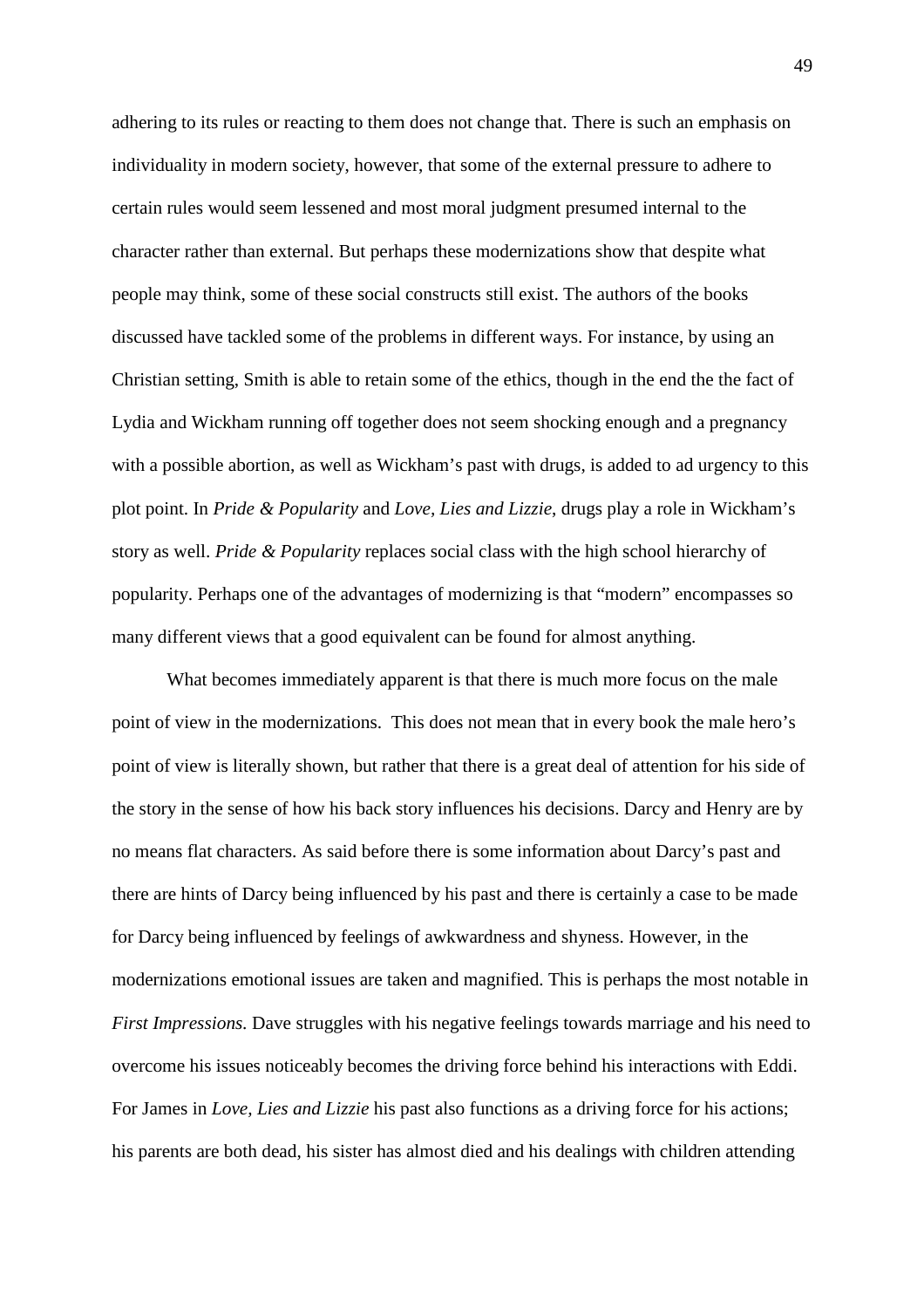state schools have been bad. Although, since the reader does not have access to his direct point of view, finding out about his back story is more like an unfolding mystery explaining his behavior in hindsight.

In the *Northanger Abbey* updates there is less need for explanation of aberrant behavior since the Henrys and Catherines usually manage quite well from the beginning. What is magnified then seems the importance of Henry's development. In *Northanger Abbey* Henry does eventually come to the point where he must choose either to follow his own path or his father's, but him growing into his own man is, arguably, not an immediately clear development in the book. In *Northpointe Chalet* this process is magnified to the point where it almost takes precedence over Kathy's development. In *Northanger Alibi* Tony must come to terms with his secret fame and his feelings for Claire. Though Claire's development remains the prominent one, Tony's is significantly larger or at least more obvious than Henry's. Perhaps *Summer of Secrets* is an exception in this since Ludo's family secret takes precedent even over him and at times the character is relegated to the background, but there are some discussions he has with Caitlin about his family that are telling. For instance, he tells Catherine that despite the family secret being out he still has to deal with his own jealousy. Despite the fact that nothing is done with this particular piece of information in the end - it is never mentioned again- it does show an unusual insight into the character.

There are some who say that this focus on the male experience is something that was already inherent to at least *Pride and Prejudice,* despite Jane Austen's novels being written from the female point of view. Austen "[adhered] in her fiction to what was 'knowable' from the perspective of a gentlewoman" (Clery 332). She herself states in a letter, "a man's conversation must at times be on subjects of science and philosophy of which I know nothing" (Clery 332). Despite this, to some it is the male character Darcy that shines. After examining several nineteenth-century reviews, Sarah Frantz states that even then it was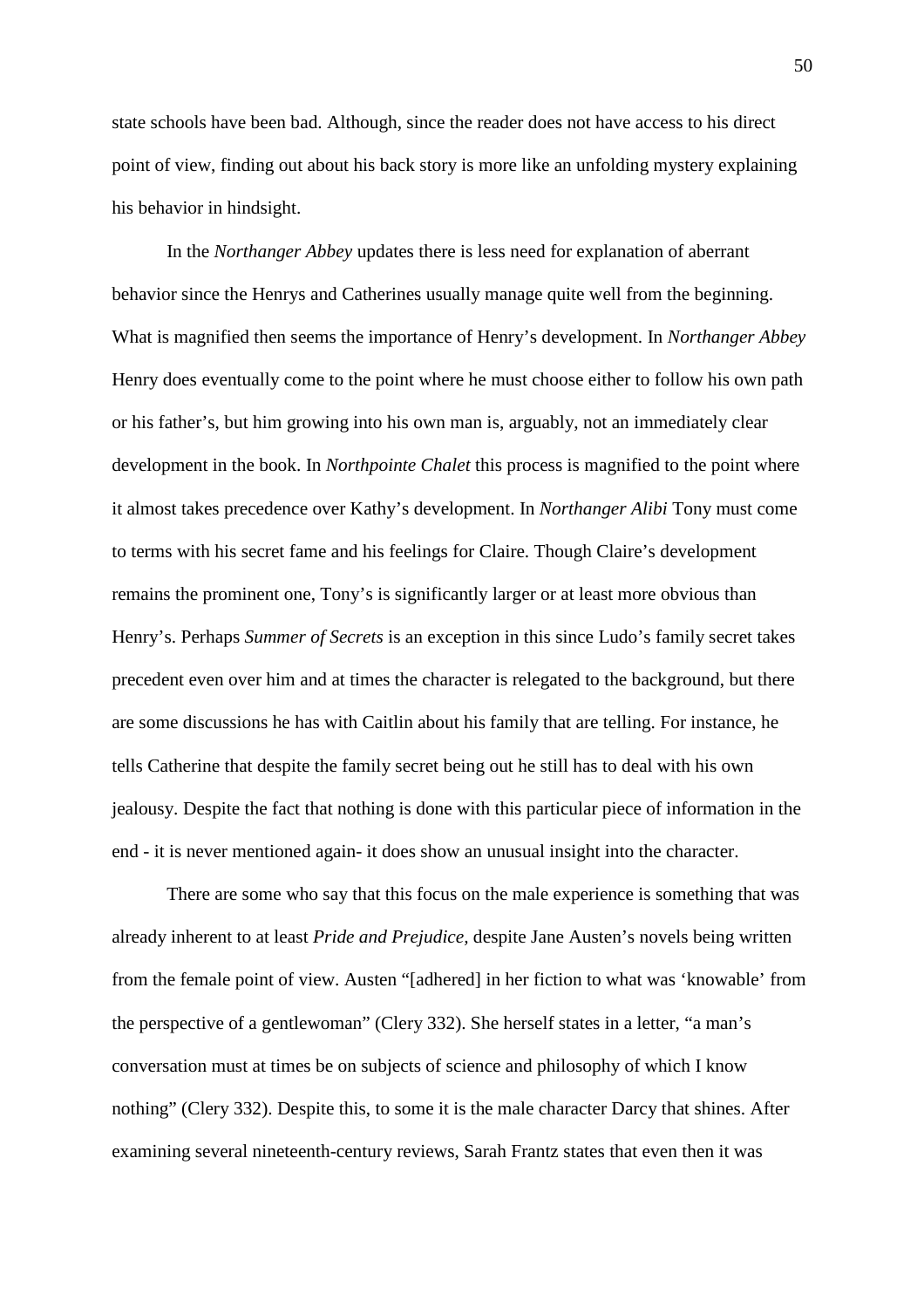thought that the weight of the novel is in Darcy's development, not Elizabeth's. She notes,

"The emotional pinnacle of *Pride and Prejudice* lies not in Elizabeth's private realization of her blindness, nor in the successful proposal, but rather in Darcy's ardent confession of his sins and his appreciation of the education and the reformation he experienced during the course of the narrative." In her master thesis on the Austen men, "What Men Ought to Be: Masculinities in Jane Austen's Novels," Sarah Ailwood chronicles Jane Austen's way of writing men. About Mr. Darcy she says, "Mr. Darcy throughout *Pride and Prejudice* testifies to the importance of men . . . changing to meet the needs and desires of women" (266). The focus on Mr. Darcy in the modernizations could then be a magnification of this underlying thread. In other words, the focus on the hero makes it obvious. Perhaps it is particularly satisfying to be granted a glimpse into this changing process and to literally see how the woman's love changes the man. In her article "A Different Look at Dark Heroes" author Alice Duncan describes the temptation the brutal hero who "is . . .waiting to be redeemed by the right woman" holds and warns about the dangers of the "my-love-can-change-him reasoning" (Duncan). While Darcy is by no means a brutal hero, it perhaps gives another insight into the issues discussed above.

This focus does not exist in isolation. According to Maryanne Fisher "transformative change is focused on the hero, not the heroine" in romance novels (Fisher 308). The romance novel industry has shifted from its beginnings to include more insight into the hero. Apparently "the most significant change in popular romance over the last thirty years is the increase in the reader's access to the thoughts and emotions of the romantic hero" (Frantz). Ailwood discusses a critic who argues that "the BBC adaptation [a television miniseries of *Pride and Prejudice*] endows Darcy with an emotional expressiveness which is absent from the novel and reflects late twentieth-century notions of romance rather than the realities of late eighteenth-century courtship rituals" (Ailwood 146). She disagrees with this view, saying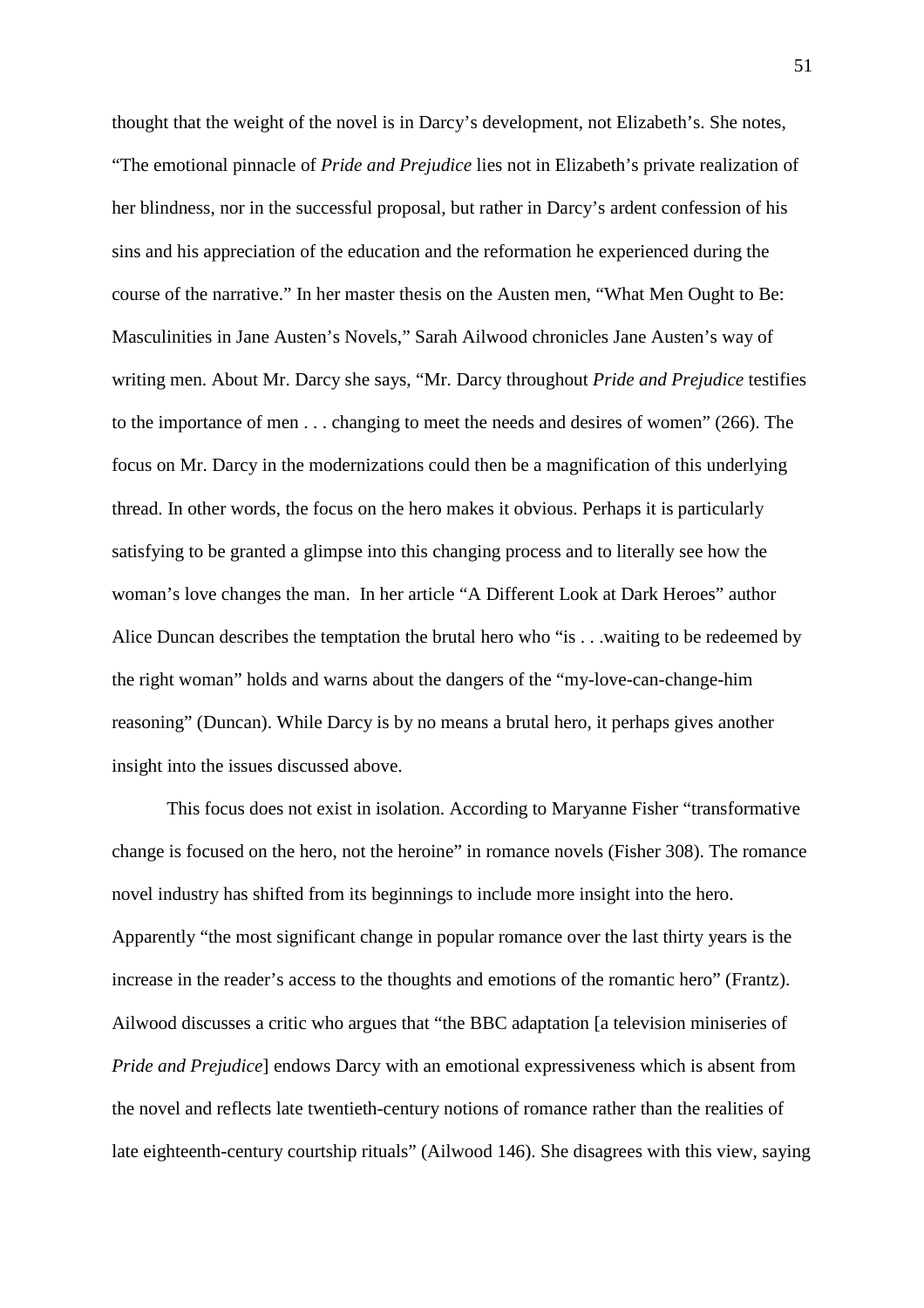that "rather than investing Darcy with emotions that do not exist in the novel, the BBC adaptation uses the visual medium to dramatize Darcy's emotional struggle, which in the novel is communicated to the reader through literary rather than cinematic techniques" (Ailwood 146). While the modernizations do not have the visual aid that a television series or a movie have, perhaps this focus on Darcy works in much the same way; the focus on the hero's feelings and motives works to "dramatize" his inner struggles, not through visual means, but through different literary techniques.

The notion slightly touched on earlier, of behavior being explained by personal pain is quite interesting. It seems at times that all the emphasis on the inner demons of the heroes almost functions as an excuse for bad behavior. James literally attributes his behavior to Lizzie as arising from his troubles, while Taylor in *Pride & Popularity* has presumably been acting the way he has because of his secret love for Chloe. Perhaps Taylor's back story is not dwelt on in great detail, but like James, his behavior is explained in hindsight. There is also some sense of this in *Pemberley Ranch* as an untactful comment about Beth's family is softened by Darcy's internal dialogue; he knows he has made a tactless remark. In *Pride and Prejudice* Darcy is quite matter of fact about his pride, "I have been a selfish being all my life, in practice, though not in principle. As a child I was taught what was right, but I was not taught to correct my temper. I was given good principles, but left to follow them in pride and conceit" (349; vol. 3, ch. 26). While there are hints that both he and Georgiana have been greatly affected by the bad events in their lives, it is not used to explain his behavior, although it could reasonably be assumed to affect it. It must be said that there is an instant in *Pride and Prejudice* where Darcy's behavior is explained as resulting from trying to keep himself safe from Elizabeth. However, generally speaking, the modernizations make these instances much bigger. Rather than merely overcoming flaws in the heroes then, the story shifts slightly in the direction of wondering why these flaws exist in the first place and how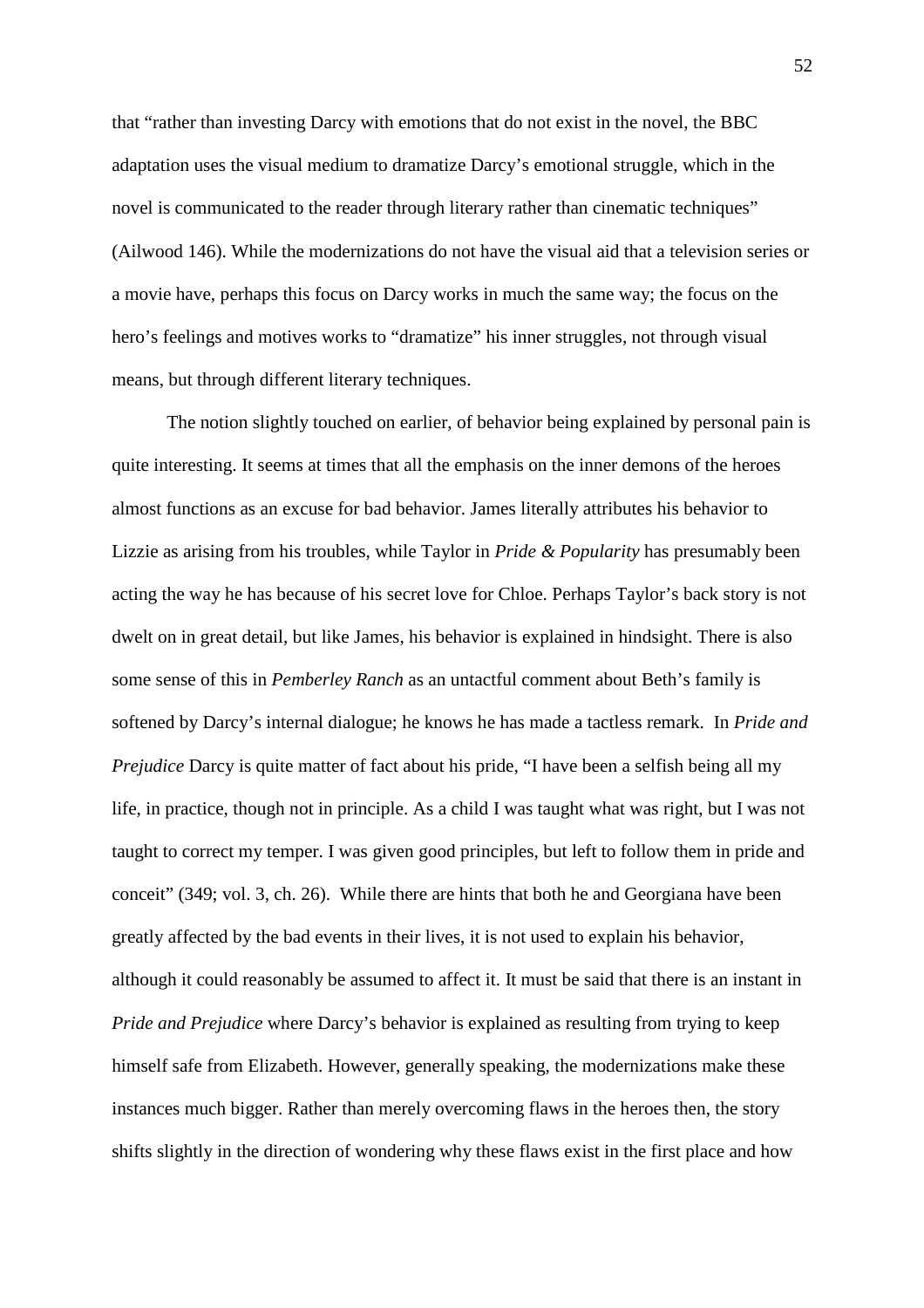the hero will overcome his past or upbringing. This is also evidenced in the updates of Henry, who as discussed before receive their own issues to overcome. Perhaps this is a reflection of a society that has lived through psychoanalysis and relativism. Perhaps it is a parallel development to the rise of the anti-hero, where the lines between villain and hero can at times be very ambiguous. By providing motivation for people they can become more sympathetic. In the article "Holding Out For an Anti-Hero: The Rise of the Morally Ambiguous Protagonist…" for instance, the author states, "I think it's possible to build greater sympathy and development for characters who might have initially been dismissed as mere villains" (Darren).

Elements of attraction seem emphasized in the modernizations. This does not necessarily mean any engagement in sexual activity, but more a sense of awareness that the other person is good looking and attractive to the individual. It is not that this is not there in the original novel, as Darcy for instance likes to muse on Elizabeth's "fine eyes" (27; ch. 6) and there is tension arising from the repression of feeling, but these elements seem emphasized in the updates. As mentioned before, both novels by Debra White Smith describe a way of life that frowns upon premarital sex, yet especially in F*irst Impressions* a striking amount of time is spent on how much these characters are attracted to each other, both physically and emotionally, showcasing the emphasis on this element. In only one of the books, *Pemberley Ranch*, more than kissing occurs, and even then it happens in a dream. This is not to say that more, or less, does not happen in other modernizations, just not in these particular books. As mentioned before, Sheenagh Pugh considers there to be two reasons for fan fiction. Either people want "more of' their source material or 'more from' it" (Pugh). Perhaps this emphasis is a reflection of wanting "more from" the material or being allowed to do more, or at least more obviously.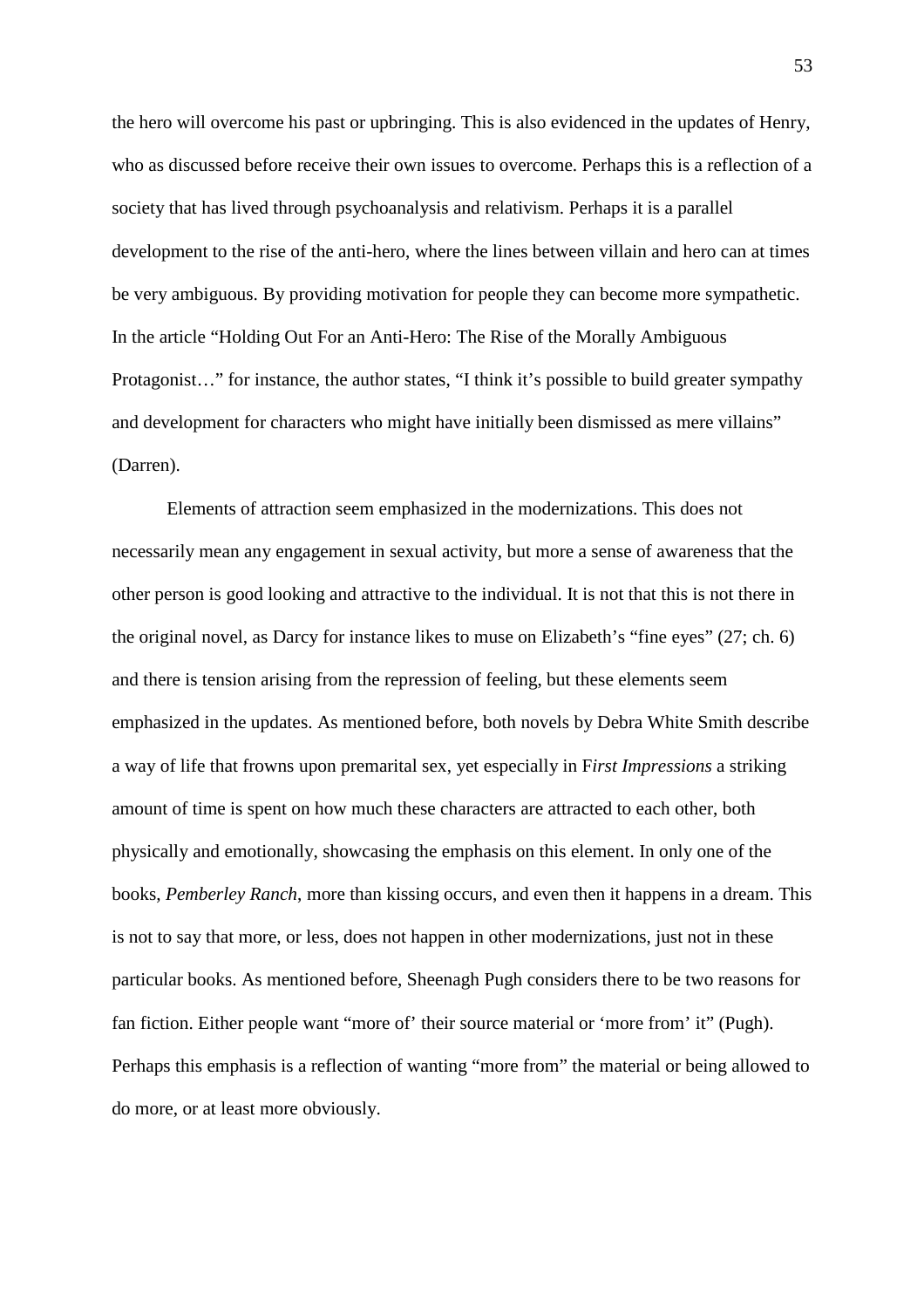Not only is the attraction between the characters often emphasized, it is often present very early on. The stories may play with the idea that Catherine is the one who propels her and Henry's relationship forward, for instance by making her very eager, yet they cannot truly maintain the notion that Henry's "affection originated in nothing better than gratitude, or, in other words that a persuasion of her partiality for him had been the only cause of giving her a serious thought" (252-253; vol. 2, ch. 15). While not a lot is known of Ludo's feelings for Caitlin during the events of *Summer of Secrets*, he confesses at the end of the novel that he has liked her since their first meeting: "Ever since you threw that drink over me, I've been wanting to kiss you" (193; ch. 9). In *Northpointe Chalet* Ben feels conflicted enough about his feelings for Kathy to try and avoid her, while in *Northanger Alibi* the fact that Claire is not immediately drawn to him makes Tony take notice. The narrator of *Northanger Abbey*  explains that this origin of Henry's affection, as stemming from the heroine's affection, is uncommon and "derogatory of a heroine's dignity" (253; vol. 2, ch. 15). While this is clearly meant as an ironic reflection on "sentimental fiction" (Witt 16), it might perhaps really be felt to be unromantic by modern audiences. As Ailwood notes, in *Northanger Abbey* Austen satirizes particular views on how women should behave in matters of love. She quotes one of such views, "Love is not to begin on your [the woman's] part, but is to be entirely the consequence of our [the man's] attachment to you" (qtd. in Ailwood 82). Sentimental fiction had to have "the peculiar moral elevation of romantic attachment. By this code, love was always love-at-first-sight, springing from the immediacy of 'first impressions'" (qtd. in Witt 16). The *Northanger Abbey* modernizations then seem to take a small step back in the direction of sentimentalism. Having said that, as argued in the section on Henry in his own context, there is some inkling even in the original novel that it is not just Catherine liking him that produces his feelings. So perhaps it is once again an enlargement of an issue.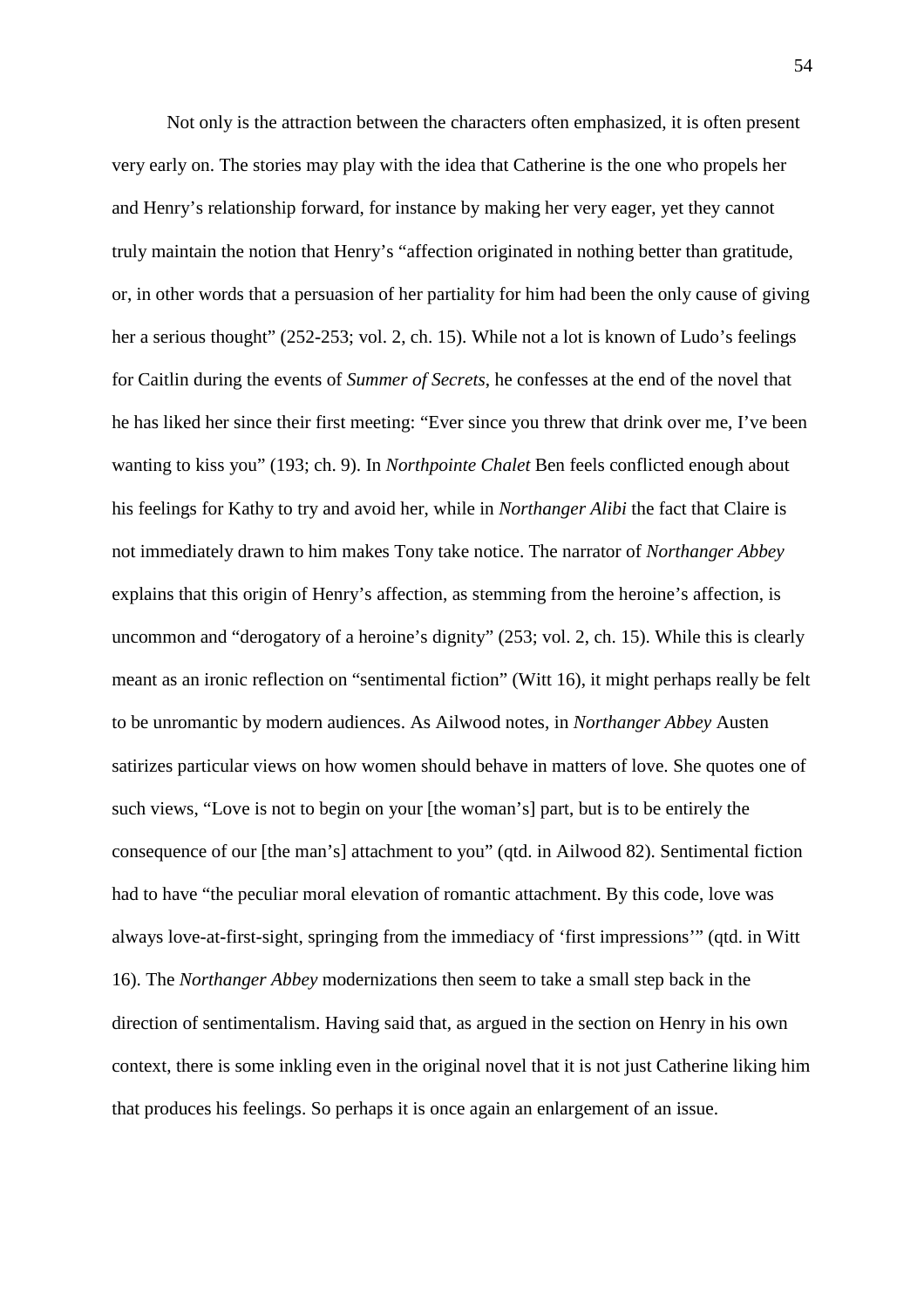Furthermore, the didactic aspect to Catherine and Henry's relationship is often removed. While she is usually younger than Henry, he does not help her to grow up in similar ways. Consequently, Catherine's realization that real life should not be confused with fiction rarely happens in the presence of Henry. While the relationship is often the catalyst for this realization, Henry does not actively it this along. Perhaps this is an issue having to do with the sense that in a modern relationship there must be equality. Caroline Koolen argues that "psychological equality" is a "basic property of romance fan fiction" (Koolen 14). Perhaps this is also why Henry's love for Catherine cannot completely come from her love for him, since it might make the relationship uneven.

The *Pride and Prejudice* updates also mostly feature almost instantaneous attraction at least on the part of Darcy, though some of this is only acknowledged in hindsight. The original novel takes a more gradual approach to Darcy's feelings, with him first thinking that "she [Elizabeth] hardly had a good feature in her face (24; ch. 6). The exception to this, however, might be *Love, Lies and Lizzie*. Perhaps this also has to do with relationship equality. Funnily enough, Ailwood argues that changing the normal pattern of the man longing for the woman into the woman longing for the man was Austen's way of taking a step in the direction of more equality. "The novel endorses Henry's performance of a male role within a courtship that is not dependent on female passivity, and the mechanics of his courtship with Catherine endorses a willingness by men to allow women a more active role, forecasting the equal marriages that Austen would create in her later novels" (Ailwood 105). To her both *Northanger Abbey* and *Pride and Prejudice* "[affirm] and [validate] female desire, and [present] what women want in men as fundamental to the public construction of desirable masculinities" (Ailwood 81).

*Pemberley Ranch* deviates slightly from the other novels in the sense that despite following the general plot it is Beth's dislike and prejudice that is more of a problem than any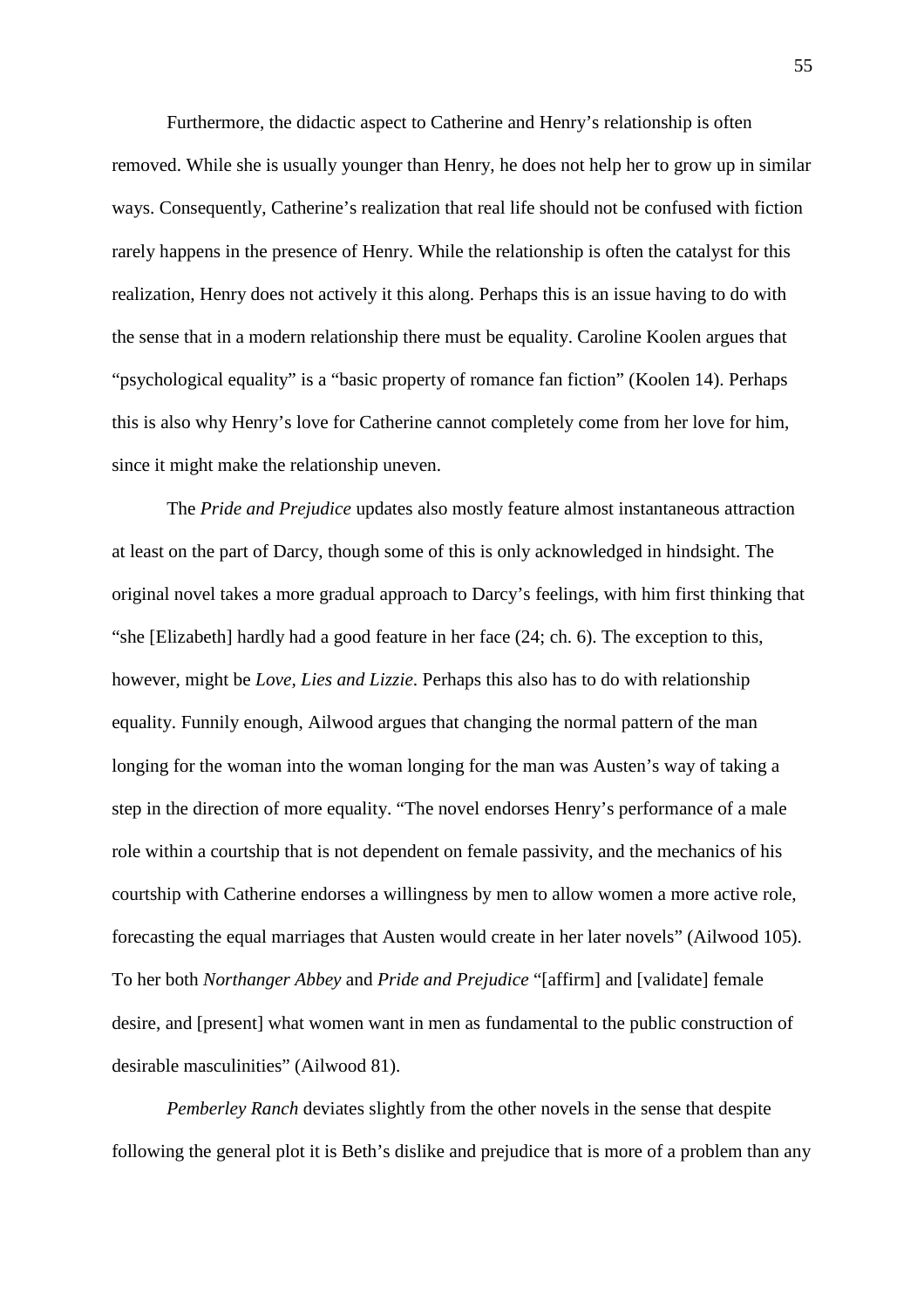pride on Darcy's side. Her at times disproportionate antagonism places the root of the couple's problem squarely on her side; this is magnified by the fact that Beth has a larger problem of prejudice against Southerners that she must overcome. In *Pride & Popularity* there is also a sense that a major part of the problem is Chloe's prejudice, but Taylor's behavior is strange enough to justify her anger, while it seems almost undeserved in *Pemberley Ranch*. Darcy does, however, realize after the first proposal that his early feelings might have been the result of lust rather than love, which was probably the reason he did not notice Beth's dislike. The blame shifting, however, is interesting since it is the only novel written by a male writer.

There is not much revelation with regard to the alpha and beta status of the modern Henrys and Darcys. Smith's novels seem to maintain the distinction between Darcy and Henry. *Pemberley Ranch's* Darcy clearly embodies the powerful alpha male. The teenage set also seems to maintain the distinction, though perhaps it takes more thought to make it. Both teenage Darcys seem to have an important status in the group they belong and seem alpha males, though perhaps later revelations would justify some doubts. Ludo in *Summer of Secrets* is represented as the nice obedient son in comparison to his brother, while Tony is presented as sweet and respectful in *Northanger Alibi,* despite his fame. The translation of Henry and Darcy to a modern day teenager is perhaps fraught with even more difficulties since the author will have to make the choice whether to present the character as fully developed like the mature Darcy and Henry, or as still developing, which would somewhat change the character. As noted before *Northanger Alibi's* Tony is slightly awkward in comparison to Henry, which could be a reflection of such a change.

It is perhaps wise at this point to revisit, with regard to these modernizations, the subject of reasons why people read or write para-literature. It was already suggested that the tendency to enlarging certain aspects of Austen's novels could point to people wanting "more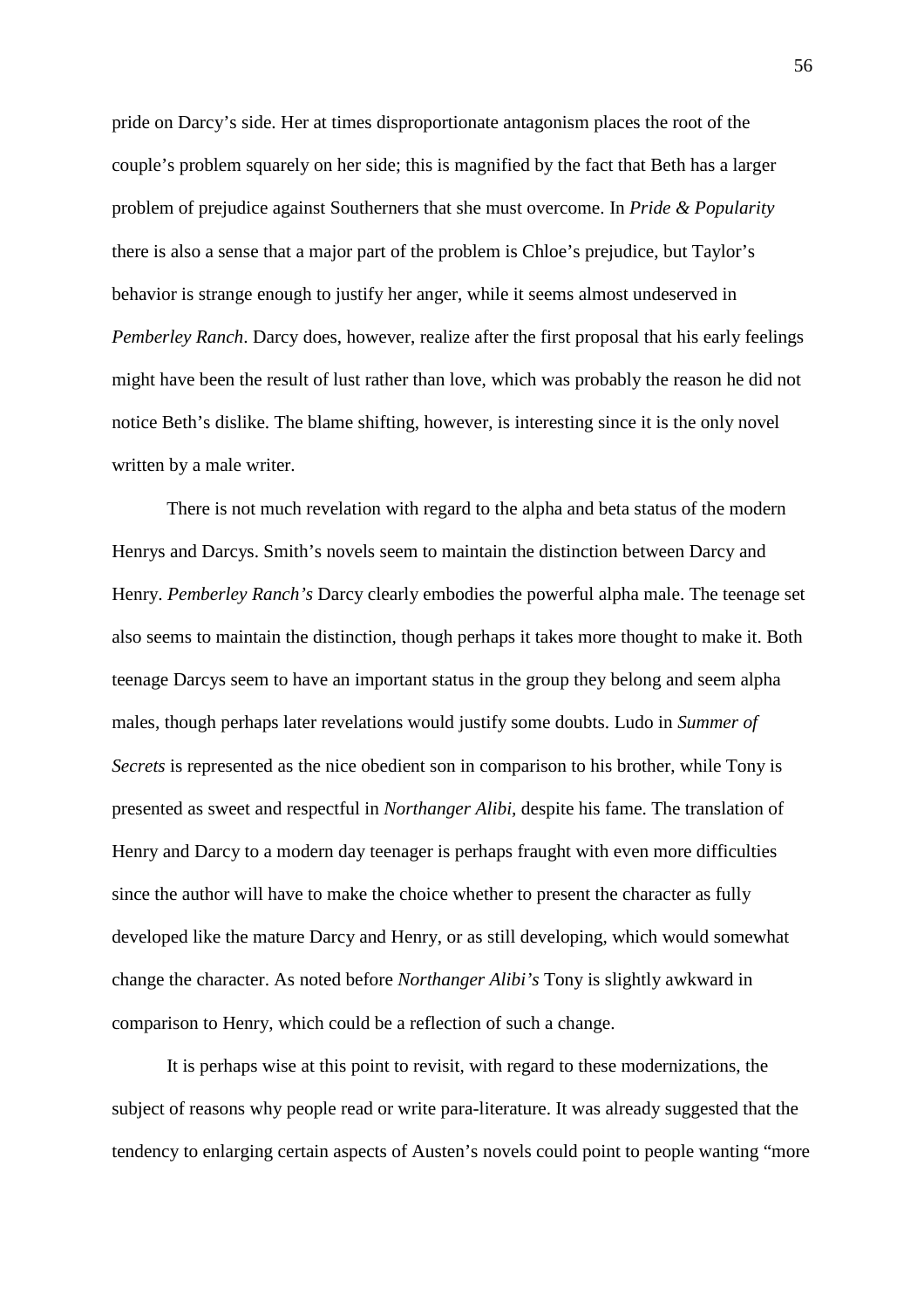from" the original novels. These modernizations might then help address that want. However, it could also be said that the mere existence of these modernizations implies that people want "more of" the original books. They want more of the characters Elizabeth and Darcy or Henry and Catherine in any and every form. Of course, the books are not always received favorably, but the fact that there are so many modernizations, or para-literature works in general, must mean there is a market for them and there are enough positive reviews on different sites to maintain this idea. Interestingly, after reading reviews on *Amazon* and *The Republic of Pemberley* the overall impression is that some reviewers object to departures from the original novels that are too large, while others dislike it if the new novel follows the plot too closely; they want the writer to give the story an original spin. One reviewer for instance says, "I am always intrigued to discover the unique creativity each author brings to the large and growing number of what I loosely call 'Austenesques'" (Koehler). In a way it could be said that these readers want to read Austen's story in the writer's way. Perhaps this can be related, in a sideways manner, to Brandy Foster's quote from chapter two where she said that a reason for reading Austen para-literature is "readers' need to have Austen their way" (Foster). Not only do people like to read and write "Austen their way", apparently they also like to read the characters in other people's way, which opens up new ways of seeing the characters and allows people to keep enjoying them. Having said all this, perhaps the reasons for reading and writing these books are no different than, but just as varying, as the reasons for reading any kind of book.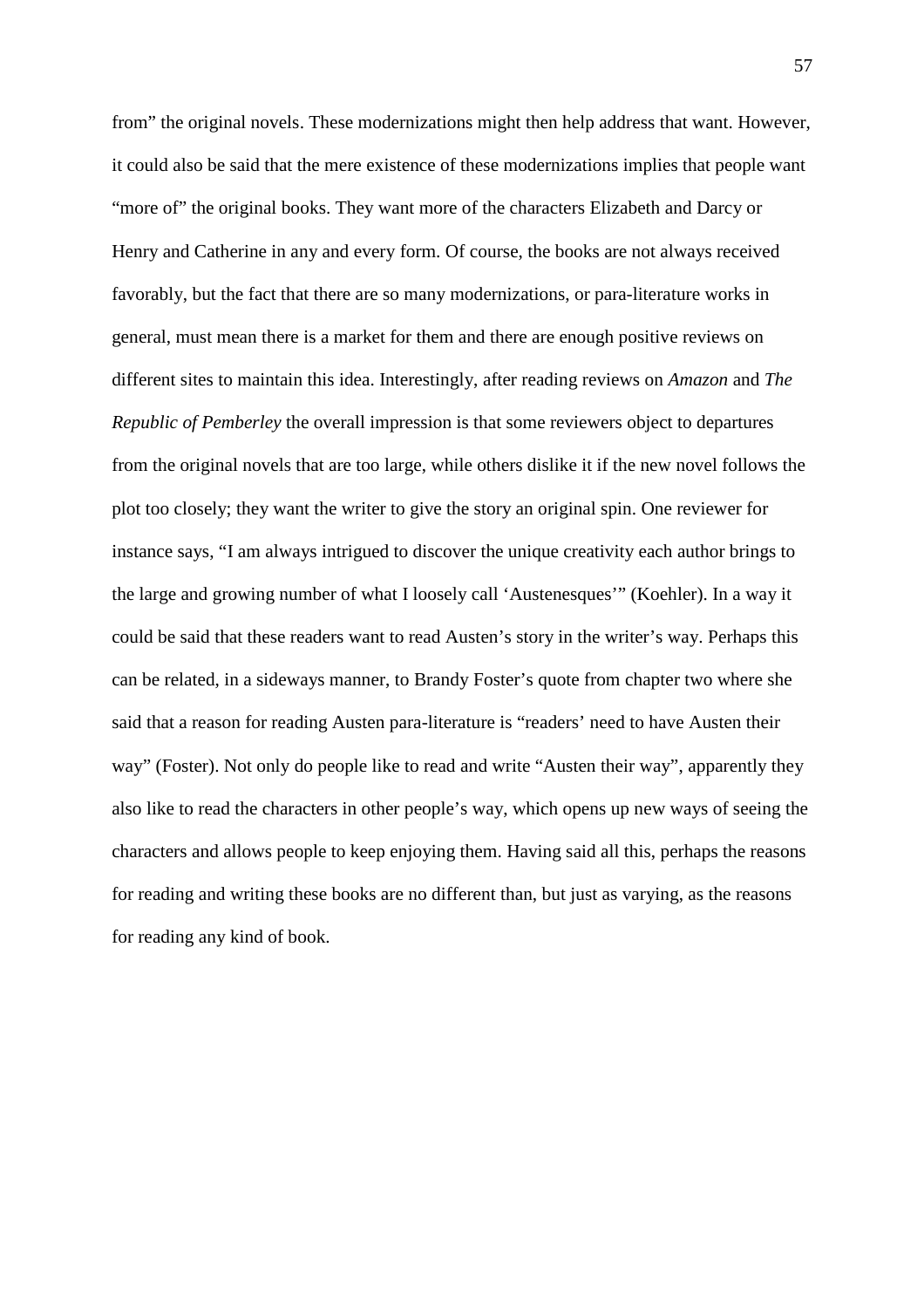#### **Chapter 5: The Modern Heroes in Fan Fiction**

Jane Austen fan fiction is a topic in and of itself. Even just a quick glance at all the different categories shows the great amount of diversity and creativity. The Jane Austen fan fiction index, or JAFF index, found at *www.jaffindex.com*, allows its members to search for very specific qualities in the stories like "less angelic Jane" or "Bingley with more of a spine." Since even in modern fan fiction about *Pride and Prejudice* and *Northanger Abbey* there is such diversity, I will only use the stories to illustrate certain concepts. There are certain parallels to be drawn with regard to para-literature, fan fiction and romance novels. For instance, similar observations to those found in the para-literature category exist with regards to point of view and hero development. Furthermore, focus on attraction, the dynamics of the Henry/Catherine relationship and class also bring up interesting points. While the diversity of fan fiction is one of its strong points, it also makes it difficult to really make a strong statement. The length of the stories was incredibly diverse, from short scenes of about five hundred words to book length stories. Once again there were much more stories to be found for *Pride and Prejudice* than *Northanger abbey*. I looked at both *fanfiction.net* and *Jaffindex.com* and occasionally followed a recommendation on a forum or fan fiction author's page for a story on another site. Not all stories were finished. The observations are based on the selection of stories that I read.

Like the authors of the novels discussed in the previous section, fan fiction writers who choose to write updated versions of an Austen story must find ways to translate events to a modern setting. Some settings require an enormous amount of tweaking, while others allow the writer to keep the majority of the mores even in the modern setting. Once again, however, since a modern point of view comprises so many personal views, strictly it would be enough to explain things as a personal way of seeing things. One fan fiction author sets a *Pride and*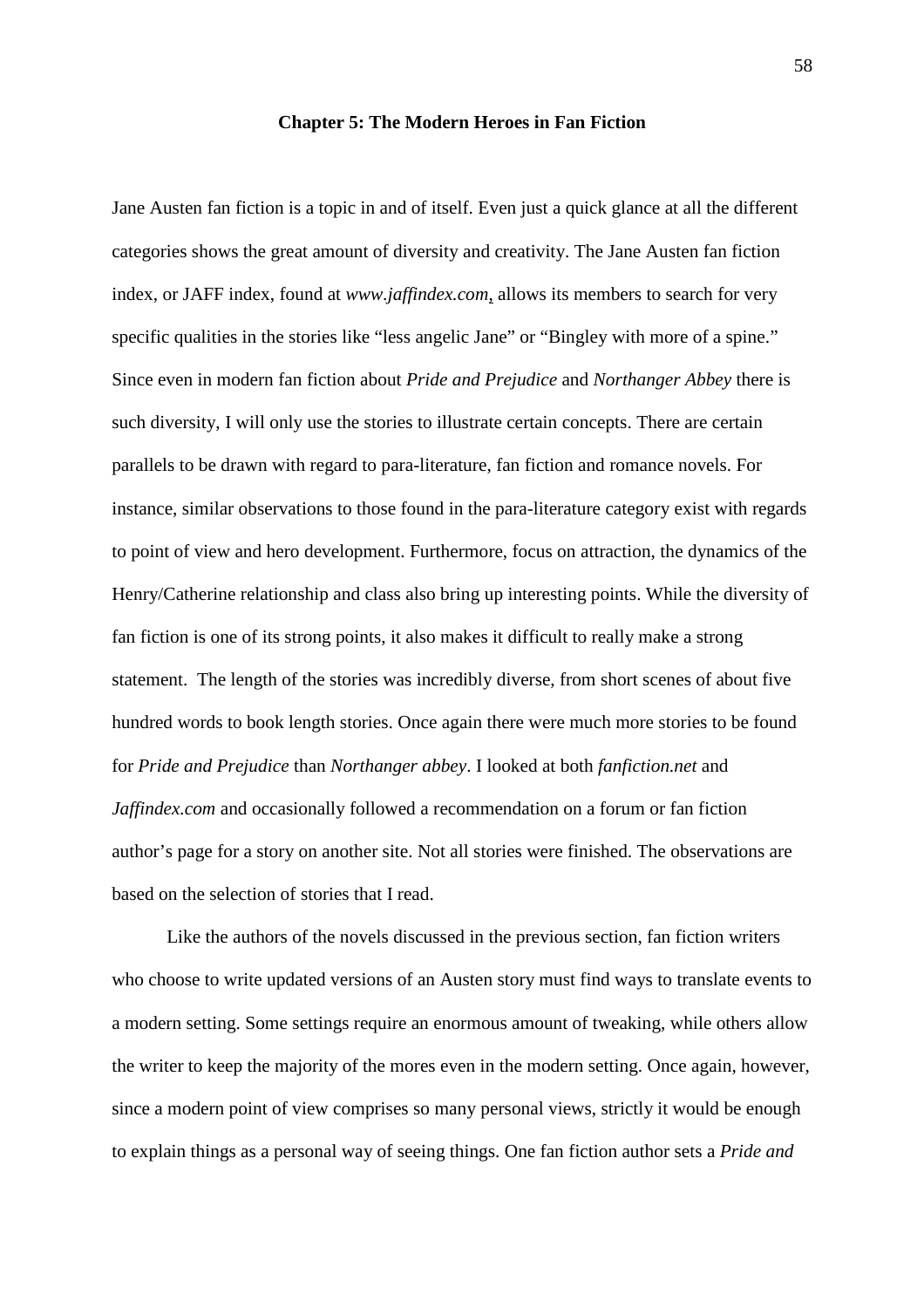*Prejudice* story at the Mormon Brigham Young University. A university with mandatory rules as to the conduct of its students ranging from dress code to behavior with regards to the opposite sex (bonsoirlune Author's note). This makes it an ideal setting not only to preserve certain morals, but also to emulate some of the external pressure of society's rules. Language is of course an important part of the update and sometimes this creates bewilderment when a writer updates the setting but keeps some of Austen's original language; For example by having characters refer to each other by their last name.

 As mentioned before, there was an increase in male focus in the para-literature category. In fan fiction this focus is paralleled to some extent. For *Pride and Prejudice* a little over half of the stories gave access to both Elizabeth and Darcy's perspective. Some of the stories from Elizabeth's point of view did delve into Darcy's inner life. Some stories were not yet at the point where any judgment could be made on how much focus there would be on Darcy. One story for instance had not introduced Darcy yet. For *Northanger Abbey*, the majority of stories were from Catherine's point of view. Three stories also gave Henry a voice. Here too, there were quite a few stories that ended prematurely. There still seemed to be an increase in interest in the male side of the story compared to the original, but there were definitely stories that focused mainly on Catherine.

As in the para-literature stories, focus on the hero's painful past and present seems at times to work as an excuse for bad behavior. At least for Darcy personal pain is often used to soften any initial rudeness if not excuse it. In some fan fiction stories, for instance, Darcy's original rejection of Elizabeth is accompanied by a feeling of guilt or a reason; either directly if seen through his eyes or after the fact. For instance in the college themed story *The College Years* Darcy feels embarrassed after Lizzie overhears him criticizing a particularly unfortunate photograph of her and contemplates his motivation.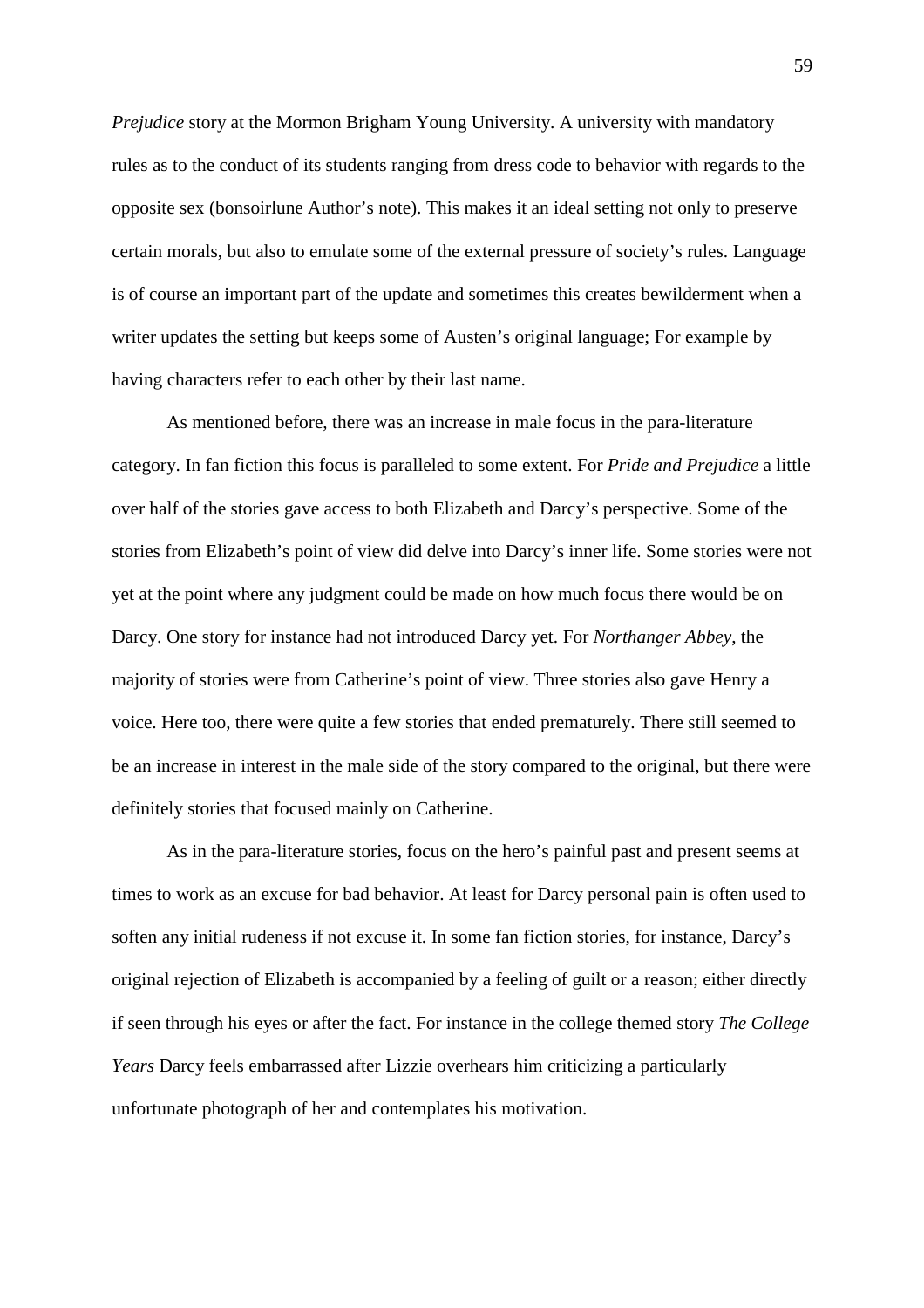Even before their fateful meeting, he had been curious about her. From the beginning, all the pre-med majors were talking about her. Everyone put her at the top of the class and it rankled him. Darcy Williams was the best at everything he did. Top student, top athlete. No one had ever come close to him. . . He thought about calling her and begging for forgiveness. Indeed, the idea of begging had never seemed so appealing as it did right then to Darcy. . . Maybe, she would look at him with those green eyes and forgive him. (Alicia)

In *William & Elizabeth: The Modern P&P Fairytale*, William's initial comment about Elizabeth is the result of panic. "'She is not handsome enough to tempt me' answered William curtly. Her small hand had fit perfectly in his—creating an odd sensation inside of him. He needed to stay away from her—that was certain" (BHGV18).

Henry's back-story is often, but not always, emphasized in fan fiction too. In *Northanger Abbey's* case, his standing up to his father is between the lines. In the penultimate chapter the narrator says this about Henry and his father.

The conversation between them at Northanger had been of the most unfriendly kind. Henry's indignation on hearing how Catherine had been treated, on comprehending his father's views, and being ordered to acquiesce in them, had been open and bold. The general, accustomed on every ordinary occasion to give the law in his family ... could ill brook the opposition of his son. (257; vol. 2, ch. 15)

However, as in para-literature, sometimes this standing up is made a bigger event. In the modern *Northanger Abbey* story *Racecars, Jane Austen and the Monon Trail* Sam Selman's father eventually goes to prison, yet Sam seems more worried about the protagonist Katie. Granted, she has been attacked. In *Fifth Avenue Heartache,* the Henry character stands up to his father by finally pursuing the career he has been wanting to pursue. Incidentally, this story is quite interesting. *Pride and Prejudice* takes the place of gothic fiction as Katie is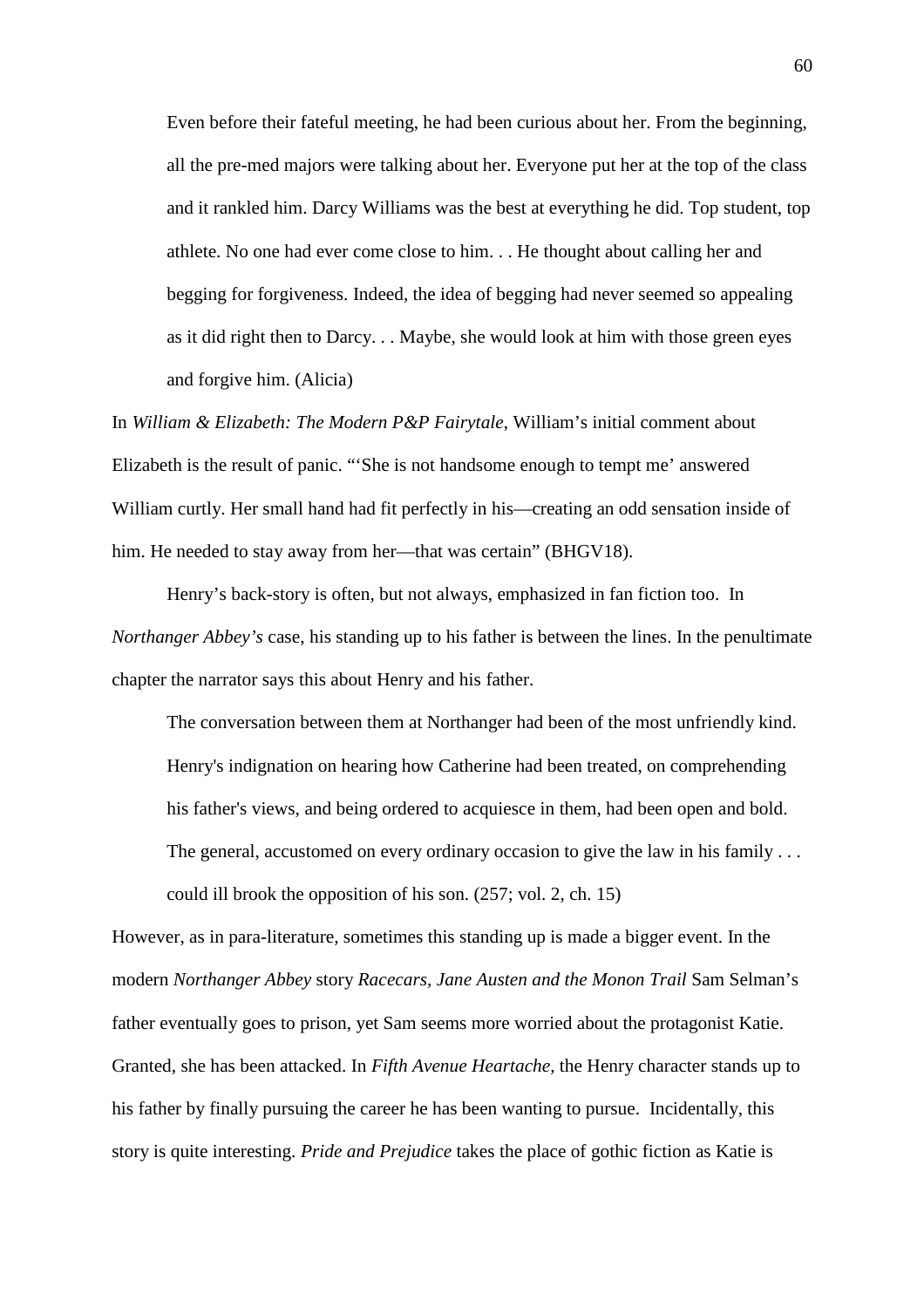obsessed with it and she tends to categorize people as characters from that novel; Sam of course being Mr. Darcy. The thing being parodied, however, is not so much *Pride and Prejudice* as people who become obsessed with it.

 Some authors write humorous tales or parodies. Though not explicitly stated, it seems as if one writer parodies the romance novel convention where the "hero . . . is always described in detail" (Fisher 309).

And of course, the mouthwatering description of Henry Tilney: Well his form was excellent; one could tell that he worked out to maintain his agility and finesse on the strip. He had gorgeous gray eyes, a very dark shade, I might add; almost black. Thick lashes made his eyes startlingly gorgeous. The sensuous smile made his face dangerously enchanting. His black hair was now wet with sweat, and in disarray, but the scruffiness did not take anything away from the raw beauty of his features. (Crysty)

In fan fiction too there tends to be a strong emphasis on attraction. Especially with Darcy and Elizabeth a great deal is said about their attraction to each other despite their not liking each other yet. In *The Muse* Darcy and Elizabeth, ballet dancers, sleep together even before the first confession and despite Elizabeth not viewing him positively (Jessi), which also illustrates the emphasis on their attraction to each other. There are no kisses between either Darcy and Elizabeth or Henry and Catherine in the original novels. The confessions of love at the end are not shown, but the reader is told that Darcy "expressed himself on the occasion as sensibly and as warmly as a man violently in love can be supposed to" (ch. 58), while Henry "assure[s] [Katherine] of his affection" (252; vol. 2, ch. 15). In my sample of fan fiction, stories like *The Muse* were the exception rather than the rule, most going no farther than kisses. To clarify, the attraction between the characters of fan fiction stories is not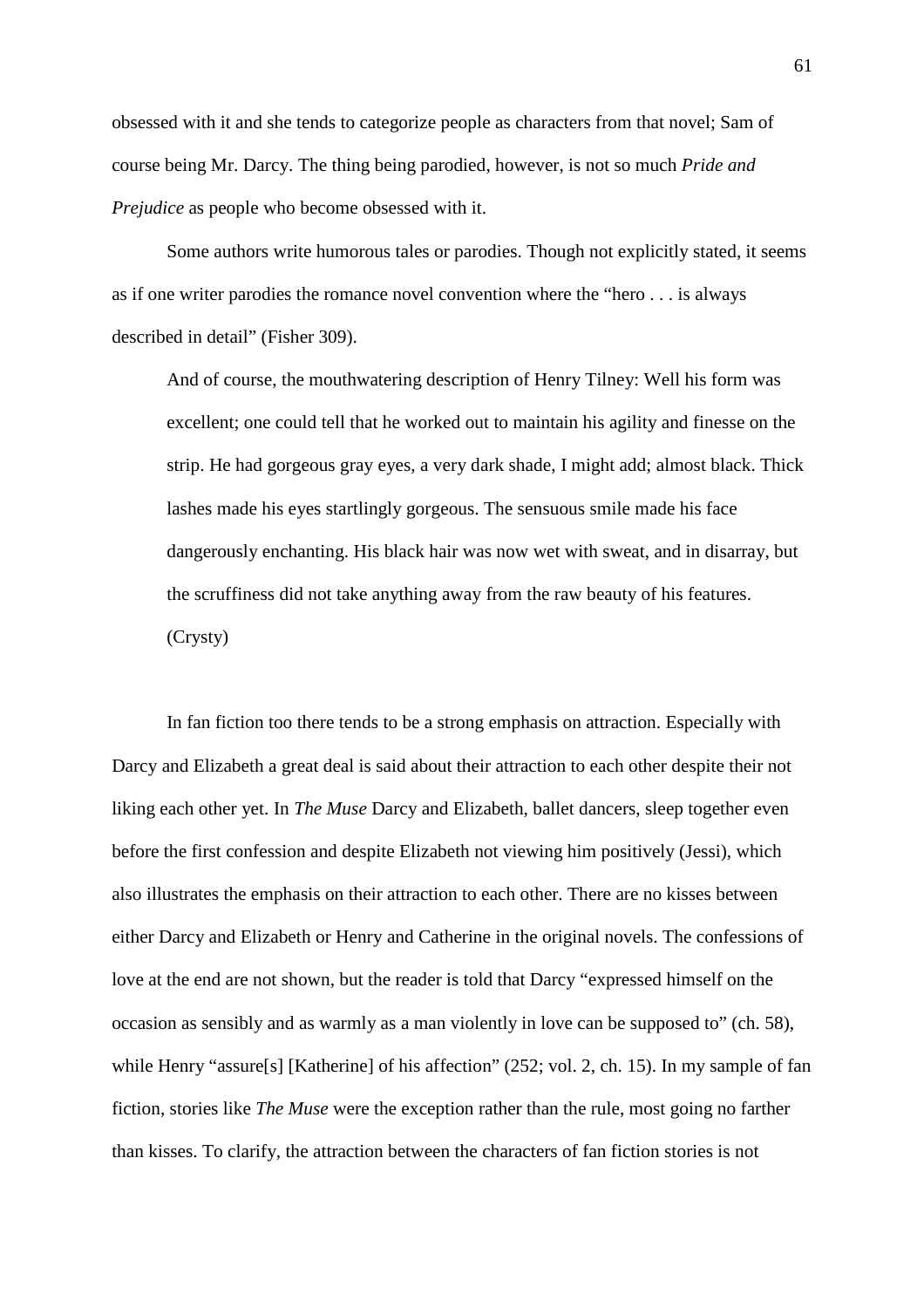necessarily, or not only, physical. There is often a deeper element involved, or one develops. In her article on *Pride and Prejudice* fan fiction Madelyn Ritrosky-Winslow states that "whatever the level of sensuality, profound human connection, provocatively signified through emotional intimacy, is a central theme" (Ritrosky-Winslow). Also like paraliterature, the attraction between the couples is often present from the beginning. Even in fan fictions where the relationship starts off badly, there is often an inkling at the start or a confession at the end of the novel that the hero has been attracted to the heroine from the very early on, though there are exceptions.

As class differences become less tolerated in society, writers are faced with the challenge of coming up with ways to keep this dynamic between Elizabeth and Darcy. Most often the solution to this is money. Often Darcy or his parents are very rich, if not the richest people in the stories. With riches and rich families a certain type of class difference does arise. In a modern British setting it tends to be easier. One writer for instance imagined Prince William and Kate Middleton as Darcy and Elizabeth (BHGV18). An often recurring idea is Elizabeth being American and Darcy being British. One author notes in her chapter introduction, "Darcy's pride causes him to be ill suited to recommend himself to Americans" (NazgulQueen13).

 All in all, it is not always easy to translate a story to the present day, but many fan fiction writers do it with great creativity. There is much more ambiguity on the points discussed than in the para-literature category, making it hard to really be conclusive. There is probably not just one way to view modern fan fiction, since the people writing it are as diverse as can be. Since there are so many more fan fictions out there, at least for *Pride and Prejudice*, it is hard to say how representative this group is.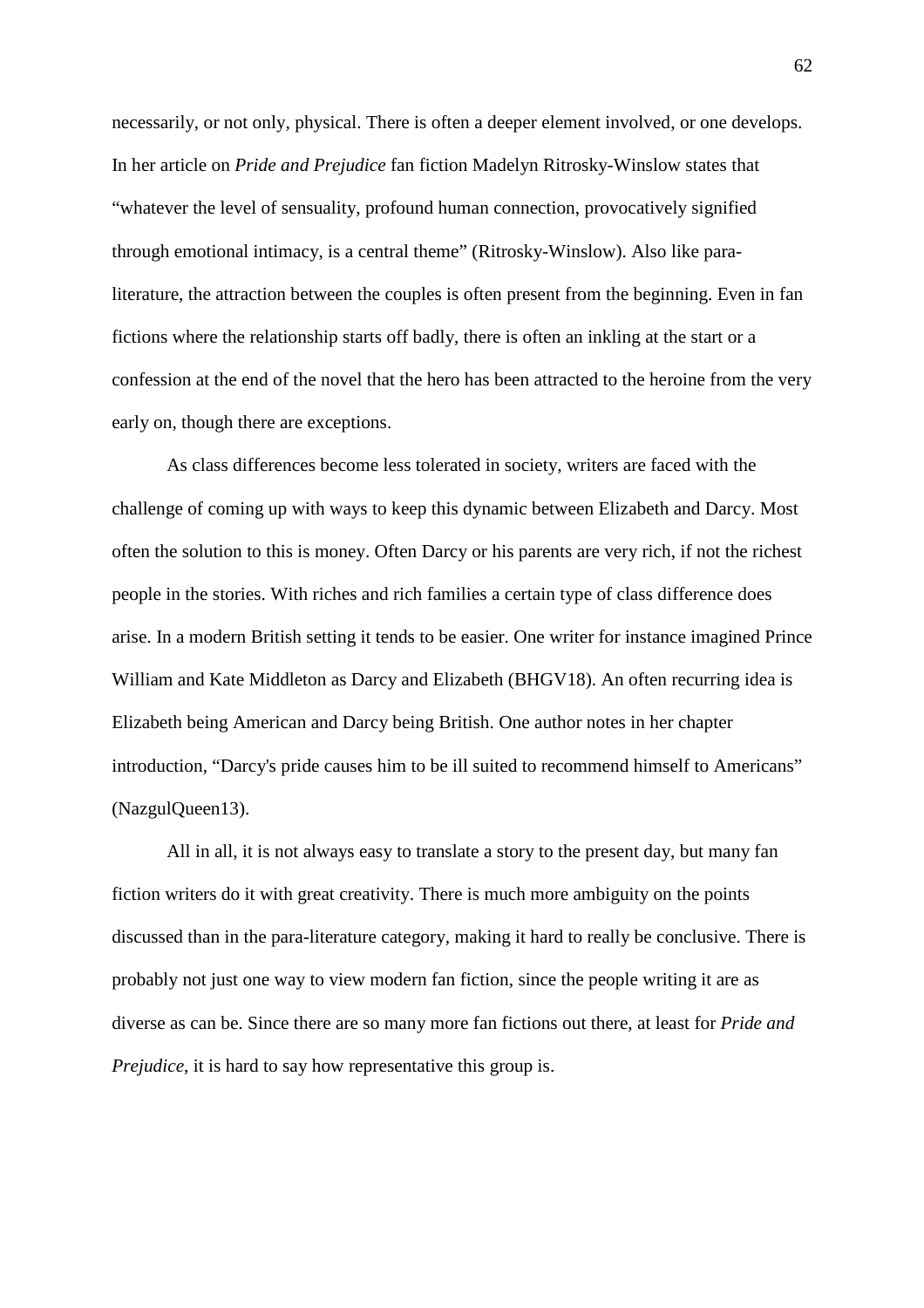## **Chapter 6: Conclusion**

With the rapid expansion of works that somehow borrow from Jane Austen and put new spins on the old stories it is surprising that not more research, relatively speaking, has been done. Whether these books spring from a love of Austen or more monetary considerations, Jane Austen's name sells books. The lines between para-literature and fan fiction can be blurry, especially with regards to Jane Austen, whose works are in the public domain. This means that fan fiction can be published without interference. There are numerous examples of works that were posted online as fan fiction first that later became published works. Despite adverse criticism labeling fan fiction and para-literature as being a lesser form of writing, paraliterature and fan fiction are becoming more accepted. History shows that creating work on the basis of other work is not that strange and can be quite a creative outlet, while letting a person enjoy characters for a longer period of time. Also, the writers who have made the jump from fan fiction to published fiction show that it might be a good breeding ground for writers. All in all, it is quite an interesting field of study.

In this thesis I have looked at a number of modern reinterpretations, both published and unpublished, of Jane Austen's *Pride and Prejudice* and *Northanger Abbey* and compared the original Darcy and Henry to the new versions. Certain themes emerge not only in the characterization of the male hero, but also in the way the relationship between the hero and heroines is reflected. While slight differences exist between the published and unpublished works mostly due to the different kinds of work fan fiction offers, the themes tend to coincide.

 While the inner life of Darcy and Henry in *Pride and Prejudice* and *Northanger Abbey* must be pieced together, a great deal of the modernizations explore their feelings in greater detail; sometimes almost at the expense of the heroine. Even if the reader does not receive a look into the hero's mind, his personal traumas often play an important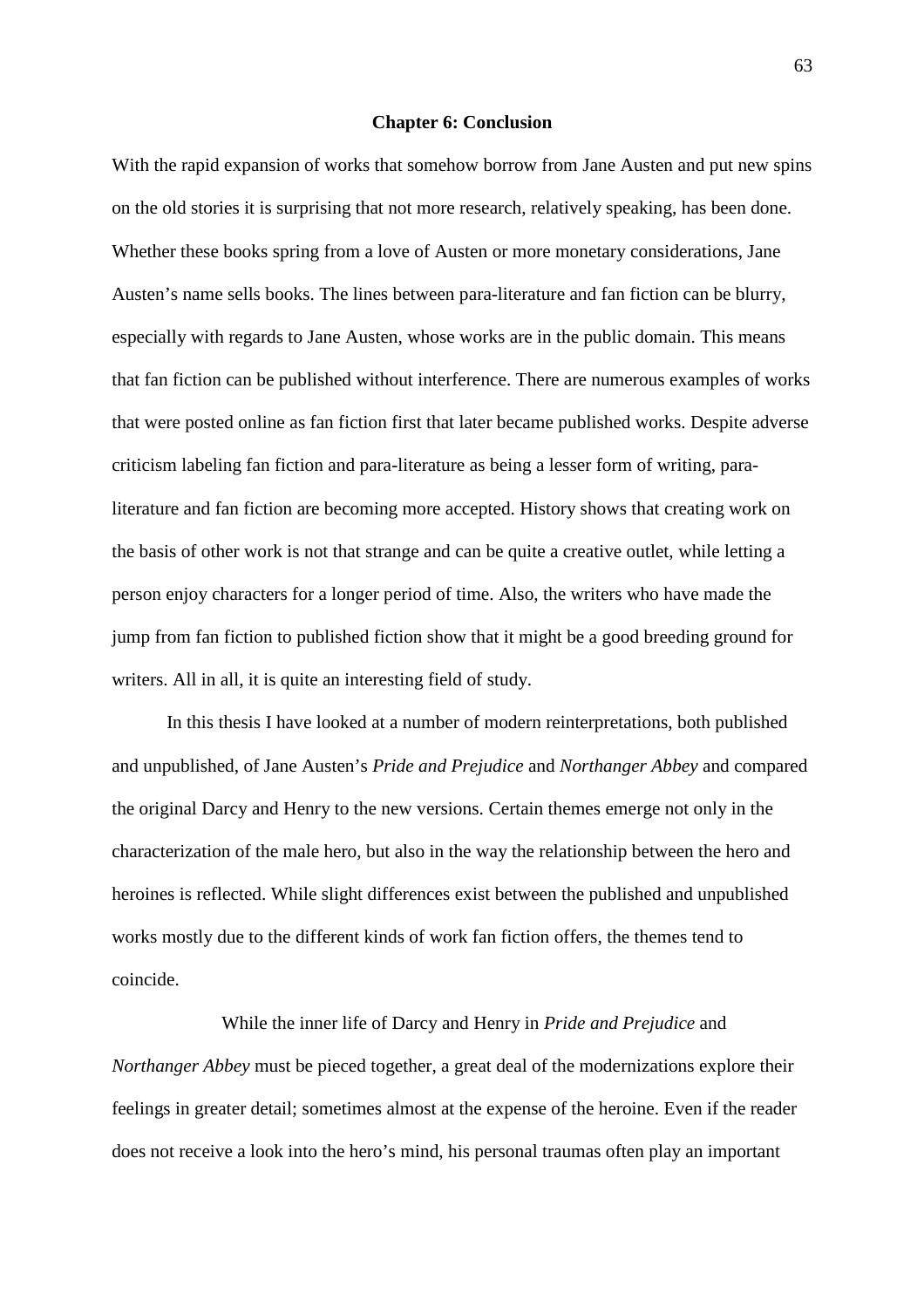part in the plot. The development of a stronger focus on the hero of the story is consistent with developments in the romance genre.

In light of this greater attention to Darcy and Henry's inner life, some stories focus on the painful motivations of the male heroes, almost to the point that the past becomes an excuse for the behavior displayed by them. This slightly changes the original stories which focused on overcoming flaws to narratives about overcoming emotional traumas. Perhaps this is a reflection of a society that has been introduced to psychoanalysis.

 The *Northanger Abbey* modernizations to some extent tend to return back to the sentimental roots parodied in *Northanger Abbey*. In the sample of published books, Henry did not seem to need Catherine's obvious admiration to kindle his feelings and the attraction usually had mutual beginnings. To a slightly lesser degree, the same was true for the fan fictions. While the statement that Henry's affection for Catherine springing from her affection for him was degrading (253; vol. 2, ch. 15) was ironic, perhaps this aspect is changed because it is indeed seen as unromantic nowadays. Or perhaps it has to do with equality in relationships; which has become the standard in the modern western world. Some critics argue, however, that by inverting the usual schema of a man longing for a woman by having the woman longing for the man Austen already made a claim for equality in relationships.

The romances are perhaps less rational than the originals, with often a more obvious emphasis on physical and emotional attraction between the characters. This is to say that it is more spelled out, for instance by characters dwelling on the attractiveness of the other.

 As they are very different characters the modernizations of Henry and Darcy brought some different issues to light. In comparison to each other, however, the differences in the original were mostly maintained in the modern adaptations, with Darcy being closer to the leader alpha male type and Henry the sensitive beta male. There was a sense that the alphas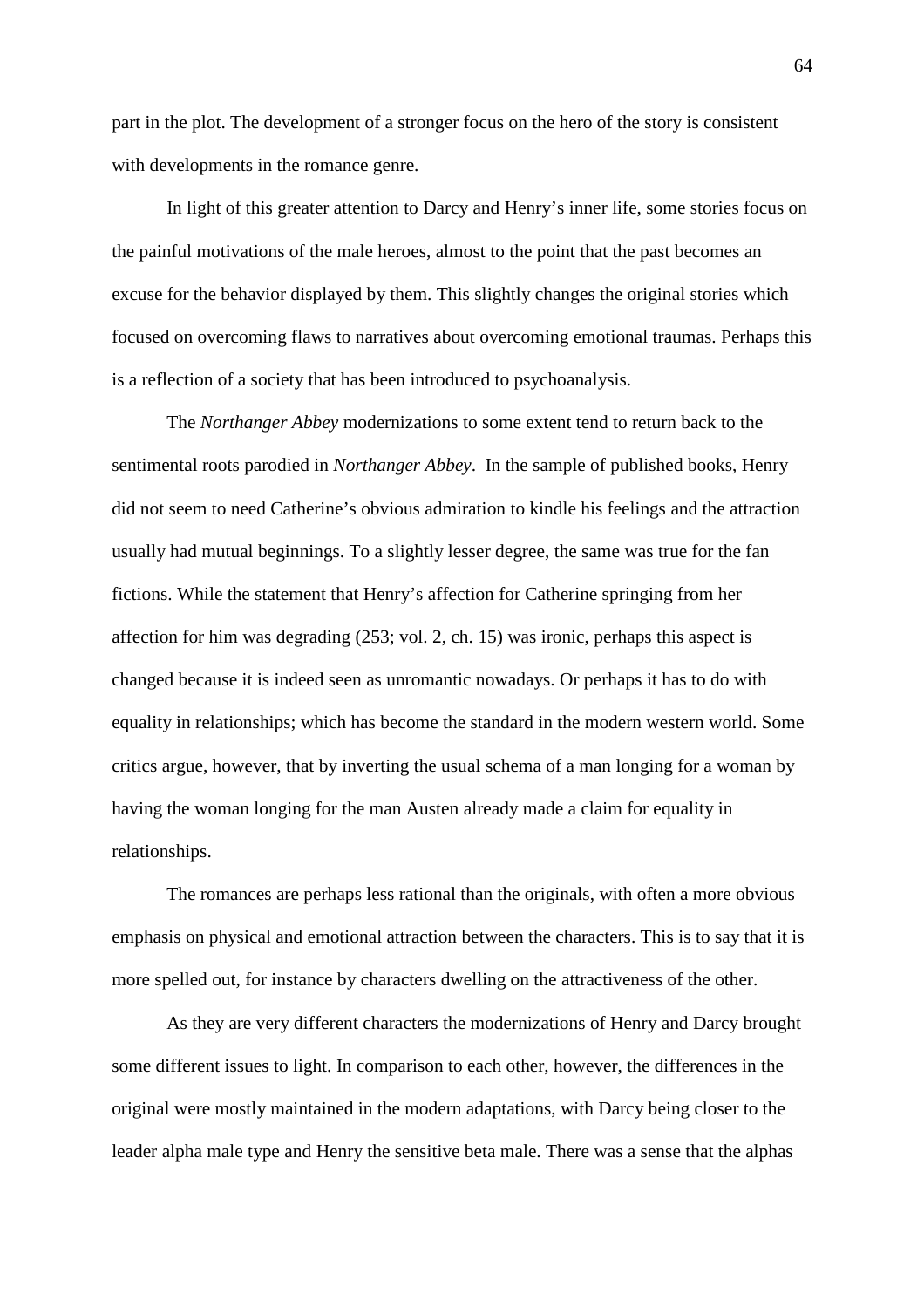became slightly more beta at the end of their novels, while some perhaps some beta's found their own strength.

 Sheenagh Pugh's commented that people look for either "'more of' their source material or "more from' it" (Pugh 19) and it seems that Austen para-literature and fan fiction give both. Their mere existence of the modernizations seems to hint at "more of", while the emphasis on elements like the male point of view and attraction seem to point to "more from". People, however, do not only seem to look for what they themselves want to see, but many also seem to be especially interested in other people's take on the stories.

 It is of course possible that the sample of published books and online fan fiction used for this thesis is not representative. Ideally, in further research more modernizations should be considered. Perhaps it would also be an idea if future research would also take into account stories set in the same time period as *Pride and Prejudice* and *Northanger Abbey.* It might be even more revealing to see what a contemporary author might do with Darcy and Henry in their own time; whether they would manifest modern attitudes or not. It is an often heard comment or complaint, among romance readers at least, that period heroines often display modern attitudes (Johnnysannie). Consequently it would be interesting to see if the same is true for the men or if it is more acceptable for the men to stay true to the time period.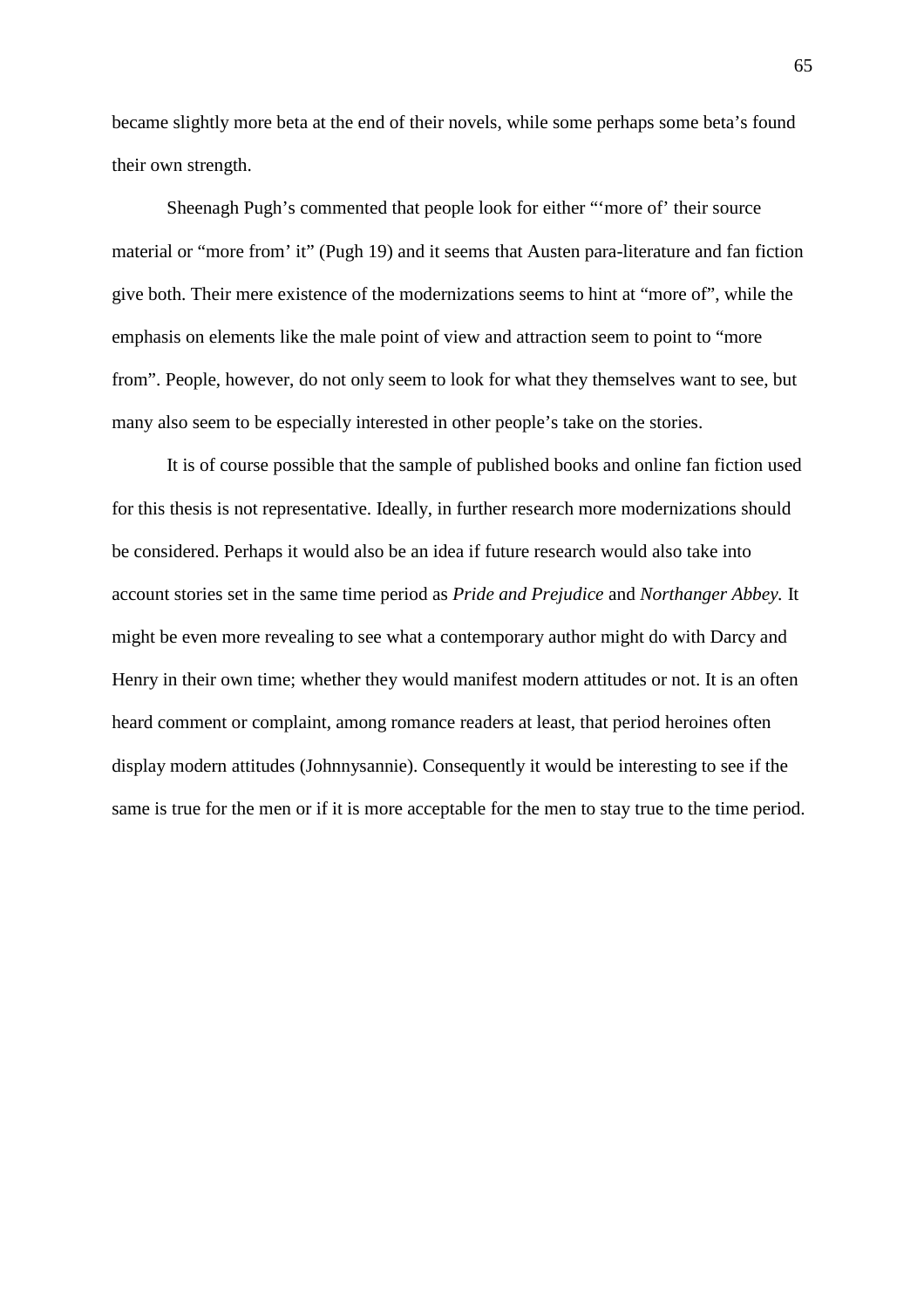## **Works cited**

- Adams, Ted. "The Value of Criticism and Pastiches." *The Republic of Pemberley.* May 1996. Web. 28 April 2011.
- AF. Teresa. "Comment REVIEW: Drive and Determination by Kara Louise". *Austenblog*. November 2007. Web. 24 April 2011.
- Ailwood, Sarah. "'What men ought to be': Masculinities in Jane Austen's Novels." Phd. Thesis school of English Literatures, Languages and Philosophy, University of Wollongong, 2008. Web. 12 June 2011 <http://ro.uow.edu.au/cgi/viewcontent.cgi?filename=0&article=1124&context=theses&type=additional &seiredir=1#search=%22what%20men%20ought%20be%3A%20masculinities%20jane%20austens%20nov els%22>
- Alicia. *The College Years*. Firthness.com. 2002. Web. 29 May 2011. < http://www.firthness.com/fanfiction/recs/TCY/index.htm>
- AmyI. *Racecars, Jane Austen and the Monon Trail.* Fanfiction.net. 24 May 2009. Web. June  $2011 <$ http://www.fanfiction.net/s/5085249/1/Racecars\_Jane\_Austen\_and\_the\_Monon\_Trail  $\rightarrow$
- AnneRice.com. The Official Site. Web. 28 April 2011. http://www.annerice.com
- "Anti-hero". *Collins Cobuild Advanced Dictionary + Mycobuild.com Access*. Heinle, 2008. Print. CD-ROM
- Austen, Jane. *Emma*. 1816. Hertfordshire: Wordsworth Classics, 2003.
- Austen, Jane. *Mansfield Park*. 1814. Ed. Kathryn Sutherland and Claire Lamont. London: Penguin, 2003.
- Austen, Jane*. Northanger Abbey.* Ed. Janet Todd. Cambridge: Cambridge University Press, 2006. Print.

Austen, Jane. *Persuasion*. 1818. Ed. Elaine Jordan. Hertfordshire: Wordsworth Classics, 2000.

- Austen, Jane*. Pride and Prejudice.* 1813. London: Penguin Books, 2005. Print.
- Austen, Jane, and Juliette Shapiro. *Sanditon: Jane Austen's Unfinished Masterpiece Completed.* Berkeley, Calif: Ulysses Press, 2009. Print.

Austen, Jane. *Sense and Sensibility.* 1812. Ed. Stephen Arkin. Hertfordshire: Wordsworth Classics, 2000.

Austen, Jane. *Pride and Prejudice*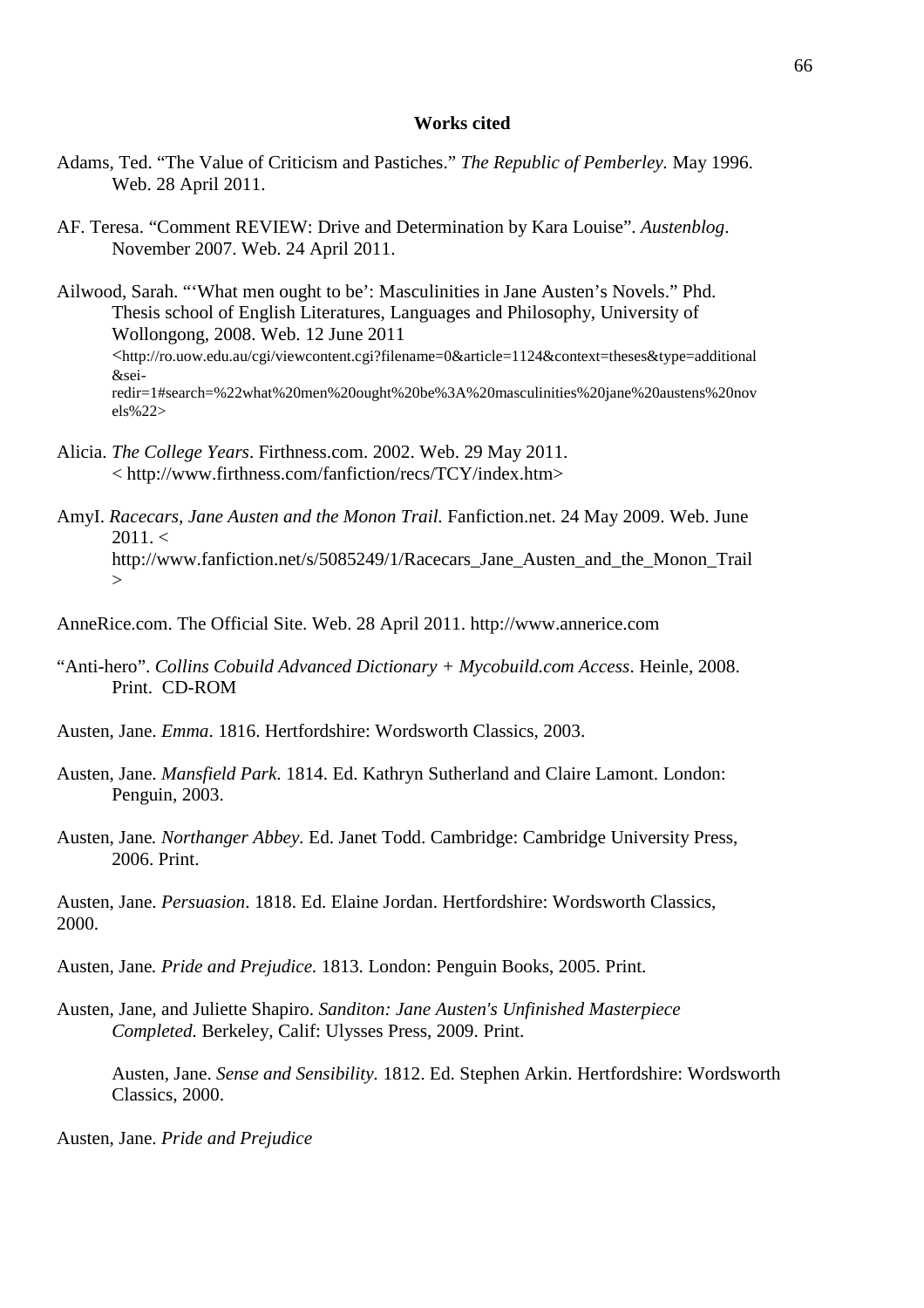Austen, Jane, and Juliette Shapiro. *Sanditon: Jane Austen's Unfinished Masterpiece Completed*. Berkeley, Calif: Ulysses Press, 2009. Print.

Austen Interlude. www.austeninterlude.com

- *Aylmer, Janet, and Jane Austen. Darcy's Story. New York: Harper, 2006. Print.*
- BHGV18. William & Elizabeth: The Modern P&P Fairytale. Fanfiction.net. 1 May 2011. Web. 6 June 2011. < http://www.fanfiction.net/s/6957155/1/William\_Elizabeth\_The\_Modern\_PP\_Fairytale  $\rightarrow$
- Beaton, Kate. "Jane Austen." Comic strip. *Hark! A Vagrant: Comics by K. Beaton*. Web. 30 June 2011. < http://www.harkavagrant.com/index.php?id=4>
- Bonsoirlune. *Beware of Pride*. Fanfiction.net. 5 Jan 2011. Web. 1 June 2011. < http://www.fanfiction.net/s/3875632/2/Beware\_of\_Pride>
- Braam, Zofeyah. "Shy Darcy Versus Proud Darcy". Essay for course: The Novel From Austen to Hardy. University of Utrecht. May 20, 2010. Print
- Breuer, Rolf. "Jane Austen etc. An Essay on the Poetics of the Sequel." *Erfurt Electronic Studies in English*. 18 July 2003. Web. 28 April 2011.
- Brillenburg, Wurth K, and Ann Rigney. *Het Leven Van Teksten*. Amsterdam, 2006. Print.
- Brinton, Sybil G, and Jane Austen. *Old Friends and New Fancies: An Imaginary Sequel to the Novels of Jane Austen*. Naperville, Ill: Sourcebooks, 2007. Print.
- Caldwell, Jack. *Pemberley Ranch*. Naperville, Ill: Sourcebooks Landmark, 2010. Print.
- Clery, E.J. "Austen and Masculinity". *A Companion to Jane Austen*. Ed. C.L. Johnson and Clara Tuite. Malden, Mass: Wiley-Blackwell, 2009. Google Books. Web. 7 June 2011.
- Collins, Andrews. "Matthew Macfadyen, Not Colin Firth, is the Best Darcy." *Collin's Film Watch.* Radiotimes BBC Magazines Ltd, 28 Nov. 2008. Web. 19 May 2010.
- Crysty. *Pointy Things Too! The Epee Strikes Back! Or Northanger (Not Northam) Hits the Strip!* Dwiggie.com. 2001. Web. 5 June 2011. < http://www.dwiggie.com/derby/oldf/cryst12.htm>
- Dane, Lauren. "What Makes a Hero Heroic? Alpha and Beta Heroes." *Laurendane.com.* N.p. 8 March 2011. Web. 5 May 2011.
- Darren. "Holding Out For an Anti-Hero: The Rise of the Morally Ambiguous Protagonist…" *The Movie Blog: an Irish Nerd's eye view of the world of popular culture.*Wordpress.com, 31 March 2011. Web. 26 June 2011.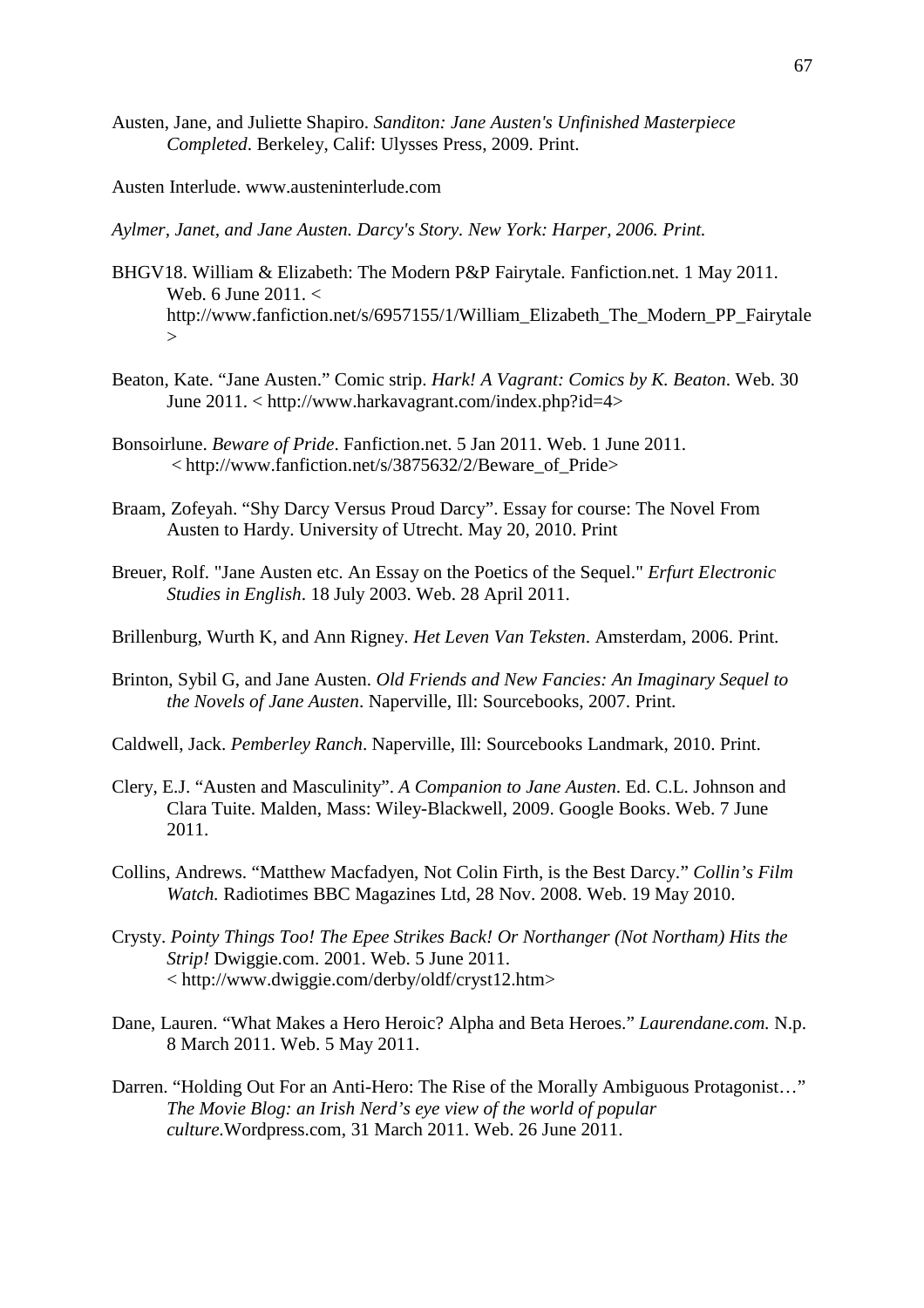- Duncan, Alice. "A Different Look at Dark Heroes". *All About Romance: Write Bite*. Web. May 2011. < http://www.likesbooks.com/darkhero.html>
- Fisher, Maryanne. Cox, Anthony. "Man Change Thyself: Hero versus Heroine Development in Harlequin Romance Novels". *Journal of Social, Evolutionary, and Cultural Psychology* 4 (2010): 305-316. Web. 30 May 2011. www.Jsecjournal.com
- Foster, Brandy. "Pimp My Austen: The Commodification and Customization of Jane Austen". *Jane Austen Society of North America*. 29.1(winter 2008). Web. April 2011
- Francus, Marilyn. "Circulating Jane" *The Free Library* 01 January 2003. Web. 30 April 2011 <http://www.thefreelibrary.com/Circulating Jane.-a0119224278>.
- Frantz, S.S.G. "Darcy's Vampiric Descendants: Austen's Perfect Romance Hero and J.R. Ward's Black Dagger Brotherhood. " *Jane Austen Society of North America*. 30.1 (Winter 2009). Web. 4 April 2011.
- Gilroy, Amanda. "Our Austen: Fan Fiction in the Classroom". *Jane Austen Society of North America*. 31.1 (Winter 2010). Web. 25 April 2011.
- Graham. P.W. "Henry Tilney: Portrait of the Hero as Beta Male." *Jane Austen Society of North America*. 31.1 (Winter 2010). Web. 5 May 2011.
- Grange, Amanda. *Mr. Darcy's Diary*. Naperville, Ill: Sourcebooks, 2007. Print.
- Grange, Amanda. *Henry Tilney's Diary*. London: Robert Hale, 2011. Print.
	- Hellekson, Karen, and Kristina Busse. *Fan Fiction and Fan Communities in the Age of the Internet: New Essays*. Jefferson, N.C: McFarland, 2006. Print.
- Henderson, Lauren. *Jane Austen's Guide to Dating*. New York: Hyperion, 2005. Print.
- Hellmich, Nanci. "Writers' heroes romance their readers." *USA Today*. Gannett Co. Inc. 27 June 2000. Web. 5 May 2011.
- Hills, Matt. *Fan cultures*. Routledge: London and New York: 2002. Print.
- James, Jenni. *Northanger Alibi*. Smashwords, Inc., 2011. PDF file.
- James, Jenni. *Pride & Popularity*. Orem: Valor Publishing Group, 2011. PDF file.
- Jane Austen Fan Fiction Index. www.Jaffindex.com
- Jenkins, Henry. *Textual Poachers: Television Fans & Participatory Culture*. New York: Routledge, 1992. Print.
- Jessi. *The Muse.* Austeninterlude.org. 2005. Web. 18 May 2011.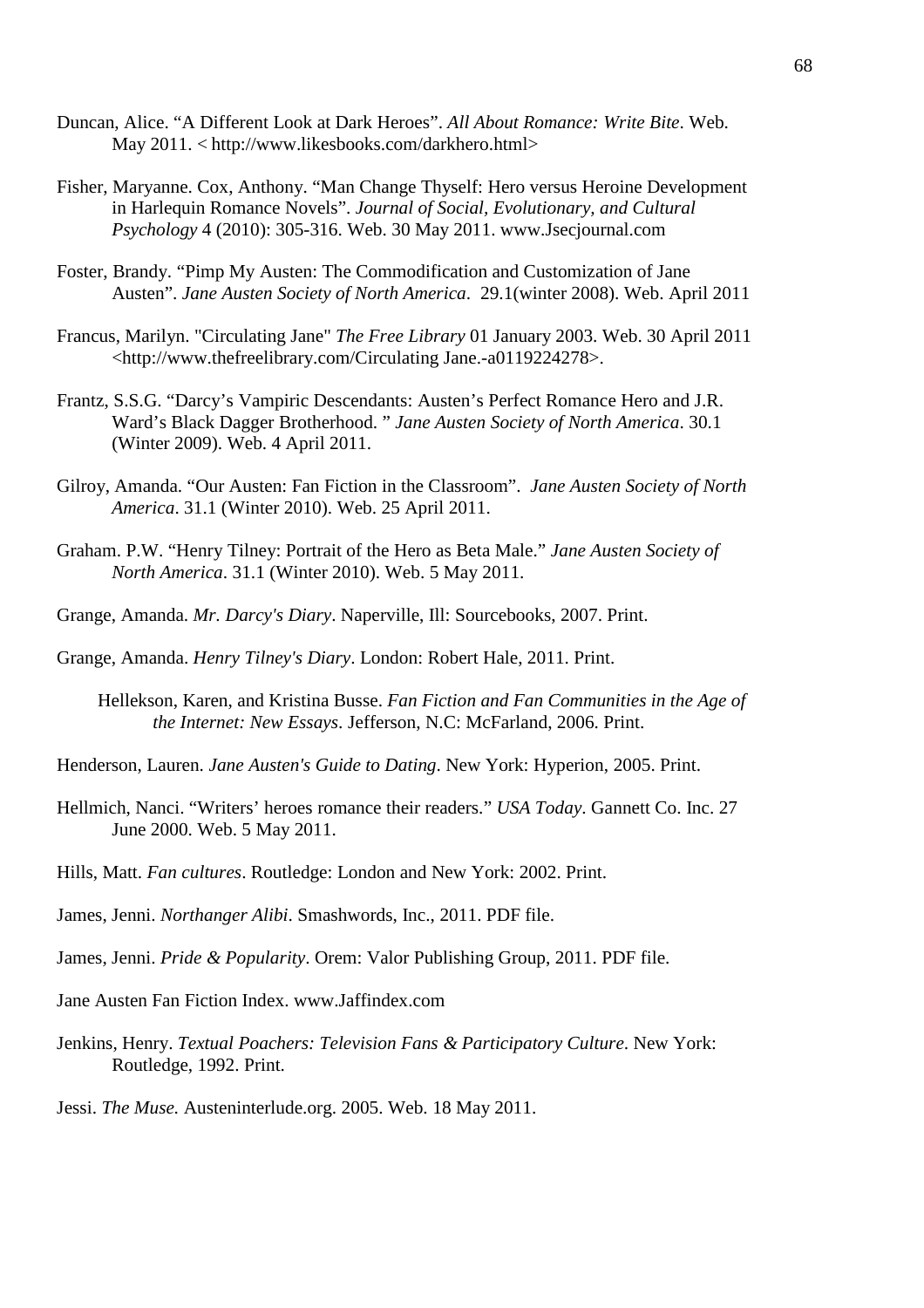- Johnnysannie. "Need help with late 1700's/early 1800's research." Absolutwrite.com Forums. AbsoluteWrite, May 2007.Web. 15 June 2011. <http://absolutewrite.com/forums/showthread.php?t=64765>
- Jones, Cindy S. *My Jane Austen Summer: A Season in Mansfield Park*. New York, NY: HarperCollins Publishers, 2011. Print.
- Kinsale, Laura. "The Androgynous Reader: Point of View in the Romance." *Dangerous Men and Adventurous Women: Romance Writers on the Appeal of the Romance*. Ed. Jayne Ann Krentz. 1992. New York: Harper, 1996. 37-54.
- Koolen, Corina. "Fan culture and fan fiction". Bachelor Thesis. University of Utrecht, 2009. Web. 5 June 2011. < http://www.janeausten.nl/wpcontent/uploads/thesis\_janeausten\_fanfiction.pdf>
- Koehler, Clytie. "I Like My JAFF Well-done!" Amazon Customer Reviews for *First Impressions,* Debra White Smith. Dec. 2009. Web. 23 June. 2011 http://www.amazon.com/First-Impressions-Austen-Book-1/productreviews/0736908722/ref=cm\_cr\_pr\_top\_link\_1?ie=UTF8&showViewpoints=0&sortBy=bySu bmissionDateDescending
- Laurie. "All About Heroes". *Laurie's News & Views*. Issue 63, December 2008. Web. 29 June 2011.
- Lefroy, Anna A, Jane Austen, and Anna A. Lefroy. *Jane Austen's Sanditon: A Continuation*. Chicago: Chiron Press, 1983. Print.
- Liddell, Robert. *The Novels of Jane Austen.* London: Longmans, 1963. Print.
- Linda J. Lee. "Guilty Pleasures: Reading Romance Novels as Reworked Fairy Tales." *Marvels & Tales* 22.1 (2008): 52-66. Project MUSE. Web. 3 June 2011. <http://muse.jhu.edu/>.
- Meng, Britanny. "The Enduring Austen Heroine: Self-Awareness and Moral Maturity in Jane Austen's *Emma* and in Modern Austen Fan-Fiction". Master thesis Liberty University, 2010. DigitalCommons@LibertyUniversity < http://digitalcommons.liberty.edu/masters/157/>
- Mabillard, Amanda. Sources for *Romeo and Juliet. Shakespeare Online*. 21 Nov. 2009. Web. 30 April 2011. < http://www.shakespeare-online.com/sources/romeosources.html>.
- Mags. "Austenesque" comment. Austenblog. 25 Sept. Web. 10 June 2011.
- Mags. "Proof you can take it all too seriously." *Austenblog*. 16 Dec. 2007. Web. 25 April 2011.
- Mar. "*Editorial Review*" of *My Jane Austen Summer: A Season in Mansfield Park.* Publishers Weekly. Amazon.com. Web. 15 June 2011.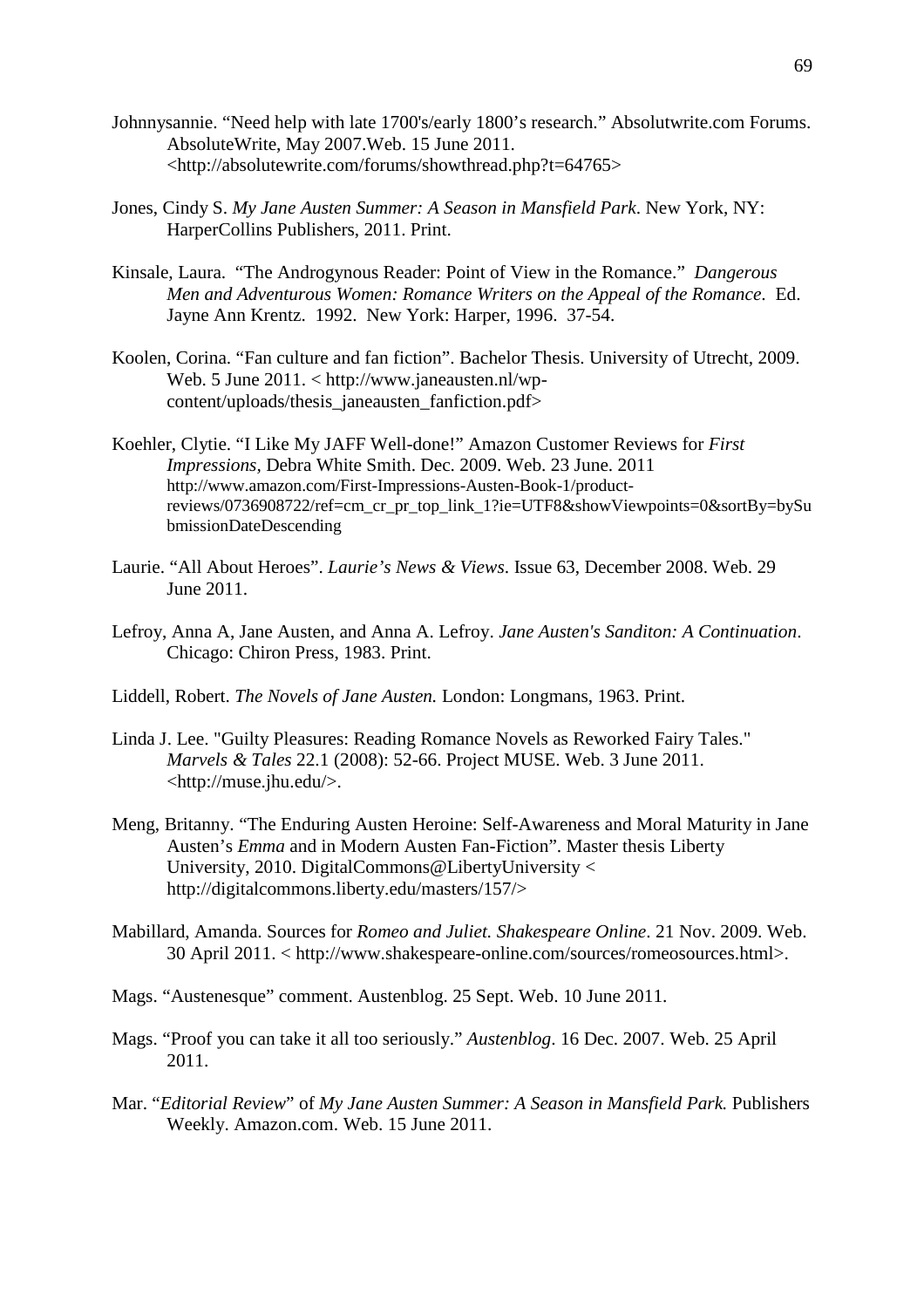- Maria. "*Matthew Macfadyen, Not Colin Firth, is the Best Darcy"- Comments Section Radio times.* Andrew Collin's Film Watch at Radiotimes. BBC Magazines Ltd, 6 may 2010. Web. 13 May 2010. < http://www.radiotimes.com/blogs/489-andrew-collins-matthewmacfadyen-is-the-best-darcy>
- Mendoza, Nadine. "Review by Nadine Mendoza". Reviews of *Pride, Prejudice & Jasmin Field* by Melissa Nathan. Pemberley.com. May 2001. Web. 12 June 2011. <http://www.pemberley.com/sequels/PandP/PPJasminField.html
- Meng, Britanny. "The Enduring Austen Heroine: Self-Awareness and Moral Maturity in Jane Austen's Emma and in Modern Austen Fan-Fiction". Master thesis Liberty University, 2010. DigitalCommons@LibertyUniversity < http://digitalcommons.liberty.edu/masters/157/>
- *Pride & Prejudice*. Dir. Joe Wright. Universal, 2005. Film.
- *Pride and Prejudice*. Dir. Simon Langton. Universal, 1995. TV mini-series.
- Pugh, Sheenagh. *The Democratic Genre: Fan Fiction in a Literary Context*. Bridgend: Seren, 2005. Print.
- Pugh, Sheenagh. "The Democratic Genre." *sheenagh.webs.com.* Web. 25 April 2011.
- Ritrosky, Madelyn M. 2005 "Diving in the Deep Pool of *Pride and Prejudice* Fan Fiction". *Entertainment Magazine*. 25 May 2009. Web. 3 June 2011. <http://emol.org/film/archives/prideandprejudice/>.
- Rushton, Rosie. *Love, Lies and Lizzie*. London: Piccadilly Press, 2009. Print.
- Rushton, Rosie. *Summer of Secrets.* London: Piccadilly Press, 2007. Print.
- Rushton, Rosie. Home page. Artemis Web Design, n.d. Web. 7 June 2011. < http://www.rosierushton.com/>
- Salber, Cecilia. "Jane Austen now through the lens of Boca Festa." *The Free Library* 01 January 2003. 30 April 2011 <http://www.thefreelibrary.com/Jane Austen now through the lens of Boca Festa.-a0119224277>.
- Segall, Miriam. *Career Building Through Fan Fiction Writing: New Work Based on Favorite Fiction*. New York: Rosen Pub, 2008. Print.
- Shakespeare, William. *Romeo and Juliet*. 1967 Ed T.J.B. Spencer. London: Penguin Books Ltd, 2005.
- Smith, Debra W. *First Impressions*. Eugene: Harvest House Publishers, 2004. Print
- Smith, Debra W. *Northpointe Chalet.* Eugene: Harvest House Publishers, 2005. Print.
- Smith, Debra W. Home page. GetSet! Communications, n.d. Web. 5 June 2011. < http://www.debrawhitesmith.com>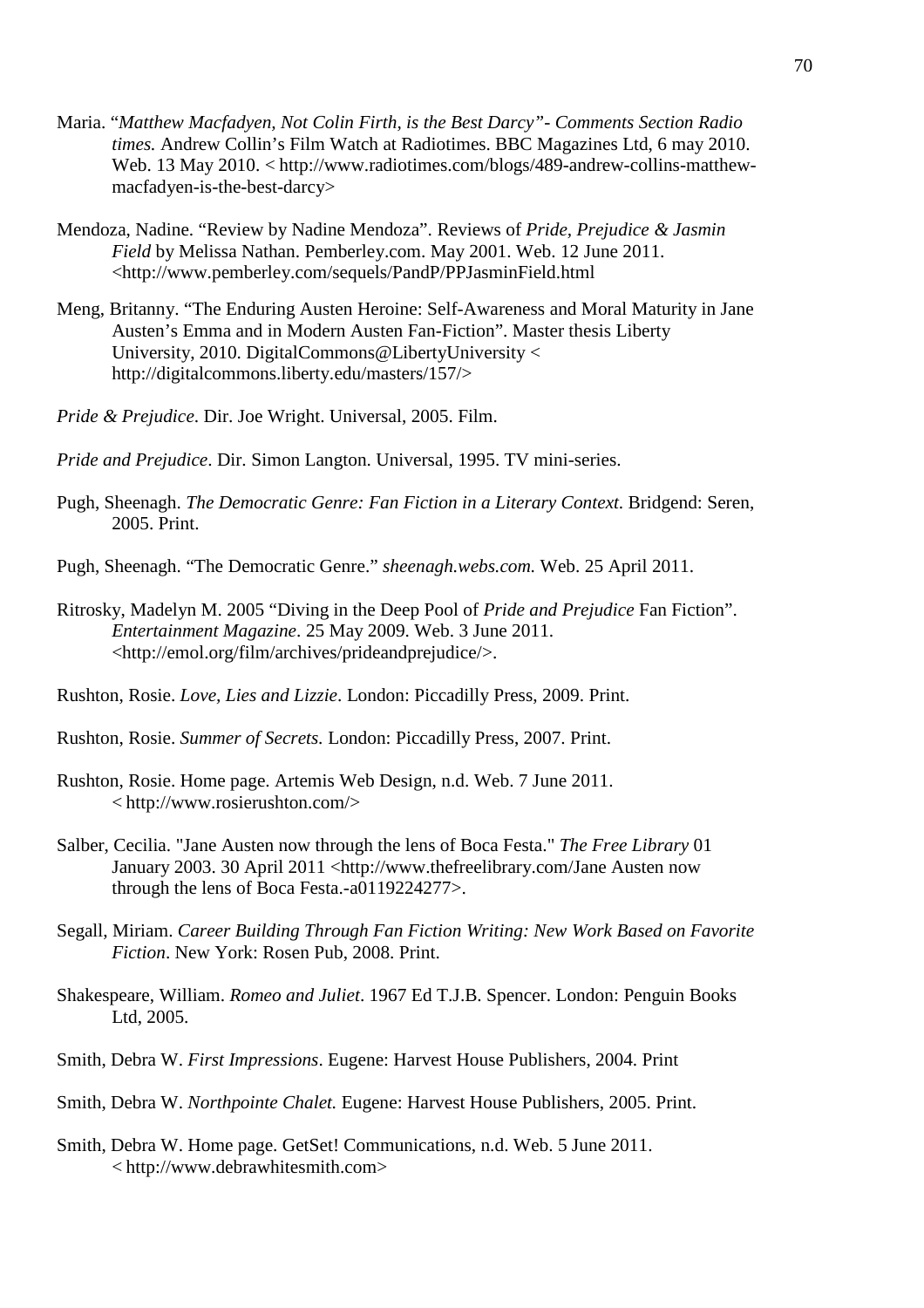The Republic of Pemberley*. www.pemberley.com* 

- Van oudenaren, Rinske. "Fan fiction: De nieuwe manier van schrijven!". Bachelor thesis media and education University of Utrecht, 2010 < http://igiturarchive.library.uu.nl/student-theses/2011-0328- 200548/Scriptie%20Fan%20fiction,%20een%20nieuwe%20manier%20van%20schrij ven.pdf>
- Walker, Kate. "Alpha Heroes". *We Write Romance*. 2005. Web. 30 June 2011. < http://www.wewriteromance.com/articles/alphaheroes-katewalker.html>
- Wannabehermy. *Fifth Avenue Heartache*. Fanfiction.net. 15 Juli 2009. Web. June 2011. < http://www.fanfiction.net/s/5220630/1/Fifth\_Avenue\_Heartache>
- Wilson, Kim. *Tea with Jane Austen.* London: Frances Lincoln Ltd, 2011. Print.
- Witt, Elsbeth. "Austen's Power: Four Contemporary Chick Lit Novels Compared to the Works of Jane Austen". Master Thesis, University of Utrecht. 2007. Web. 12 June 2011.
- Woods, Serenity. "Are you an Alpha, Beta or Gamma hero lover?" *Serenity Woods Blogspot.*  20 Febr. 2011. Web. 29 June 2011.

www.fanfiction.net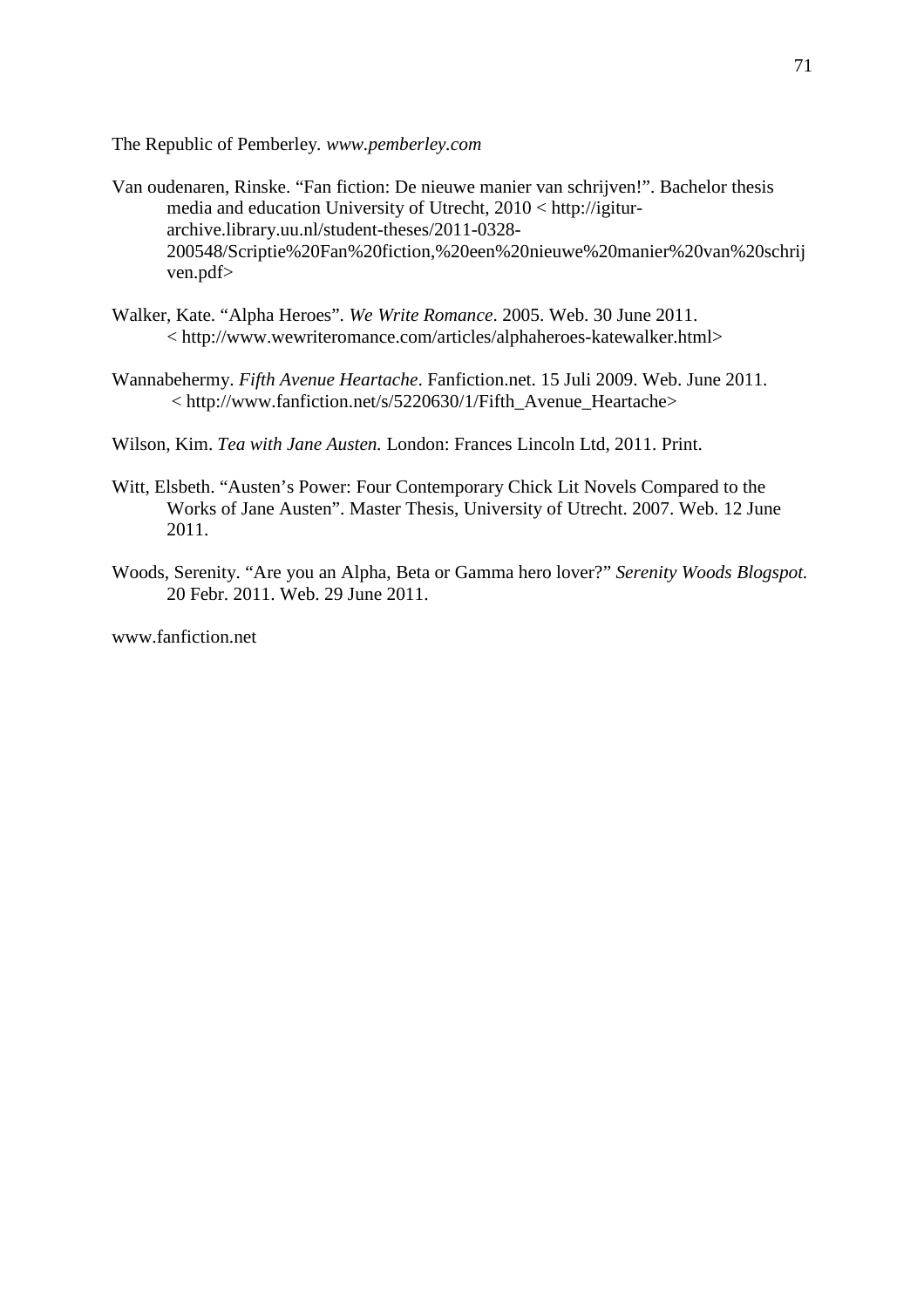## **Appendix 1: Fan fiction stories that were not mentioned specifically in the text**

- Alicia. *Unfinished Business*. Bennetgirls.com. 2004. Web. June 2011. < http://bennetgirls.com/challenge/October/UB.html>
- Sanded Silk. *It's All Business*. Fanfiction.net. 25 Aug 2010. Web. 1 June 2011. http://www.fanfiction.net/s/6271312/2/Its\_All\_Business
	- Amy I., Crysty. *Neuschwanstein Castle*. Dwiggie.com. 25 June 2008. Web. June 2011. < http://www.dwiggie.com/derby/old\_2008/amicry.htm>
- Collette, Mary. *American Dreaming*. Dwiggie.com. 2001. Web. June 2011. < http://www.dwiggie.com/derby/old\_2002/maryc16.htm#new19>
- DisneyPrincess104. *Not Very Comfortable.* Fanfiction.net. 12 Jan. 2011. Web. June 2011. < http://www.fanfiction.net/s/6647206/1/Not\_Very\_Comfortable>
- José. *Your Coffee Is the Future*. Dwiggie.com. 20 March 2001. Web. June 2011. < http://www.dwiggie.com/derby/jose16.htm>
- Kath267*. That's Love for You.* Fanfiction.net. 10 Nov. 2010. Web. June 2011. http://www.fanfiction.net/s/6467845/1/Thats\_Love\_for\_You
- Jane-ifer*. What It Feels Like For a Girl.* Dwiggie.com. 2 May 2001. Web. June 2011. < http://www.dwiggie.com/derby/old\_2002/janef1.htm>
- Jasmine of the Forest. *Pricks and Short Tempers.* Fanfiction.net. 12 Apr. 2008. Web. 25 June 2011. < http://www.fanfiction.net/s/4193452/1/Pricks\_and\_Short\_Tempers>
- Lazy Tobi*. A Series of Fortunate Events.* Fanfiction.net. 20 March 2011. Web. June 2011. < http://www.fanfiction.net/s/6839298/1/A\_Series\_of\_Fortunate\_Events>
- Lydia the eleventh. *Why You Oughtn't To Watch Scary Movies.* Fanfiction.net. 3 March 2007. Web. June 2011. <http://www.fanfiction.net/s/3422431/1/Why\_You\_Oughtnt\_To\_Watch\_Scary\_Movi es>
- Matheson, Caroline. *NORTHANGER ABBEY: 21st Century America.* Fanfiction.net. 3 April 2008. Web. June 2011. <http://www.fanfiction.net/s/4174443/1/NORTHANGER\_ABBEY\_21st\_Century\_A merica>
- Melancholic. *Chronicles.* Fanfiction.net. 28 March. 2005. Web. June 2011. < http://www.fanfiction.net/s/2325685/1/Chronicles>
- MiDushi*. One Lucky Lady.* Fanfiction.net. 14 Juli. 2010. Web. June 2011. http://www.fanfiction.net/s/2485040/1/One\_Lucky\_Lady